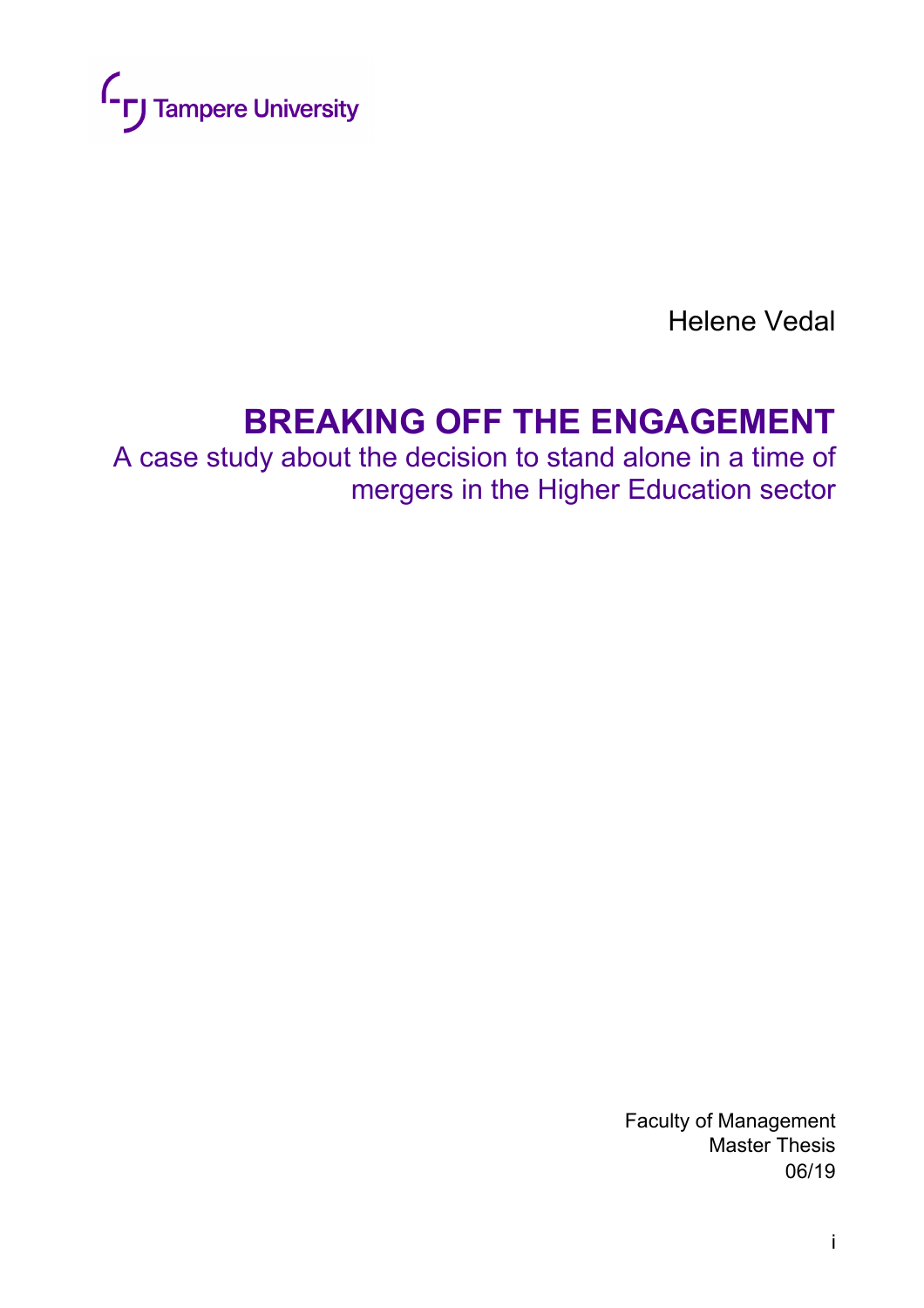# **PABSTRACT**

Helene Vedal: Breaking off the engagement: A case study about the decision to stand alone in a time of mergers in the Higher Education Sector Master Thesis Tampere University Innovative Governance and Public Management 06/19

The development in the Higher Education (HE) sector has for the past decade been characterized by structural changes in form of government-initiated mergers. The aim of such structural changes was to enhance the quality by concentrating the resources in fewer but stronger institutions. The signals from the Ministry of Education and Research about such changes was the start of a wave of mergers in the sector, which over a few years resulted in a decrease in the number of Higher Education Institutions (HEI) from 33 to 21. However, not all of the negotiation processes about potential mergers turned out to be successful.

This thesis is a comparative case study that is looking at the decision-making process, and what may have influenced this, towards a decision not to merge. The cases in this study is the negotiations between University of Agder (UiA) and Telemark University College (HiT) and the University of Stavanger (UiS) and Stord/Haugesund University College (HSH). The cases are quite similar when it comes to size and regional standing, but the processes differ in form of time-frame and involvement of internal and external stakeholders. The University Boards were divided in their opinions during the processes but ended in a unanimous vote in the last extra ordinary board meeting. Something has happened during the processes and this study aim to identify critical events and stakeholders that have affected the decision-makers´ decision to terminate the process and by that stand alone in a time of mergers.

#### Keywords: Higher Education, Decision-making, Mergers

The originality of this thesis has been checked using the Turnitin OriginalityCheck service.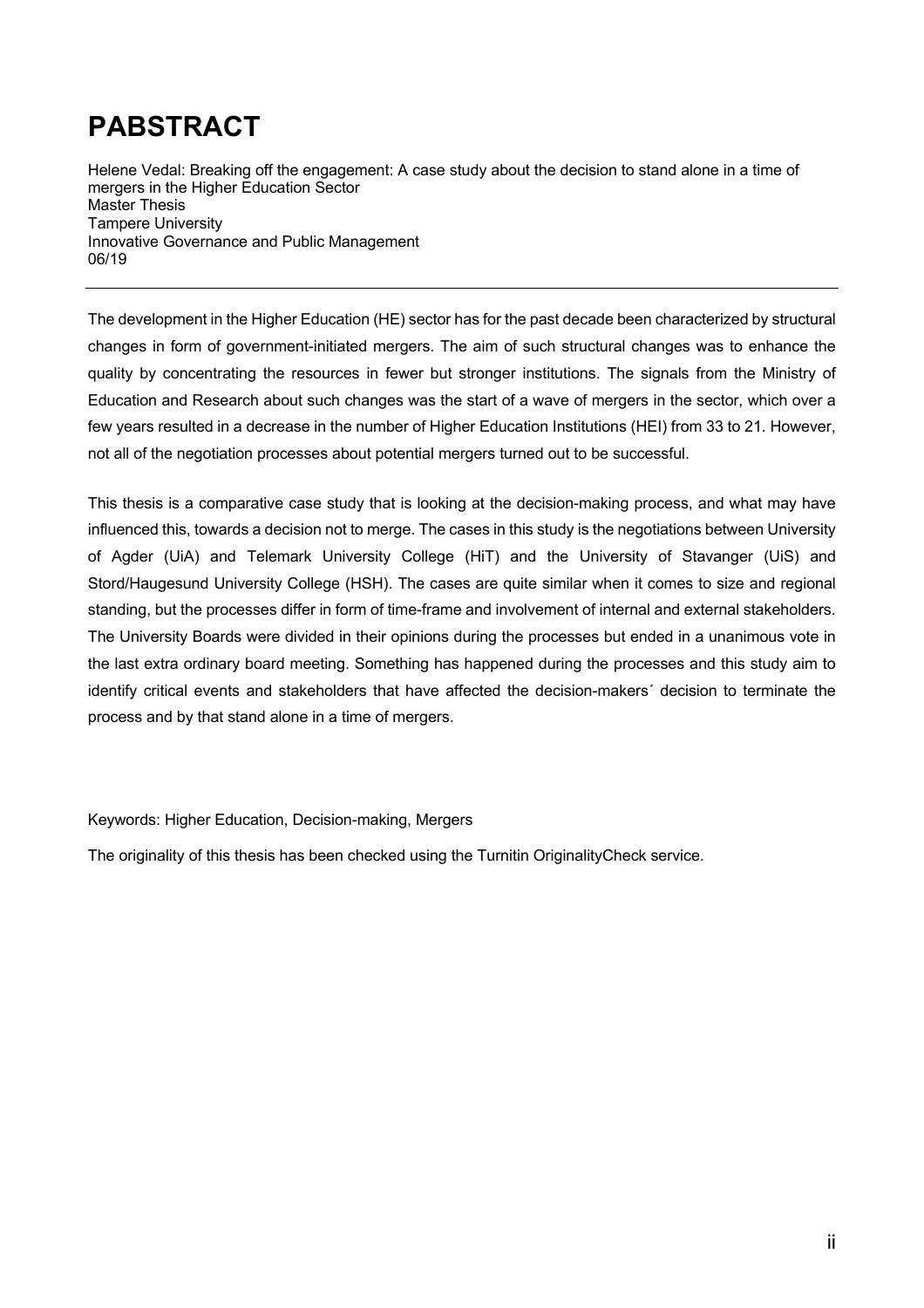# **L**<sub>L</sub> Tampere University **PREFACE**

This thesis marks the end of a NORDIG journey. Over the past two years I have been able to study topics of interest and experienced a great support to angel my writings towards my biggest passion; Higher Education.

Being a student has given me great opportunities to engage in student politics, which have given me great insights in how universities work as organizations and how decisions are made. This have been of great value when writing my thesis. Being a student has also given me friends for a lifetime, and over the past two years I have had the privilege of being a part of the NORDIG family. This have given me amazing friends from all over the world, and these people have supported me through four semesters of traveling. The experiences we have had together will stay in my memories for ever.

I want to address a word of thanks to my supervisor, Romulo Pinheiro, who has been of great support and safely guided me through the thesis process. I also want to thank all of my friends and family for their love and support throughout the process, and a special thanks to those who have contributed in the data collection. Without you, it would never have been a thesis.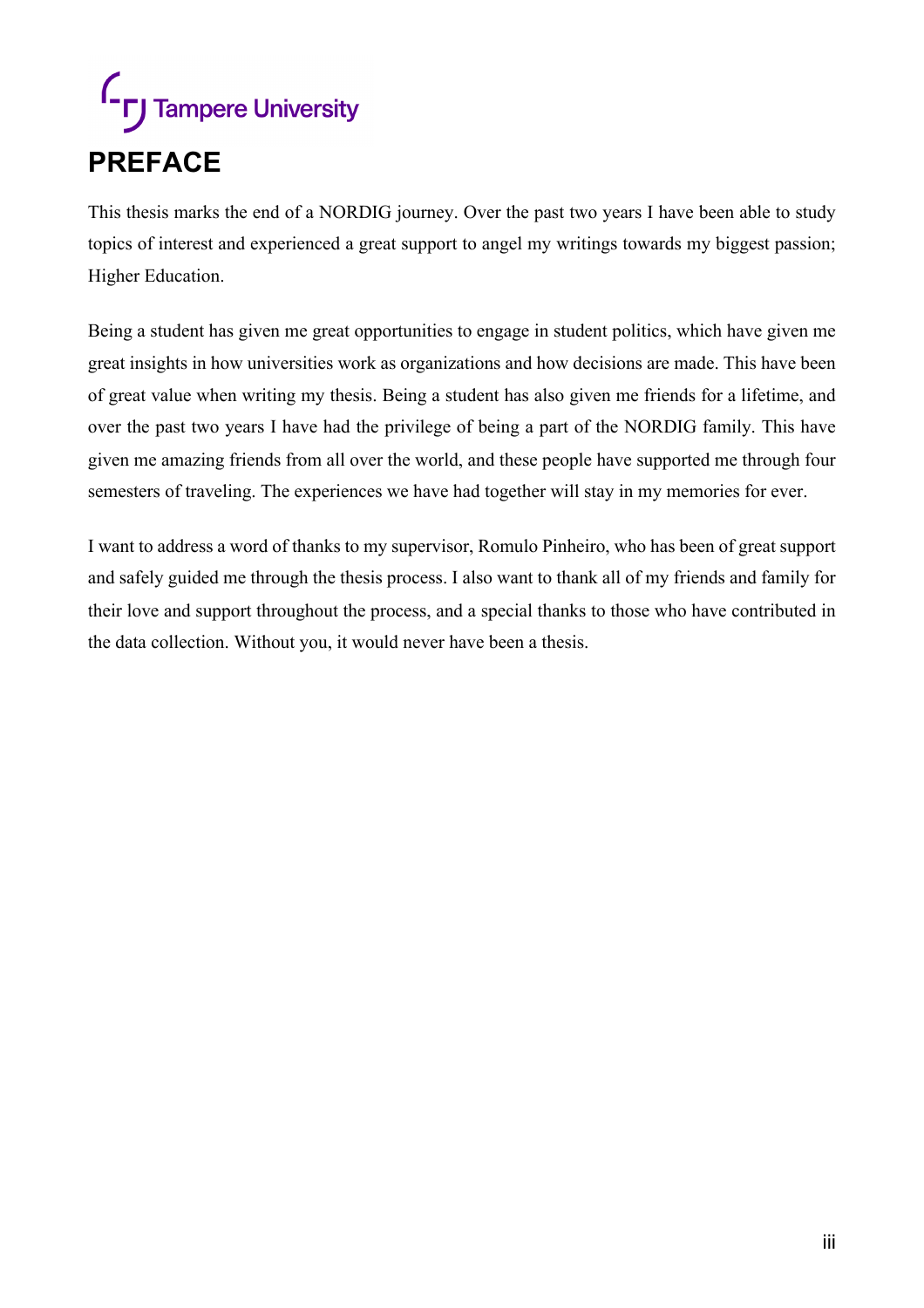# **ABSTRACT**

The development in the Higher Education (HE) sector has for the past decade been characterized by structural changes in form of government-initiated mergers. The aim of such structural changes was to enhance the quality by concentrating the resources in fewer but stronger institutions. The signals from the Ministry of Education and Research about such changes was the start of a wave of mergers in the sector, which over a few years resulted in a decrease in the number of Higher Education Institutions (HEI) from 33 to 21. However, not all of the negotiation processes about potential mergers turned out to be successful.

This thesis is a comparative case study that is looking at the decision-making process, and what may have influenced this, towards a decision not to merge. The cases in this study is the negotiations between University of Agder (UiA) and Telemark University College (HiT) and the University of Stavanger (UiS) and Stord/Haugesund University College (HSH). The cases are quite similar when it comes to size and regional standing, but the processes differ in form of time-frame and involvement of internal and external stakeholders. The University Boards were divided in their opinions during the processes but ended in a unanimous vote in the last extra ordinary board meeting. Something has happened during the processes and this study aim to identify critical events and stakeholders that have affected the decision-makers´ decision to terminate the process and by that stand alone in a time of mergers.

The following research question is formulated: *Which critical events and stakeholders has affected the decision-making process in the merger negotiations at the University of Agder and the University of Stavanger?*

In order to identify such events and stakeholders, I have conducted interviews from representatives in the University Boards at the time of the merger process and conducted a document analysis as a tool in order to be able ask the right questions and to strengthen the information received from the interview. This has formed the base for a process tracing methodology. The theoretical framework is built on two theoretical pillars: *decision-making theory* and *stakeholder theory*. Decision-making theory centre around organizational characteristics that may have an impact on how an organization make decisions. These characteristics further form the base for five decision-making models. The second pillar is stakeholder theory, which is important for identifying stakeholders that are important to an organization and how important they are in order to a stakeholder hierarchy.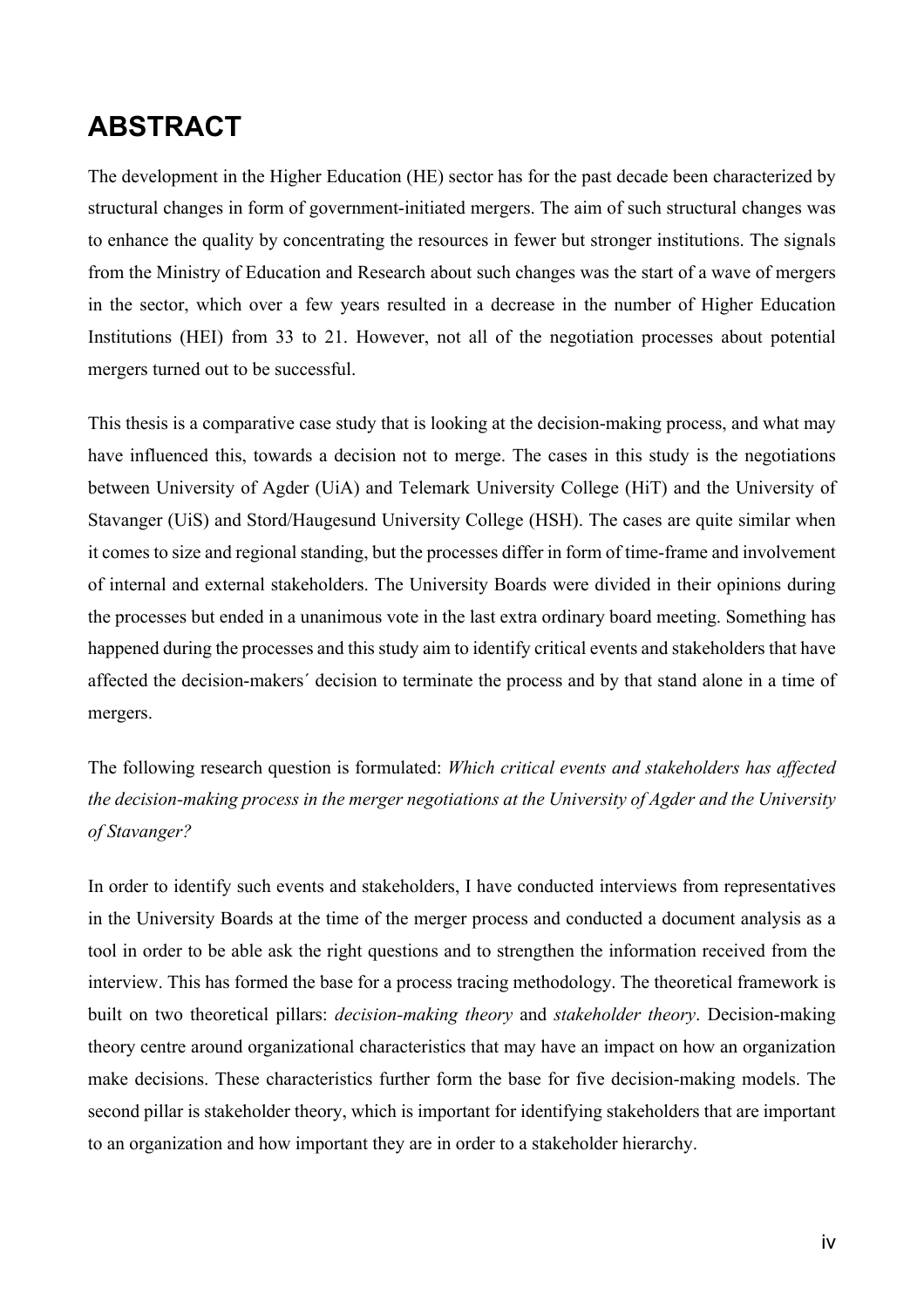# **C**<sub>r</sub> Tampere University

The empirical data show that the theoretical pillars are quite overlapping as stakeholders have an impact on the perspectives that is characterising the organizational decision-making. The findings also indicate the two processes are quite similar in the beginning of the processes when it comes to who and what have influenced the merger initiate, but that the organizations further have quite different approaches towards the decision. Due to the different approaches, the internal and external factors that have affected the processes also differ, before the processes again share similar characteristics as a result of the impact of similar factors.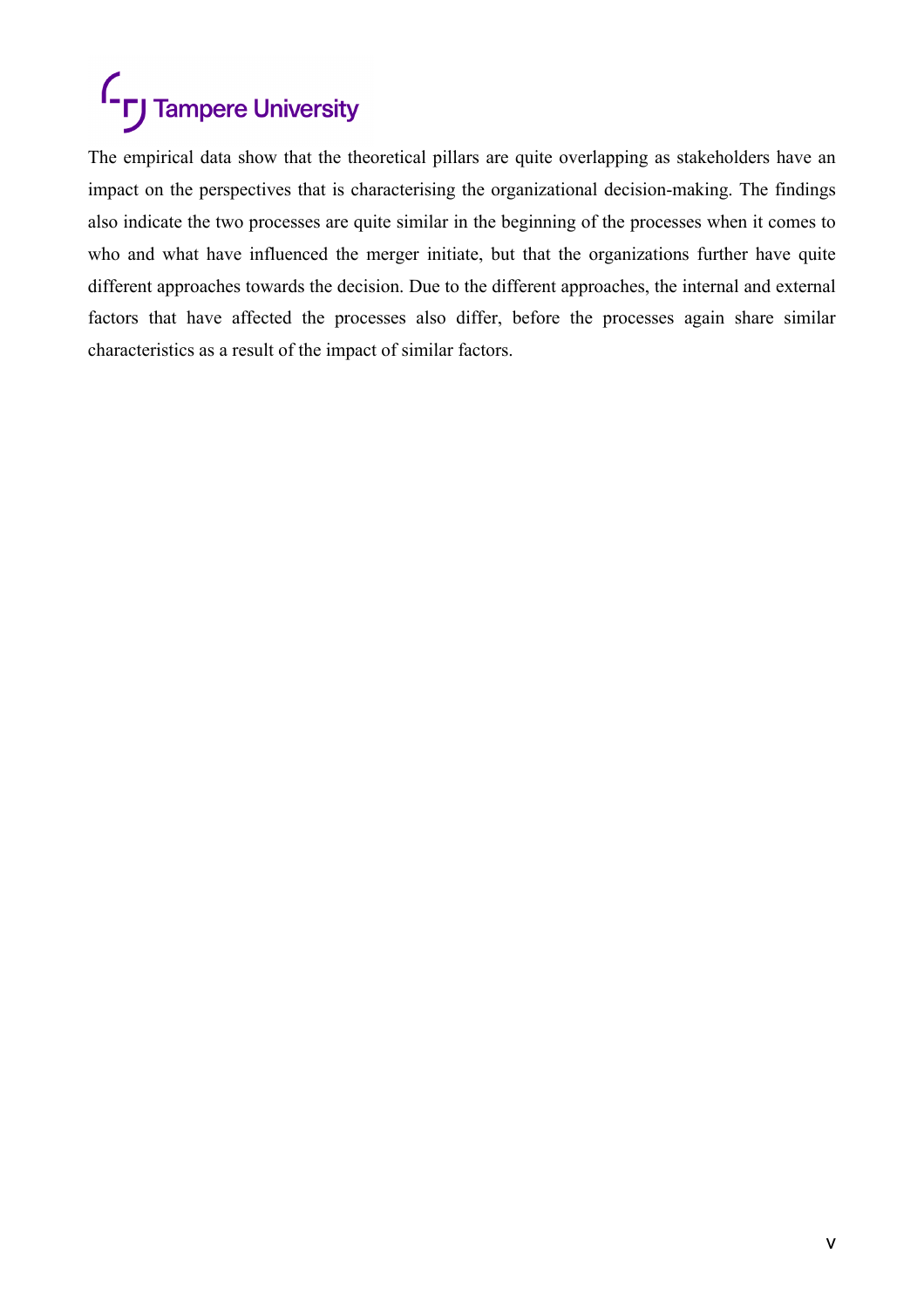# **CONTENT**

| <b>PREFACE</b>                                                                                                                                                                                                                                                                                                                                                                                                                                                                 | $\mathbf{III}$                                                       |
|--------------------------------------------------------------------------------------------------------------------------------------------------------------------------------------------------------------------------------------------------------------------------------------------------------------------------------------------------------------------------------------------------------------------------------------------------------------------------------|----------------------------------------------------------------------|
| <b>ABSTRACT</b>                                                                                                                                                                                                                                                                                                                                                                                                                                                                | IV                                                                   |
| <b>CONTENT</b>                                                                                                                                                                                                                                                                                                                                                                                                                                                                 | VI                                                                   |
| <b>LIST OF FIGURES</b>                                                                                                                                                                                                                                                                                                                                                                                                                                                         | VIII                                                                 |
| <b>LIST OF TABLES</b>                                                                                                                                                                                                                                                                                                                                                                                                                                                          | VIII                                                                 |
| <b>INTRODUCTION</b><br>1.0                                                                                                                                                                                                                                                                                                                                                                                                                                                     | 9                                                                    |
| <b>1.1 BACKGROUND</b><br><b>1.2 RESEARCH AIM AND PROBLEM</b><br><b>1.3 ORGANIZATION OF THE STUDY</b>                                                                                                                                                                                                                                                                                                                                                                           | 9<br>15<br>15                                                        |
| 2.0 LITERATURE REVIEW                                                                                                                                                                                                                                                                                                                                                                                                                                                          | 17                                                                   |
| 2.1 INTERNAL AND EXTERNAL FACTORS AFFECTING MERGERS<br>2.2 LEADERSHIP AND CULTURE IN MERGER PROCESSES<br>2.3 THE ROLE OF EXTERNAL STAKEHOLDERS IN MERGER PROCESSES                                                                                                                                                                                                                                                                                                             | 17<br>18<br>19                                                       |
| 3.0 THEORETICAL FRAMEWORK                                                                                                                                                                                                                                                                                                                                                                                                                                                      | 20                                                                   |
| <b>3.1 DECISION-MAKING THEORY</b><br>3.1.1 HUMAN BEINGS AS RATIONAL DECISION-MAKERS<br>3.1.2 ORGANIZATIONAL PERSPECTIVES<br>3.1.3 ORGANIZATIONAL DECISION-MAKING MODELS<br>3.1.3.1 Instrumental models<br>3.1.3.2 Institutional models<br>3.1.4 DECISION-MAKING IN HIGHER EDUCATION ORGANIZATIONS<br><b>3.2 STAKEHOLDER THEORY</b><br>3.2.1 STAKEHOLDER CONCEPTS<br>3.2.2 STAKEHOLDER GROUPS<br>3.2.3 STAKEHOLDERS IN HIGHER EDUCATION<br>3.3 THE STUDY'S ANALYTICAL FRAMEWORK | 21<br>21<br>22<br>23<br>23<br>24<br>25<br>27<br>27<br>28<br>29<br>30 |
| 4.0 METHOD AND CASES                                                                                                                                                                                                                                                                                                                                                                                                                                                           | <u>32</u>                                                            |
| <b>4.1 QUALITATIVE APPROACH</b><br><b>4.2 PROCESS TRACING</b><br><b>4.3 DATA COLLECTION</b><br>4.3.1 INTERVIEWS AND DOCUMENT ANALYSIS<br><b>4.4 VALIDITY AND RELIABILITY</b><br><b>4.5 LIMITATIONS OF THE STUDY</b>                                                                                                                                                                                                                                                            | 32<br>32<br>33<br>34<br>36<br>36                                     |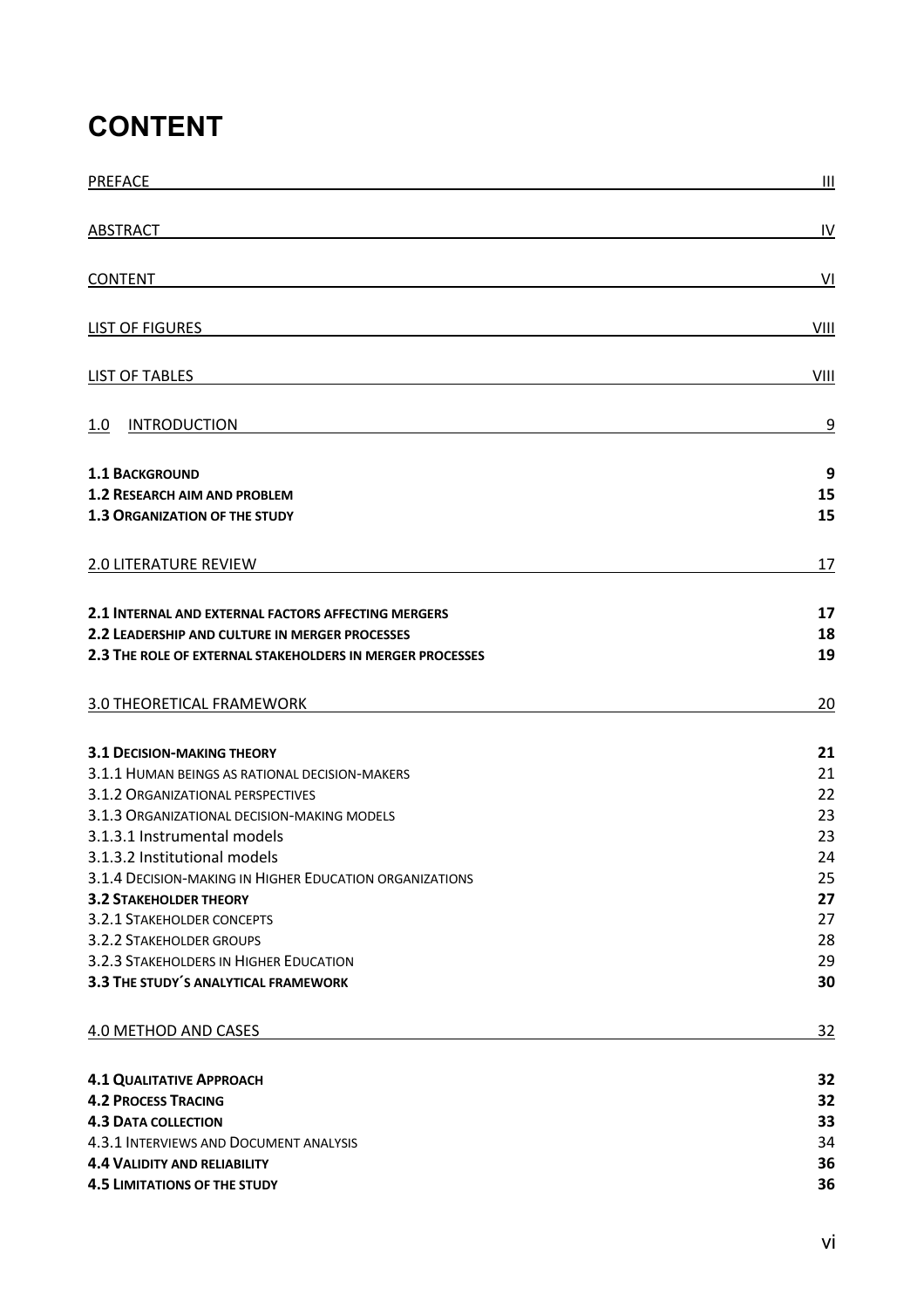

#### **4.6 CASES STUDIED 37**

| 5.0 DATA FINDINGS AND ANALYSIS          | 40 |
|-----------------------------------------|----|
|                                         |    |
| <b>5.1 UNIVERSITY OF AGDER</b>          | 40 |
| 5.1.1 CRITICAL EVENTS                   | 40 |
| 5.1.2 INSTRUMENTAL FACTORS              | 43 |
| 5.1.3 INSTITUTIONAL FACTORS             | 46 |
| 5.1.4 STAKEHOLDERS                      | 50 |
| 5.1.5 DOMINANT DECISION-MAKING MODELS   | 54 |
| <b>5.2 UNIVERSITY OF STAVANGER</b>      | 55 |
| 5.2.1 CRITICAL EVENTS                   | 55 |
| 5.2.2 INSTRUMENTAL FACTORS              | 58 |
| 5.2.3 INSTITUTIONAL FACTORS             | 61 |
| 5.2.4 STAKEHOLDERS                      | 63 |
| 5.2.5 DOMINANT DECISION-MAKING MODELS   | 65 |
| <b>5.3 COMPARISON OF THE CASES</b>      | 65 |
| <b>6.0 CONCLUSION</b>                   | 68 |
| 7.0 FURTHER RESEARCH                    | 70 |
| <b>RESOURCES</b>                        | 71 |
| <b>APPENDIX 1: INTERVIEW GUIDE</b>      | 76 |
| APPENDIX 2: REQUEST ABOUT PARTICIPATION | 77 |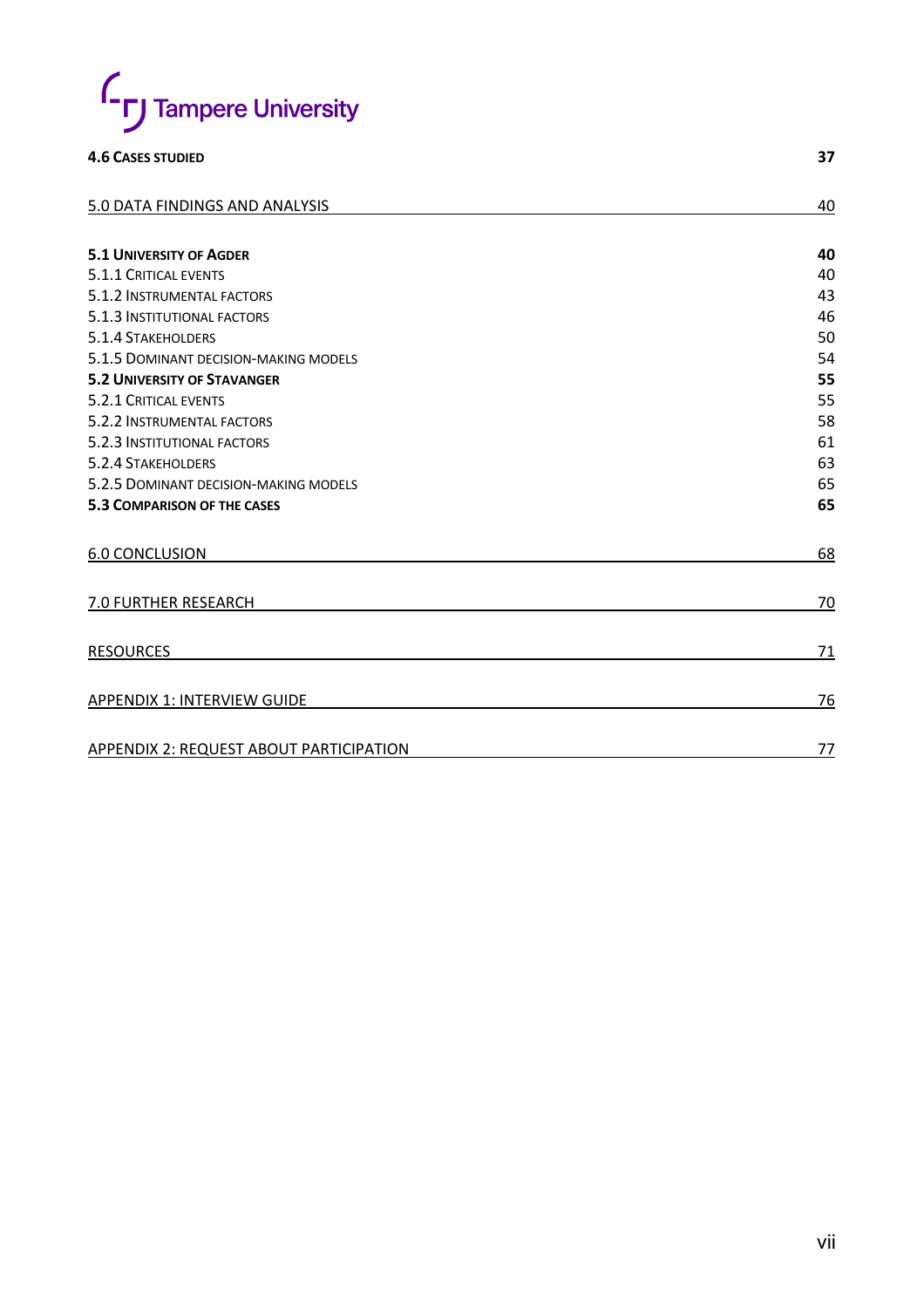# **LIST OF FIGURES**

# **LIST OF TABLES**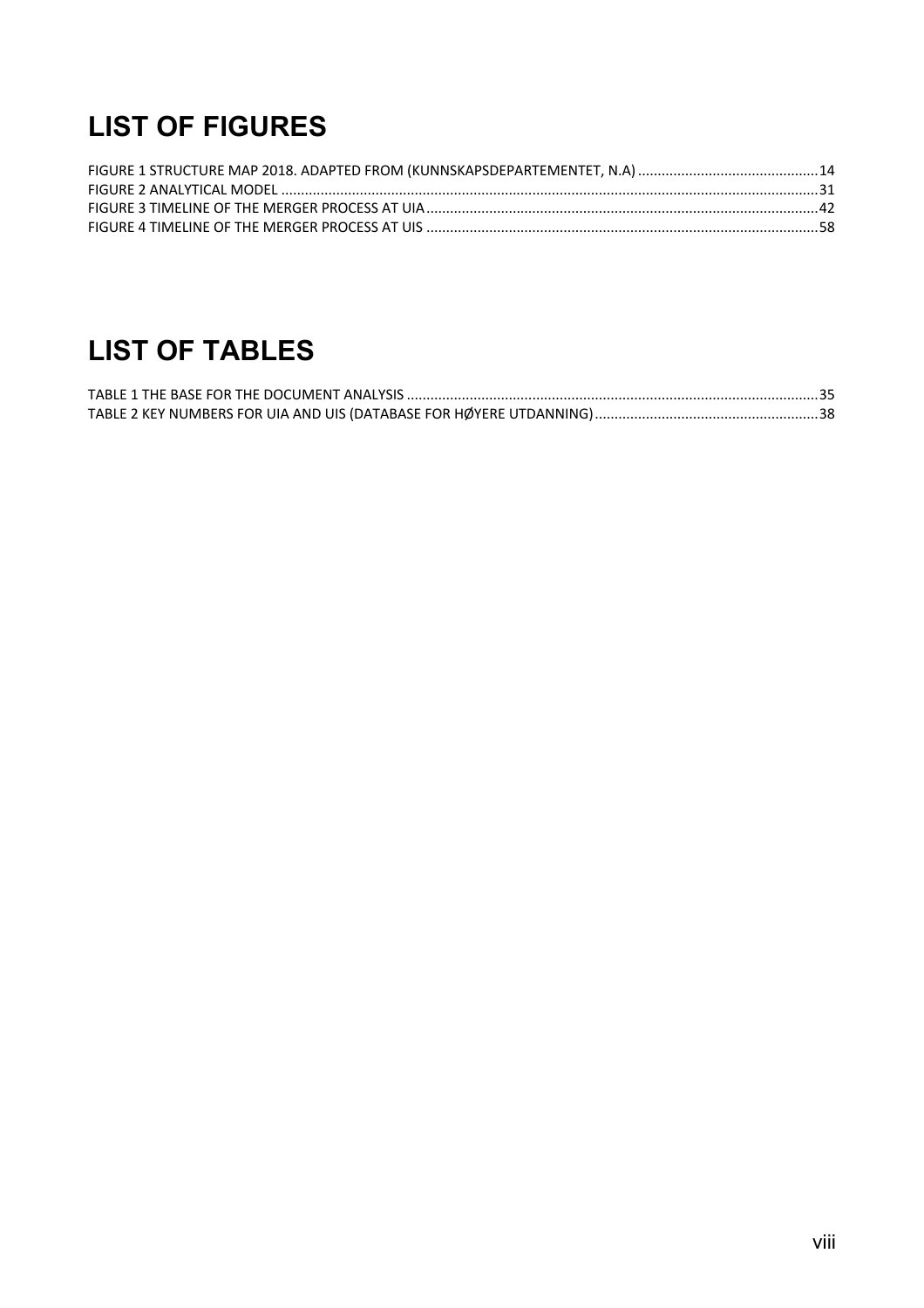# **1.0 INTRODUCTION**

This chapter provides some historical background on the development of the HEI-sector from an international and national perspective. The chapter especially addresses the development of HE in Norway and how the history has affected the implementation of the structural reform.

## 1.1 Background

The Norwegian Government presented a structural reform in 2015 that aimed to increase the quality in Higher Education (HE) and research by gathering the resources in fewer, but stronger institutions. However, Norway was not the first country to implement such a reform. Structural reforms in HE are not only seen in Norway, but have also been evident across the world. In Europe, the reforms in HE are characterized by efficiency, effectiveness and quality, aiming to modernize HEI (Frølich  $\&$ Christesen, 2018). As a result, a total of 93 university mergers were recorded between the year 2000 and 2015, and even though mergers among non-universities were not recorded, there are reasons to believe that the number of mergers also have increased among these institutions (Williams, 2017a).

These mergers also view the structural changes that are seen in the HE system in the Nordic countries. The development in the HE-sector in the Nordic countries points in the direction from an equality oriented sector to a more pyramid like structure where a few research oriented universities in the top while the base consists of universities which are not allowed to offer doctorates (Finland) or master's degrees (Denmark) (NOU 2008:3). In the beginning of this decade, Denmark experienced a movement towards concentration of HEIs (Ahola, Hedmo, Thomsen, & Vabø, 2014, p. 27). These changes led to mergers within the HE-system resulting in a decrease in the number of institutions, aiming to increase the quality of research, achieve a more competitive environments within universities and a closer connection between research and education (NOU 2008:3; Aagaard, Hansen, & Rasmussen, 2016). Even though it was up to the individual institutions to decide whether they wanted to merge or not, the institutions experienced strong pressure from the Danish government. The HEIs experienced that mergers would give potential benefits, which made it hard to refuse, but at the same time the top-down initiative was persistent and coercive. These elements contributed to characterize the Danish merger process as a complex hybrid between top-down and bottom-up initiatives, which has resulted in a strong concentration of research funding and academic talents (Ahola et al., 2014, p. 27; NOU 2008:3; Aagaard et al., 2016).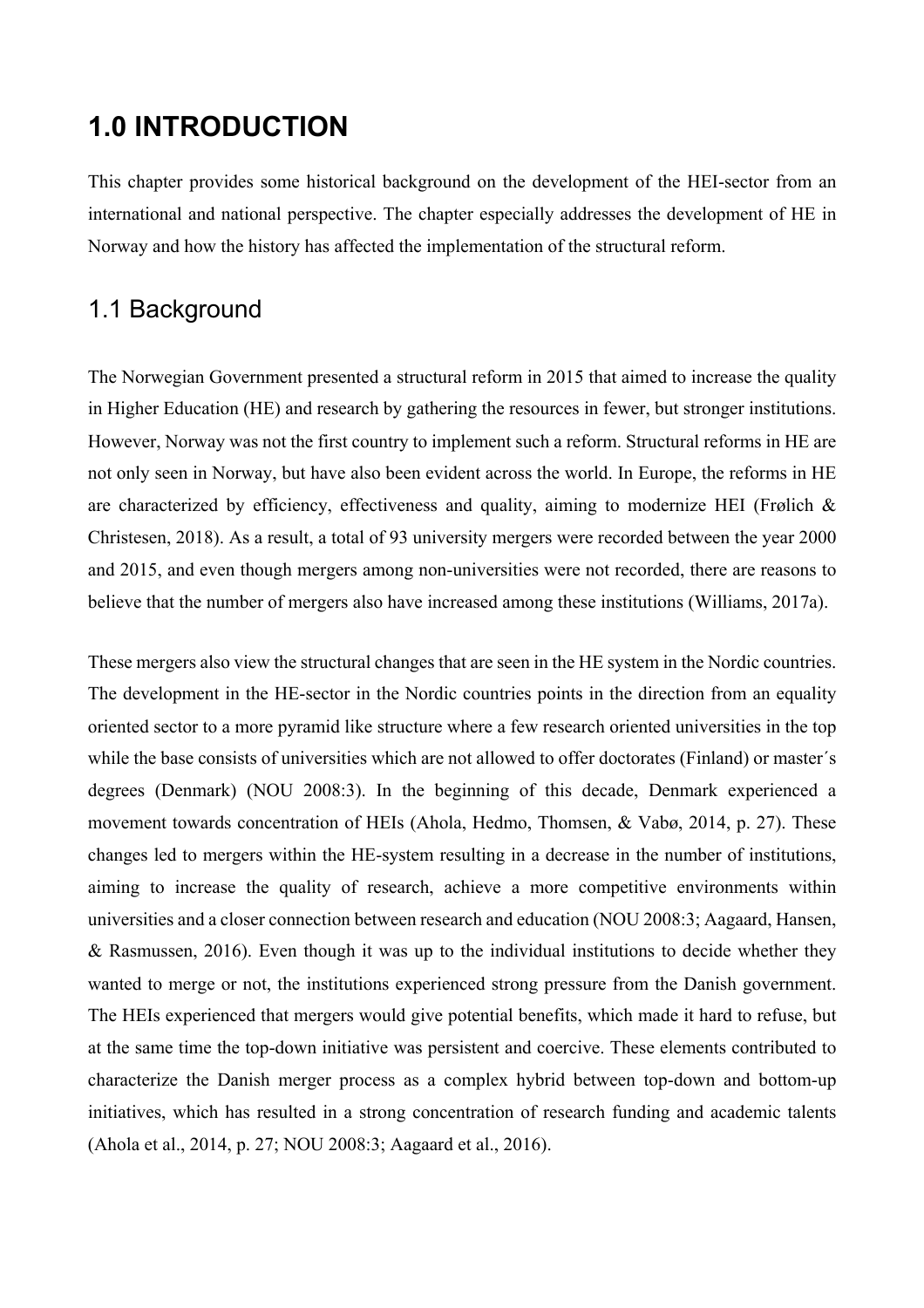Finland has aimed to achieve the same goals as Denmark, but the process has as a contrast to the Danish process been based on what the institutions want (NOU 2008:3). Finnish HE has since the 1990s experienced several rounds of structural changes, and in 2006, the Ministry of Education issued a discussion paper on the structural development of the HE-system aiming to concentrate resources on fewer institutions (Williams, 2017b; Aarrevaara & Dobson, 2016). About a decade later, a report from the Ministry found that further university mergers would be beneficial in order to become more competitive in the international competition, more specialized and in order to increase the quality. The result of this structural change has become evident the past few years as merger processes between polytechnics and universities also have been initiated (Kunnskapsdepartementet, 2015; Williams, 2017b).

Due to internal and external pressure, Sweden has been through a continuous reform process. These reforms have affected the size, operations and management of HEIs. As a result, it was in 2017 suggested a reduction in the number of universities aiming towards stronger institutions in order to be better prepared to face the international competition. Institutional mergers have in the past few years been the only way for university colleges to achieve university status in Sweden, which is another reason for HEIs to seek a more mutual committed collaborations (Kunnskapsdepartementet, 2015; NOU 2008:3). The mergers between Swedish HEIs have been voluntary, but the institutions have to a great extent felt a pressure from the Government (Kunnskapsdepartementet, 2015).

The development of the European HE-sector the past few years has had an impact on how the Norwegian HE has developed over the years. As an EEA-member, Norway does participate actively in the EU´s programmes for education and research, and it is especially the Bologna-process and the Lisbon-strategy that have affected Norwegian HE (NOU 2008:3). The main goal of the Bolognaprocess was to create an open European HE-area within 2010, focusing on the cultural role and economical aspects. Norway was one of the first countries to implement the main elements from the process as a part of the Quality Reform in 2003, which is seen as one of the biggest steps towards turning the Norwegian HE-structure towards international trends (ibid,). Further, the Lisbon-strategy argues that Europe´s ability to compete in the global knowledge economy is weakened due to that the HEI fail to meet the rapidly increasing need for competence on a higher level. Based on this, the EU passed a competitiveness strategy which has been an important driving force in promoting reforms in European HE and development in Norwegian HE (NOU 2008:3; Nærings- og handelsdepartementet, 2004).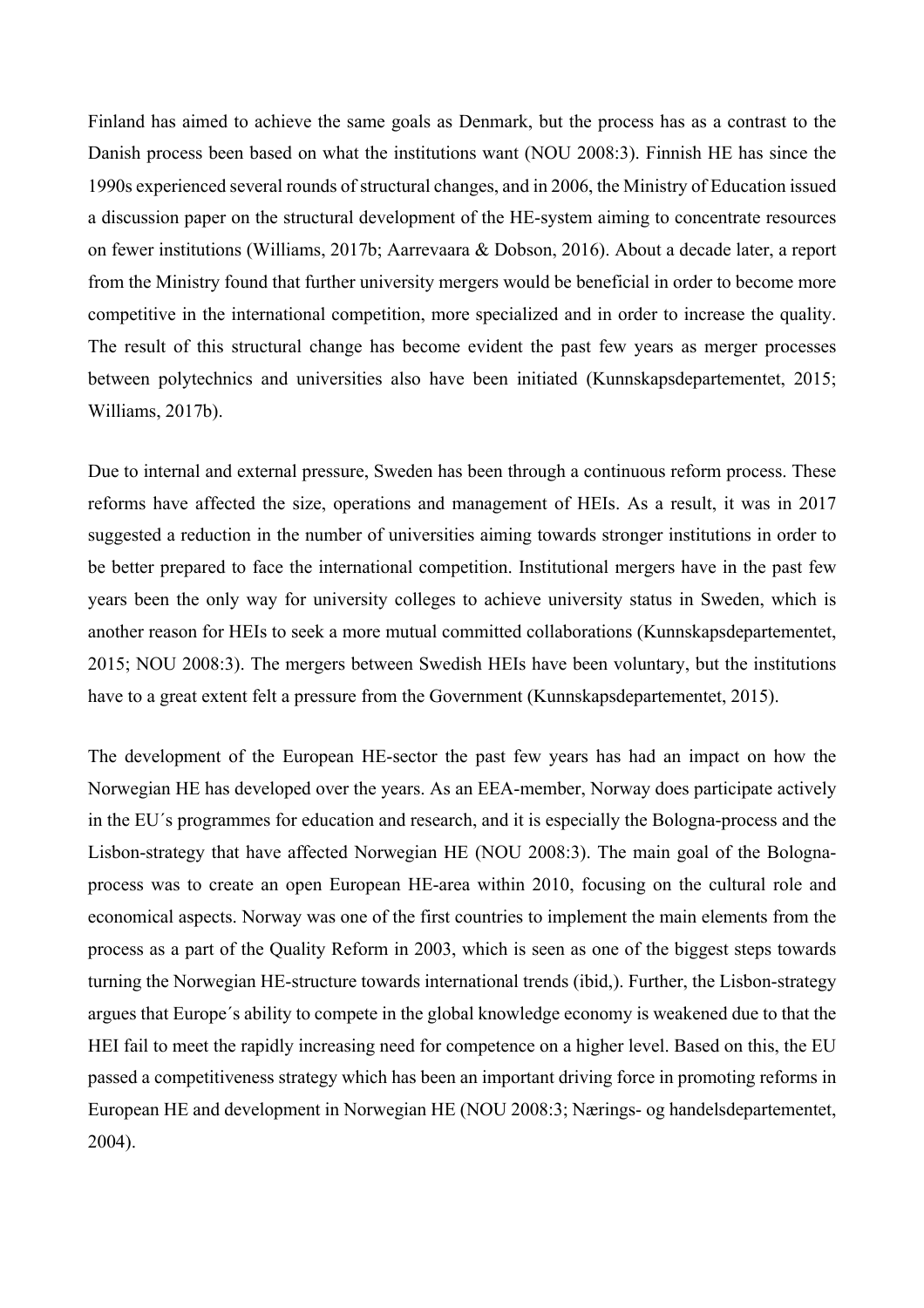When looking into the development of Norwegian HE there are several important reforms and changes that is worth mentioning. First, in the end of the 1980´s, due to an unplanned development, there were over 100 HEIs in Norway, including private university colleges. Based on the increase in HEIs, the Hernes-committee was appointed in 1987. Their mandate was to look into organizational solutions for merging HEIs or a solution for more formal collaborations between them. The committee recommended that there should be a greater focus on specialization in and between the universities, and that the university colleges should be merged in combination with increased specialization (NOU 2008:3). The overall aim was to reduce the number of institutions, create bigger and more multidisciplinary institutions, and arrange for better resource utilization and better condition for academic development (Kyvik, 2002; NOU 2008:3). The Hernes-committee´s work resulted in the University College Reform in 1993, where existing colleges were merged into new state colleges. The result of this structural change was that the number of HEIs decreased from 98 smaller colleges to 26 state colleges (Kyvik, 2002). Further, the University College Reform resulted in more visible university colleges and contributed in giving the institutions a more professional standing (NOU 2008:3). Another important change in the 1990´s was the growing autonomy resulting in that the sector went from a great control in details and micro-management to a top-down spending limit. Lastly, in 1995 the state colleges were included under the same act as the universities, called the Act of University and Colleges (Kyvik, 2002; NOU 2008:3).

The next big change in the sector, after the University College Reform, was the Quality Reform in 2003. The reform aimed to increase the quality in Norwegian HE by implementing a new financing system, new leadership- and management structure, and increased institutionalized autonomy (NOU 2008:3). Even though the reform tackled some challenges in the sector, the quality enhancement did not meet the Governments requirements. The Government especially pointed their focus towards small research environments and small HEIs with declining recruitment (Kunnskapsdepartementet, 2015). In order to investigate the remining challenges thoroughly, the Stjernø-committee was appointed in 2006, with a mandate to evaluate the further development of Norwegian HE in correlation to the development of the society the next two decades. In their report, the committee pointed back to the Lisbon-strategy saying that an increasing number of countries are concentrating on HE and research as a source for innovation and value creation. This development also challenged the Norwegian HE-sector as the demands for international quality was continuously increasing (NOU 2008:3). The challenges that The Quality Reform failed to tackle are again addressed by the Stjernøcommittee, such as that there are several institutions that are struggling with student recruitment, lack of quality in study programmes and diversification of educations and academic environments (NOU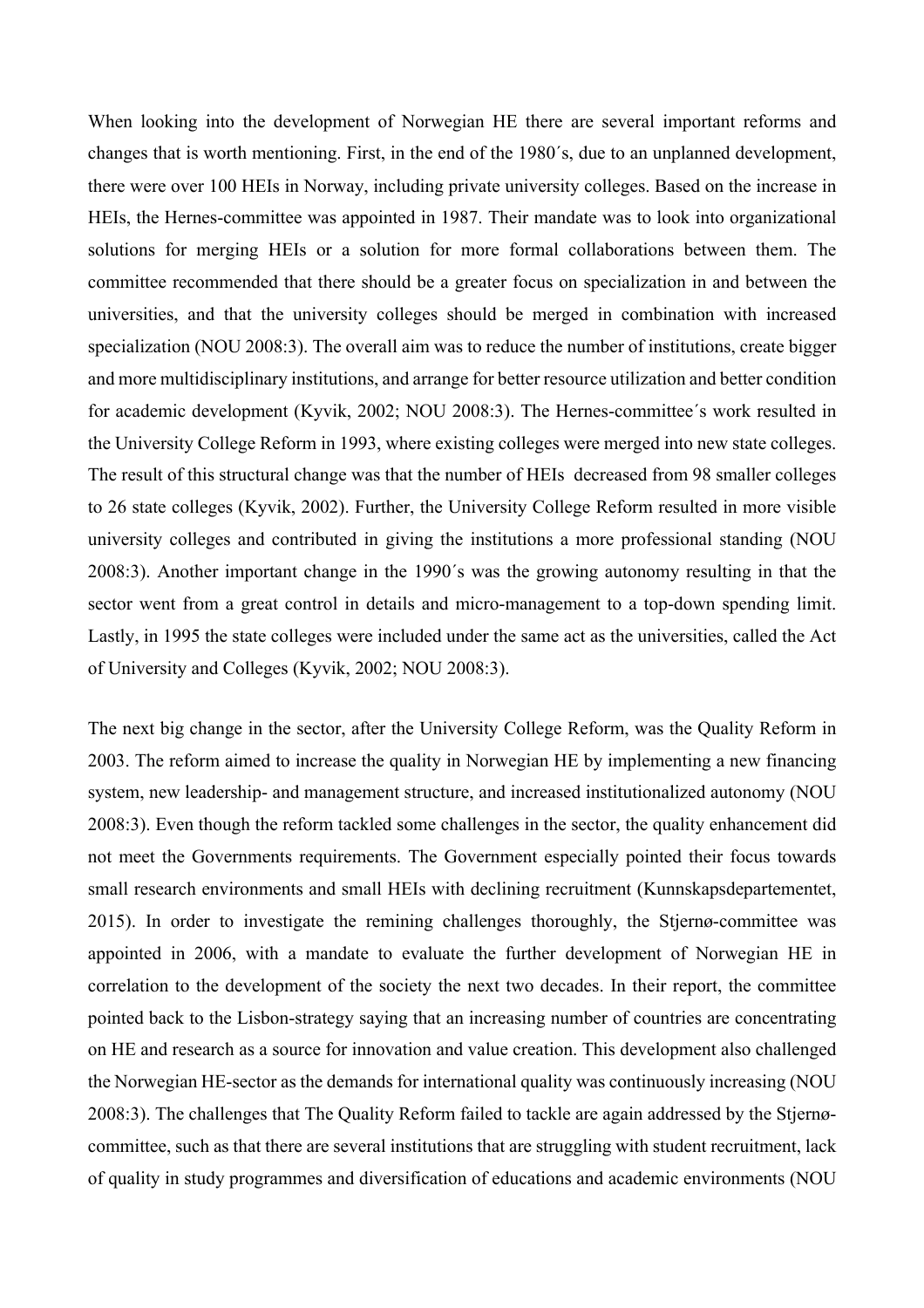2008:3). Several of the challenges that were pointed out in the committee's report are also addressed by the Organization for Economic Co-operation and Development (OECD) in their report on Norwegian HE from 2009. The OECD points out that the structural changes has been negligible after the University College Reform and they recommended an evaluation of the university colleges´ role compared to universities with similar academic environments (NOU 2008:3; OECD, 2009).

When the Stjernø-committee presented their recommendations in 2008 they pointed out four possible ways towards a new structure in the HE-sector; a *multi-campus model,* a *binary model,* a *network model* and a *process model* (NOU 2008:3). The multi-campus model aims towards a merger between universities and colleges in the same geographical area and the binary model suggests that the colleges in one geographical area merge, and that the universities stay unmerged. The network model aims to increase the collaboration between the universities and colleges where the master's degrees and doctorates are divided between the institutions without any mergers. The process model states that the institutions that do not fulfil the minimum requirements are imposed to start a merging process (NOU 2008:3). The Stjernø-committee finally concluded that a combination of three out of these four models would be the best match for the future HE-sector.

The government followed up on the committee´s recommendation and encouraged HEIs to seek a merger with each other, as the challenges identified was believed to be improved by a structural change in the university-college landscape. For this reason, it was sent a letter form the Ministry of Education and Research to all public HE in 2014, asking for suggestions regarding the future structure of the sector. The challenges mentioned in this letter are related to small research environments and scattered educational offers with a decrease in the number of new students, and the Ministry argued that it was necessary to concentrate the resources on fewer and stronger institutions (Kunnskapsdepartementet, 2015). However, the encouragement did not lead to any big changes, and the initiative based on voluntary merges had collapsed, and in 2015, the Minister of Higher Education and Research stated that more mergers would take place in the near future (Pinheiro, Geschwind, & Aarrevaara, 2016). As a result of more or less forced mergers, the number of HEIs in Norway has been reduced to 10 universities, and in total 21 HEIs per 1. January 2017.

As a result of the structural reform, the number of higher education institutions has been reduced due to mergers. Before the mergers, there were 33 HEIs in Norway, which now are reduced to 21. The figure below shows that it has been some evident changes in the HE-landscape and the different colours show which institutions that have merged with whom the past few years. Some university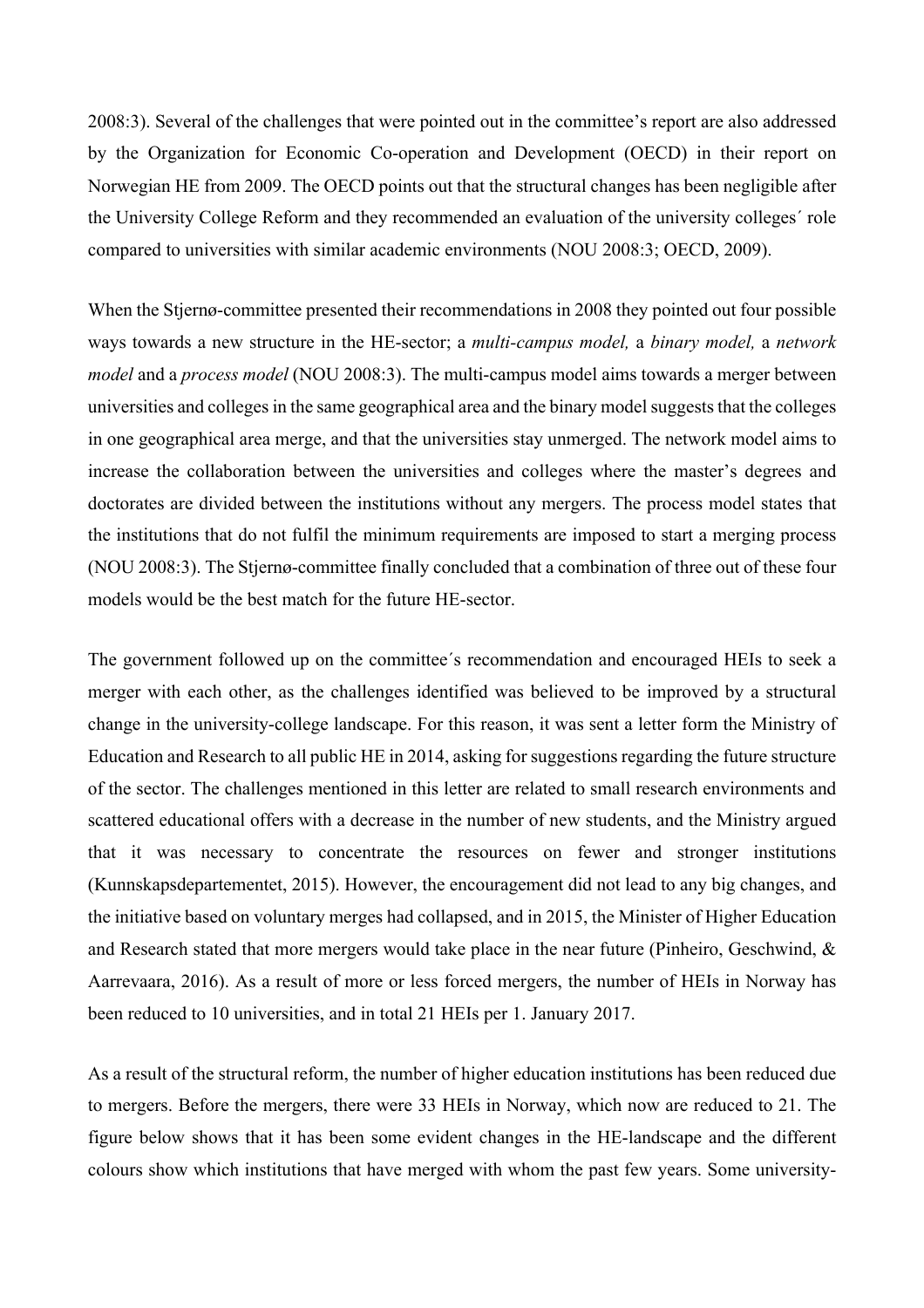colleges have later achieved university status, and four private colleges have merged to VID Specialized University. The figure further shows that the structural reform has created bigger institutions that expand over big geographical areas. However, it is also made clear that some HEIs have chosen to stand alone after previous attempts to negotiate mergers. These are, among others. University of Agder (UiA) and the University of Stavanger (UiS). However, even though the biggest wave of mergers has calmed down there are still HEIs that are open for mergers. For example, the University of Bergen has publicly expressed that they are open for merger negotiations with Volda University College (NRK, 2019). The reform has not just affected the HEIs, but also organizations connected to the. The Student Welfare Organizations are also re-organized, which the students at the same institution can relate to the same Welfare Organization independent of the campus they belong to.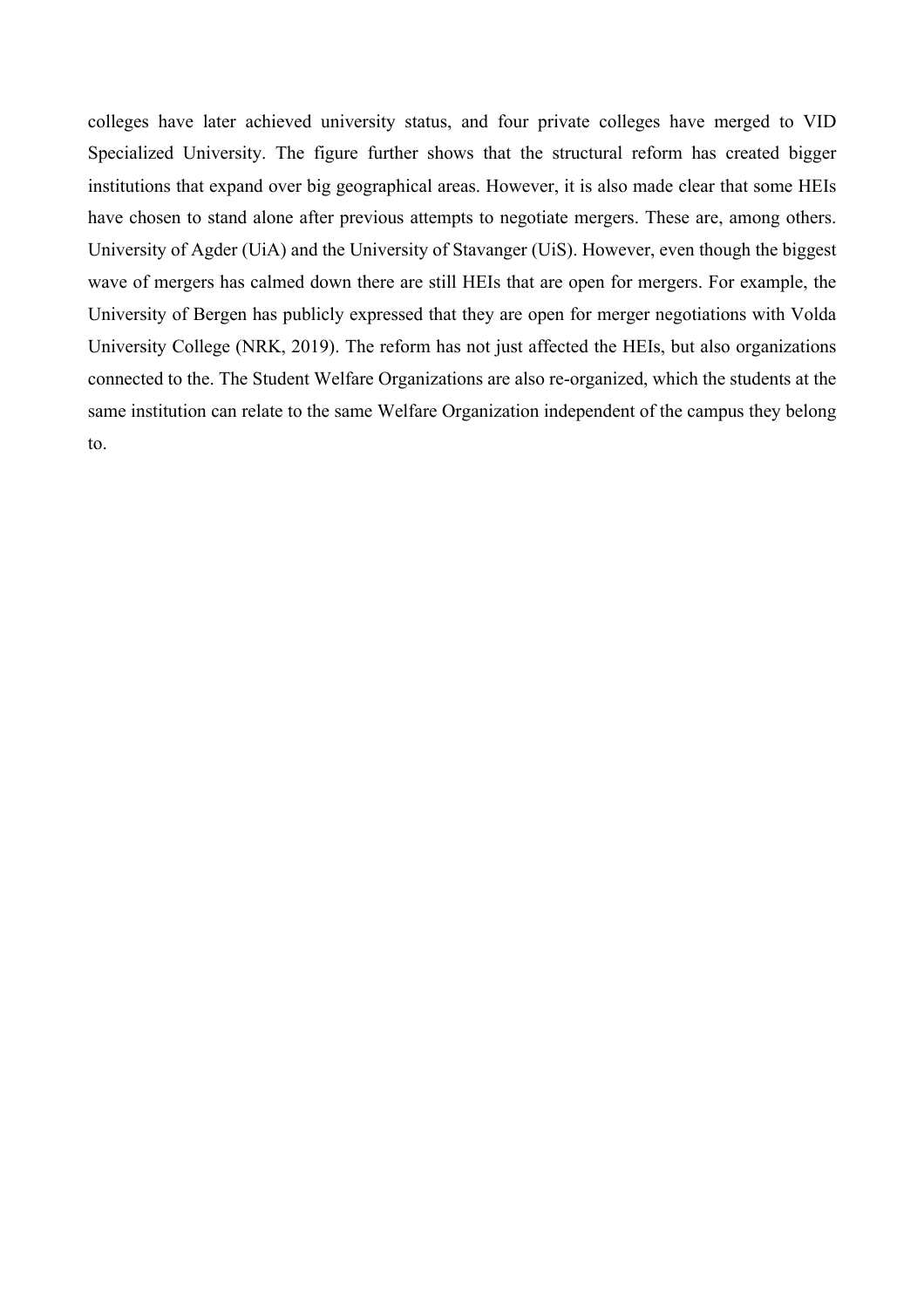

Figure 1 Structure map 2018. Adapted from (Kunnskapsdepartementet, n.a)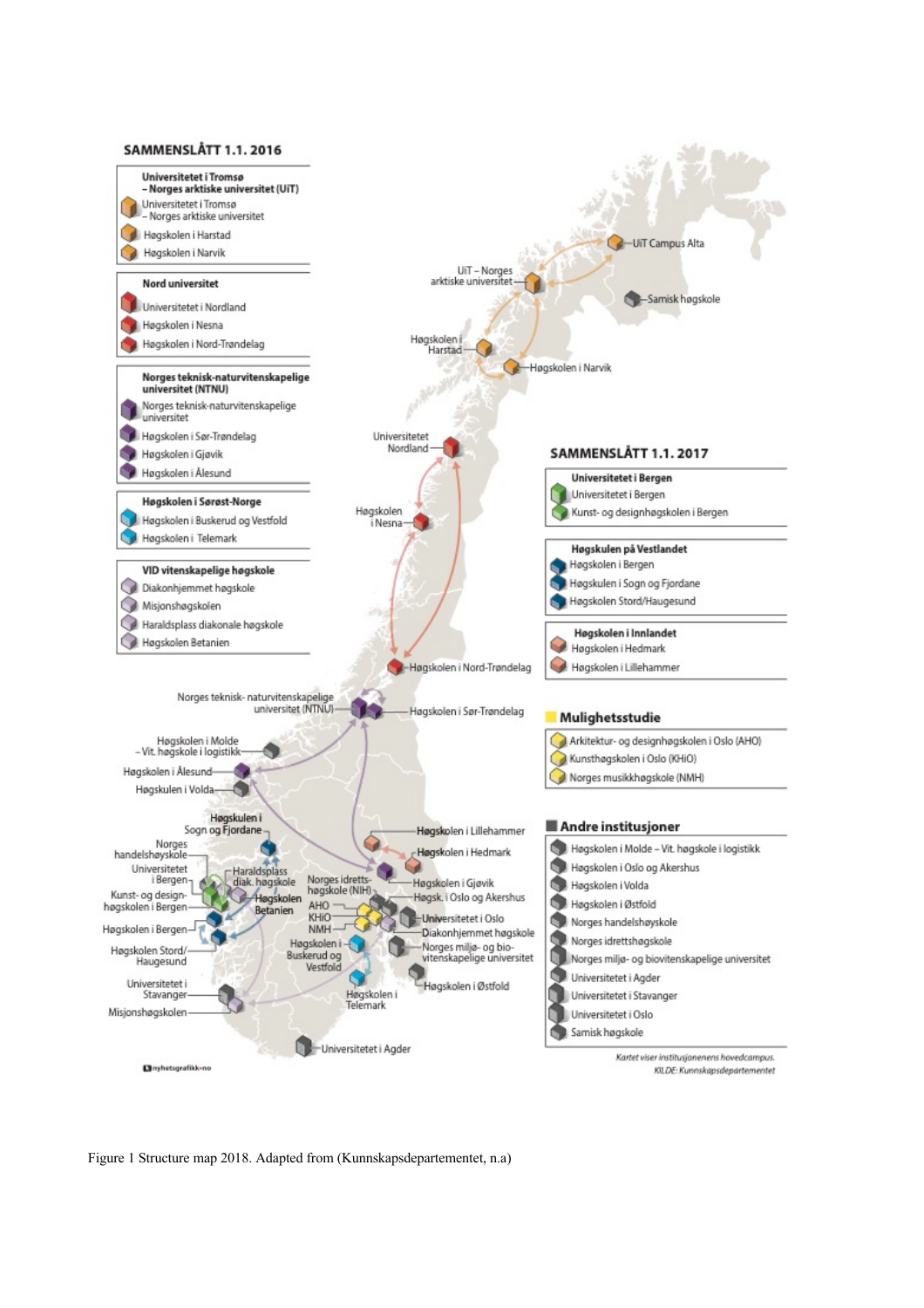## 1.2 Research aim and problem

This study uses a multiple-case design in order to identify which critical events, stakeholders and organizational characteristics that have been conclusive in the decision to terminate a decisionmaking process. I will look in to the merger process at UiA and at UiS. The two institutions share similarities related to history and institutional characteristics, which makes it interesting to see if two institutions with so many similarities experience the same internal and external factors as conclusive in the merger process. The literature review (chapter two) shows that research on mergers in HE is not new, but the scientific position has been on the factors that should be evident in order for a merger to be categorized as successful, and how external stakeholders is an important actor towards such a goal. Previous research has also looked into the role of management and culture in such processes. However, previous research is not sufficiently addressing the relation between all these factors. A decision-making outcome is often not a result of only one single event or actor, but a combination. This study will therefore aim to identify relevant internal and external factors in the decision-making process and identify stakeholders that have been important towards a conclusion not to merge. This is done by asking the following question:

*Which internal and external factors have affected the decision-making process in the merger negotiation at the University of Agder and the University of Stavanger?*

## 1.3 Organization of the study

The two first chapters of this study provides some context on the chosen topic and addressed previous research on the topic, which has been important when formulating the research aim and research question. Chapter three presents the theoretical framework consisting of two theoretical pillars: decision-making theory and stakeholder theory. The first pillar is crucial for understanding how decisions are made in organizations with different perspectives, and addresses decision-making models based on instrumental and institutional organizational characteristics. The second pillar addresses how the organization interacts with the internal and external environment and the relationship between stakeholders and organizational perspectives. Chapter four outlines the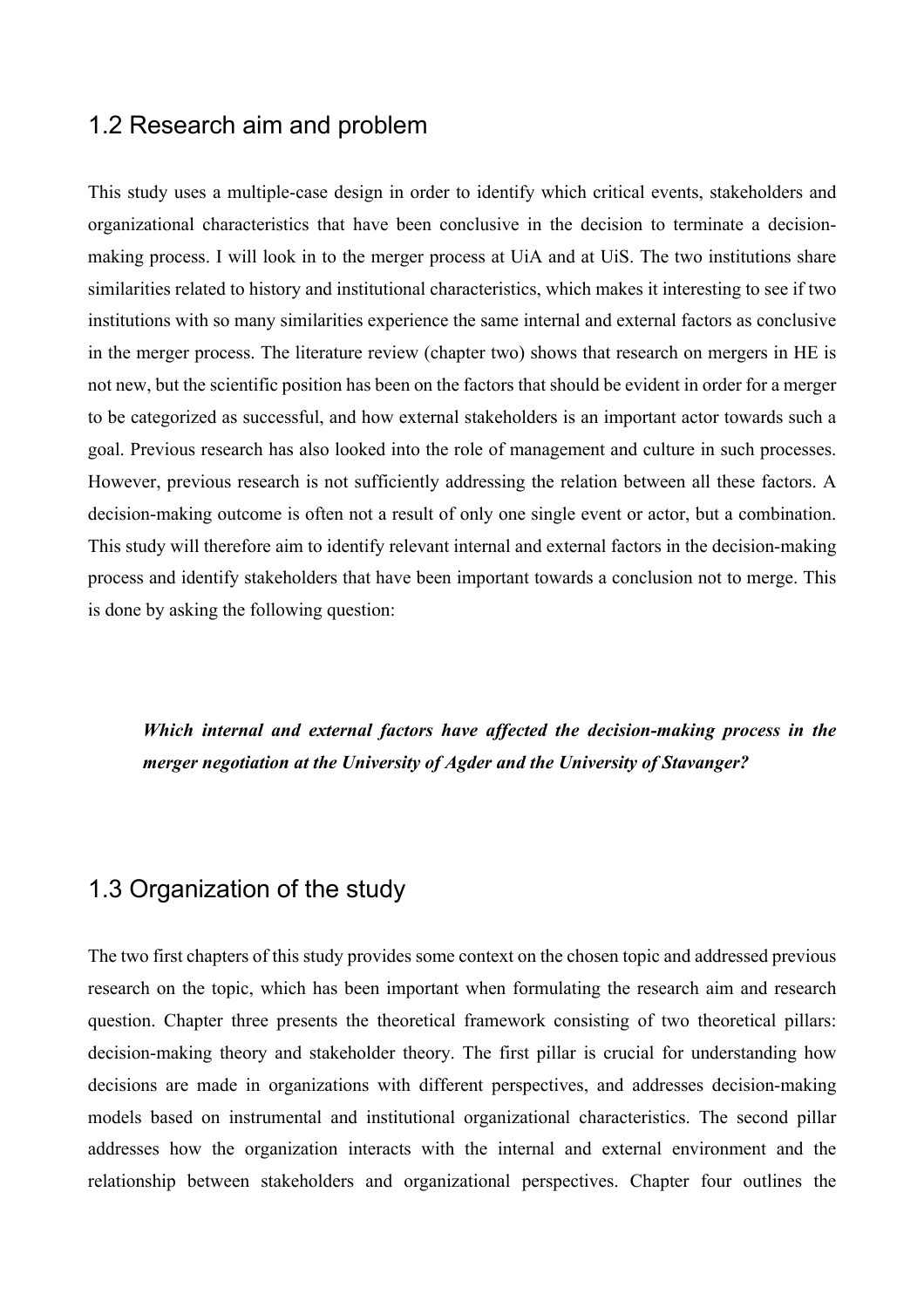methodology by addressing both the research method used and how the data is collected. The thesis is a qualitative study and build on a case study supplemented by process tracing. Process tracing is used as in order to answer the research question there is a need to track historical events throughout the merger process in both of the cases. The data collection is based on a triangulation of interviews and documents analysis, where the interviewees are previous board members in their representative institutions. Chapter five and six carry out an analysis based on the empirical findings and aim to draw a conclusion. The outline of the discussion chapter is highly connected to the theoretical framework. As both cases need to be addressed thoroughly the findings are presented separately before comparing the findings. The findings are addressed in relation to critical events, instrumental and institutional perspectives and stakeholders. The chapter will first address both cases individually before comparing the findings in relation to the theory before drawing a conclusion.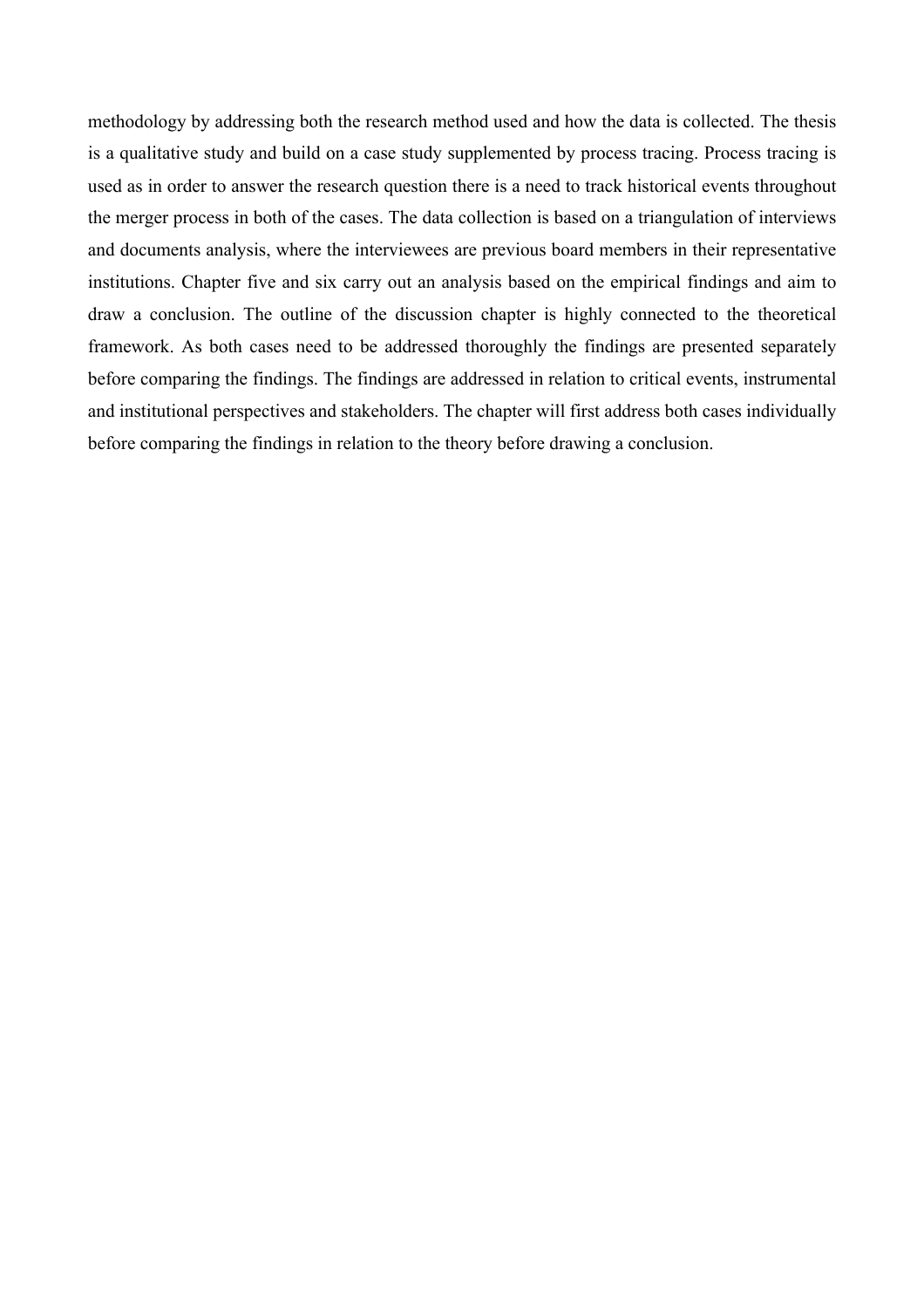# **2.0 LITERATURE REVIEW**

This chapter looks into previous research on mergers in HE, both on an international and a national level. The research addressed identify factors, which is believed to drive merger initiatives and factors that may have an impact on the outcome of the process. The factors refer to organizational characteristics and culture, management and external stakeholders.

## 2.1 Internal and external factors affecting mergers

On an international level, Skodvin (1999) aims conclude on reasons why mergers are successful by focusing on the factors driving a merger and how the merger processes have been, and based on this looking at the outcome of the merger. He further points to pressure from the educational authorities as one of the drivers towards an involuntary merger, and that such top-down mergers often are connected to a high degree of tensions and conflicts among the employees. Even though involuntary, top-down initiated mergers are the most common, bottom-up mergers has according to previous literature been more successful. Skodvin (1999) addresses several reasons for this. First, he points out that newly merged institutions have a better chance to create consensus among partners and for the future goals, and that a bottom-up process is better when trying to create a common identity among new staff. However, mergers do not just result in structural changes. It also promotes institutional changes including the need to abandon excising forms of governance, change in the institutional norms, objectives and academic programmes and organizational procedures (ibid). In the same article Skodvin (1999) addresses whether a merger is successful or a failure by dividing the findings into three categories: structural-cultural reasons, process oriented reasons and economic reasons. These findings in highly correlating to research on HE-mergers conducted by Kyvik and Stensaker (2013), who examine why some merger initiatives within Norwegian HE have successfully reached the decision to merge, while others have not. The study addresses five factors related to internal and external characteristics of the institutions involved in the mergers, such as the number of institutions in the merger process, the size of the institutions, the academic profiles, geographical aspects and type of institutions.

Geographically and cultural difference is identified as one of the main reasons why mergers fail and is by Skodvin (1999) linked to structural-cultural reasons for why, or why not, a merger can be viewed as successful. These reasons further conclude that the larger the differences between the institutions involved in the merger are when it comes to academic differences and differences in the size of the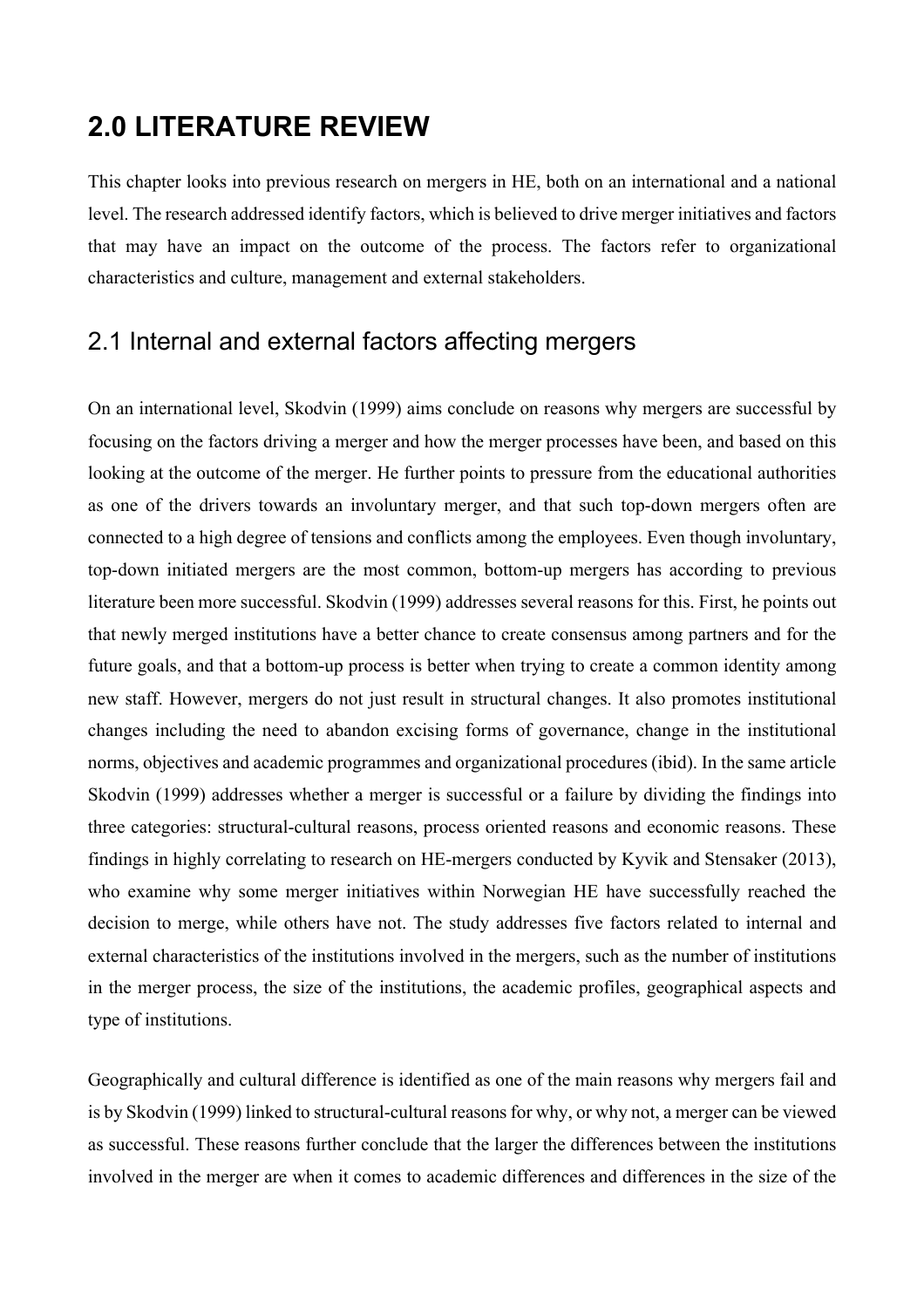institutions, the higher the probability is for a for a successful merger (ibid.). These findings are in line with the findings by Kyvik and Stensaker (2013). Their research show that merger processes where the institutions involved had a great academic and geographic distance was less likely to have a successful outcome. The authors further address that a two-partner merger seemed to be key factor for that negotiations ended in a merger compared to a multi-partner merger. This indicates that negotiations and personal interactions between leaders, administrative and academic staff are essential for creating mutual understandings across organizational cultures (Välimaa, Aittola, & Ursin, 2014). The process-oriented reasons refer to the decision between the external needs to merge and the internal desire to maintain traditional. One of the reasons for this tension is the fear that implementation of organizational goals often occurs at the cost of the individual needs, and how this will affect the development of a new institution (Skodvin, 1999). Lastly, the economic reasons for whether or not a merger is successful centre round external factors as access to resources (ibid.). This can also relate to the drivers behind many merger initiatives, such as increased competition for students and resources, efficiency, university status and development of academic profile and research (Kyvik & Stensaker, 2013; Pinheiro, Geschwind, & Aarrevaara, 2013).

## 2.2 Leadership and culture in merger processes

The cultural aspect is emphasized as one important factor in a merger process and Skodvin (1999) points out cultural distance as one main reason why mergers fail. Further, Välimaa et al. (2014) address a mutual understanding across organizational cultures as essential in negotiations and personal interactions between leaders, administrative and academic staff. This indicates that culture and leadership are highly connected, which is addressed by several scholars (Harman & Harman, 2003; Kyvik, 2002; Locke 2007). Harman and Harman (2003) point out the importance of strong, effective and creative leadership, often due to cultural challenges. This is addressed as particularly important in the challenge of managing between divergent campus cultures into one coherent educational community of cultural integration. Locke (2007) elaborates on the similarities and differences between management and cultural characteristics of two merging colleges aiming to advice on the implications of the merger of management styles and organizational cultures. The author further emphasizes the importance of strong, creative, adaptive leadership and a leader who are capable of dealing with a turbulent environment and external bureaucratic requirement. At the same time, the leader needs to balance a change process with the traditions, which characterize the institutions involved in a merger process (ibid.). In his concluding remarks, Locke (2007) addresses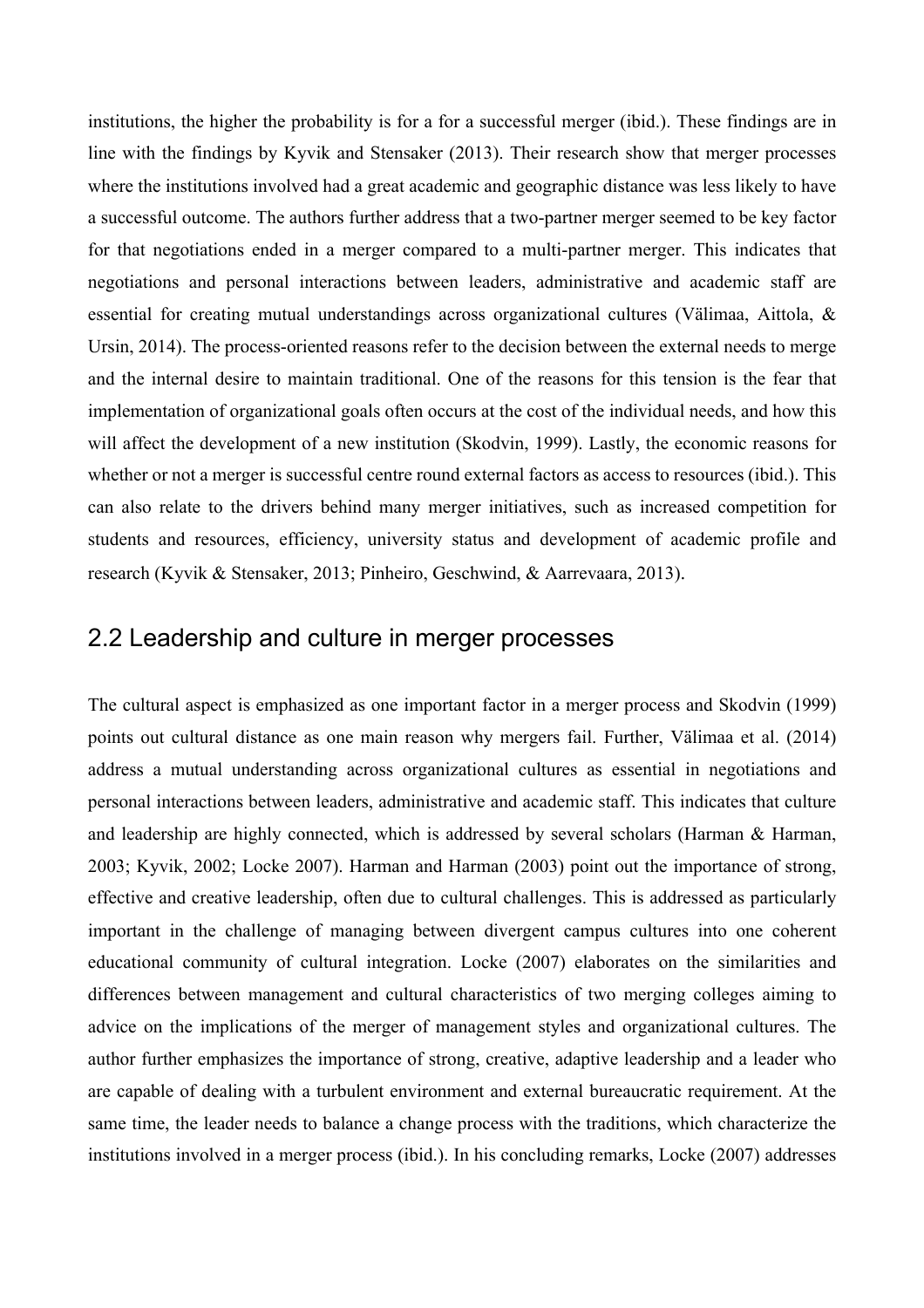that management styles and the existing cultures and subcultures of two institutions need attention in order to avoid unintended and undesirable consequences.

It becomes evident that culture and leadership are highly connected, and several scholars have addressed the importance of leadership throughout a merger process in particular. Harman and Harman (2003) point out the importance of strong leadership in the negotiation phase of a merger process in order to ensure a successful merger, while Kyvik (2002) emphasizes the importance of leadership in the implementation phase due to goal attainment. Nevertheless, both vague and overoptimistic leadership and management might have a negative effect on the merger outcome as vague leadership might lead to a failed merger, while over-optimistic management might lead to an illadvised merger decision (Bogan & Just, 2009; Harman & Harman 2003; Kyvik, 2002). However, Harman (2002) points out that top-management is the most important factor in the success of a merger.

## 2.3 The role of external stakeholders in merger processes

The role of external stakeholders is also addressed in a study conducted by Magalhães, Veiga, and Amaral (2018). The study aims to identify how Rectors and the Government view external stakeholders and their role in decision-making processes in the HE-sector. In order to assess the extent to which external stakeholders are influencing the board, they analysed the perceptions of the Rectors and Senate members in several European HEIs. The general findings show that both groups considered external stakeholders as competent in their tasks, although they did not have too much decision-making power and were considered to play a minor symbolic role. Although external stakeholders were not considered to have power in decision-making processes their role in the processes are viewed as important (Magalhães et al., 2018). Further, Cai, Pinheiro, Geschwind, and Aarrevaara (2016) address that mergers can be initiated as a response to external pressure, internal challenges, or strategic actions. They argue that one of the "success-factors" for a merger is that the merger is compatible with the institution´s internal and external environments. Further, Stensaker, Persson, and Pinheiro (2015) point out the positioning of internal, and especially external, stakeholders in a merger process. Through a case study analysing the merger process between three university colleges in Norway, they investigate the external context surrounding of merger attempts rather than internal process issues.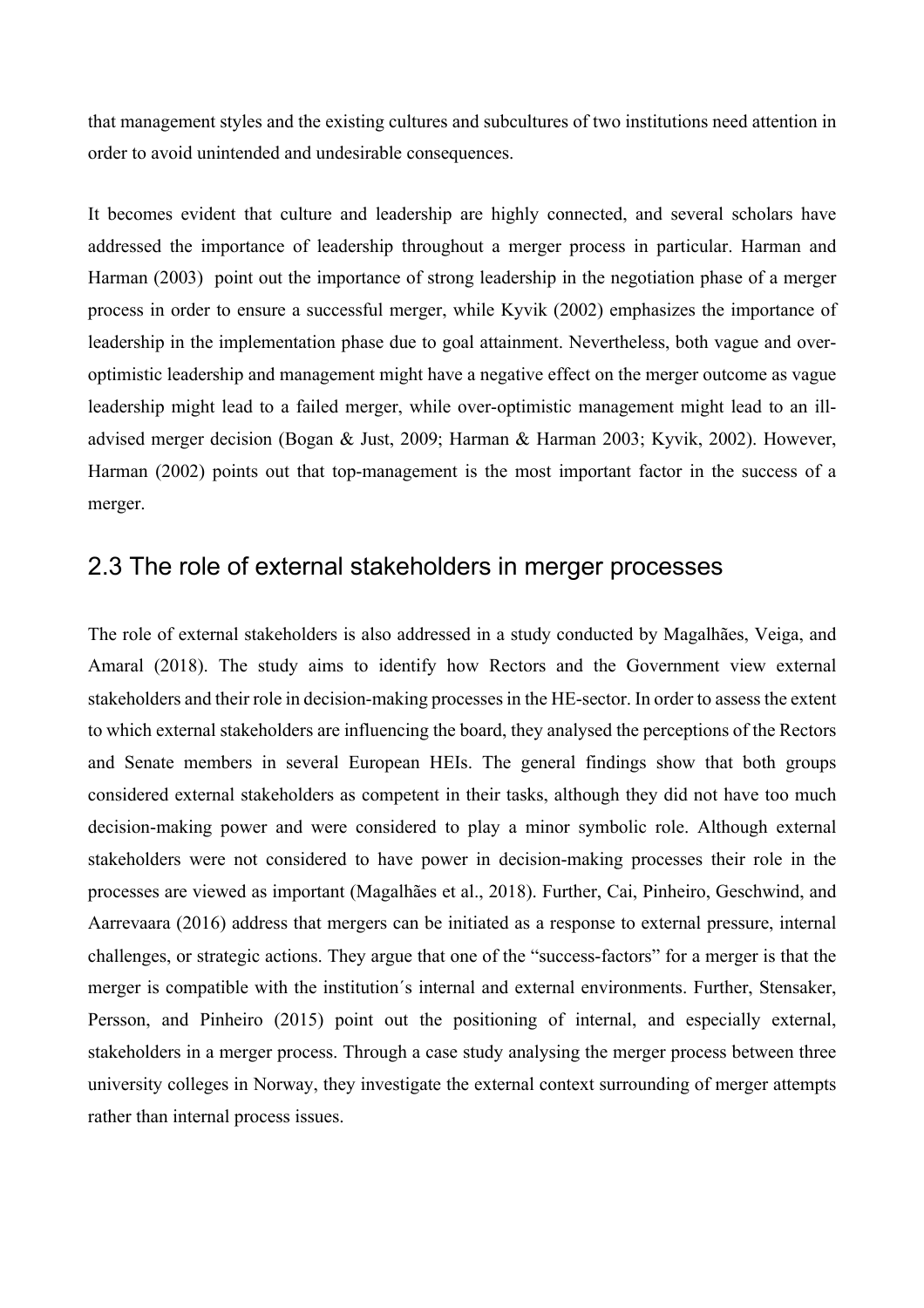The organization´s internal and external environment are further brought up by Stensaker et al. (2015) who argue that developments in HEIs are highly dependent on an agreement between the business and industries, governments and the HE-sector. The authors further address the importance of external stakeholders who support successful merger attempts, as this may have a substantial influence over the outcomes. There are three aspects that is important to address in relation to this. First, it is natural that external participants in decisions generally think more about the advantageous than the disadvantageous (Skodvin, 1999). Second, it often is easier to see the merger-process from the outside, making it easier to spot merger attempts that do not have potential to success (Stensaker et al., 2015). Third, while the interest of governments and business often point in the same direction, conflicts occur when specific regional or economic interests overrun these interests. The outcome will increase the HEIs decision-making power, which emphasize the importance of external alignment between the external stakeholders (ibid.). However, some scholars have expressed their scepticism of stronger external influence in university decision-making and suggests that it symbolizes academic capitalism and breaks with the university as a cultural institution (Bleklie, 2007).

## **3.0 THEORETICAL FRAMEWORK**

This study aims to address critical events and stakeholders that have had an impact on the decision to terminate a merger process between HEIs. There are several organizational factors that may affect such a decision, and these are addressed in relation to decision-making theory. Further, the literature review addresses the importance of stakeholders´ influence on a decision-making process, and for this reason, the theoretical framework consists of two core pillars; *decision-making theory* and *stakeholder theory*. The relationship between the two pillars is pointed out by Donaldson and Preston (1995) who divide stakeholders into several concepts which reflects on the organizational perspectives related to organizational decision-making. The concepts are related to both organizational characteristics and behaviour, which are related to the institutional characteristics of an organization. The authors further address the instrumental concept, which aims to connect stakeholders to goal achievements, and also how structure and behaviour of an organization have an impact on how decisions are made.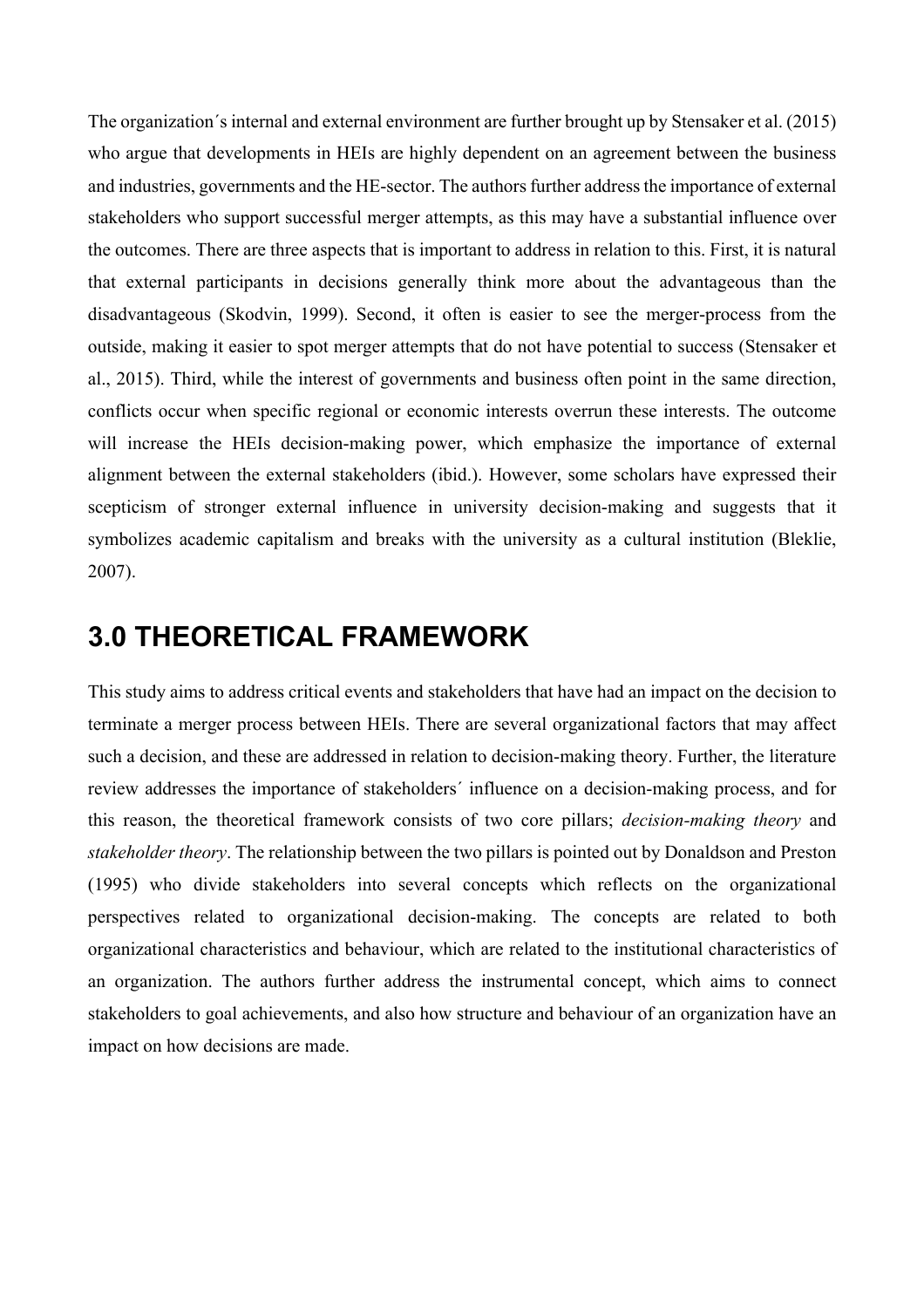## 3.1 Decision-making theory

Decision-making theories are important in order to understand how organizations work in the context of the organizational structure and culture. Such organizational perspectives are interdependent on each other, meaning that the organizational structure will have a great impact on the information collected, how the information is collected and who will be a part of the process. Further, decisions may also change the organizational structure, which again may affect the organizational culture

#### 3.1.1 Human beings as rational decision-makers

The decisions that human beings make are often viewed as a reflection of the situation, which the decision-makers find themselves in. This is referred to as rational choices, and in an ideal world, such rationality is perfect and the decision-maker has perfect knowledge of all alternatives and what consequences these alternatives will bring (March, 1994, pp. 3-4). Such decision-making is further linked to logic of consequences. From this perspective, the decision-maker aims to make choices based on the possible alternatives, the future consequences that might follow the chosen alternative, how valuable the consequences are and how a choice is made. A rational choice is done though answering four questions about; the possible actions; the consequences following that action; how valuable are the consequences to the decision-maker and how is a choice made the alternatives in terms of the values of their consequences (ibid, pp 2-3) .The idea aims to rank all the alternative solutions in order to the identified problem, and this will make it possible to choose the alternative that achieve the highest rationality. However, as the reality is uncertain the theory of perfect rationality assume that the actor will choose the alternative with the highest expected utility (Allison & Zelikow, 1999, p. 20). Perfect rationality is often linked to the "economic man" who has a complete overview of all alternatives that allows him to always choose the best alternative in a given situation (Simon, 1997, p. 87).

However, in reality, all the alternatives are not known, and all the consequences are not considered (March, 1994, p. 8). Such bounded rationality recognizes the limitations in our knowledge and information when decisions are made. Further, it acknowledges that the consequences are highly uncertain and looks for a course of action that is satisfactory (Simon, 1997, p. 119). This is linked to logic of appropriateness and those pursuing this will aim to fulfil roles by recognising situations and follow rules that match the appropriate behaviour to the situation they are in (March, 1994, p. vii) Such a procedure asks the decision-makers what kind of situation they are in, what kind of person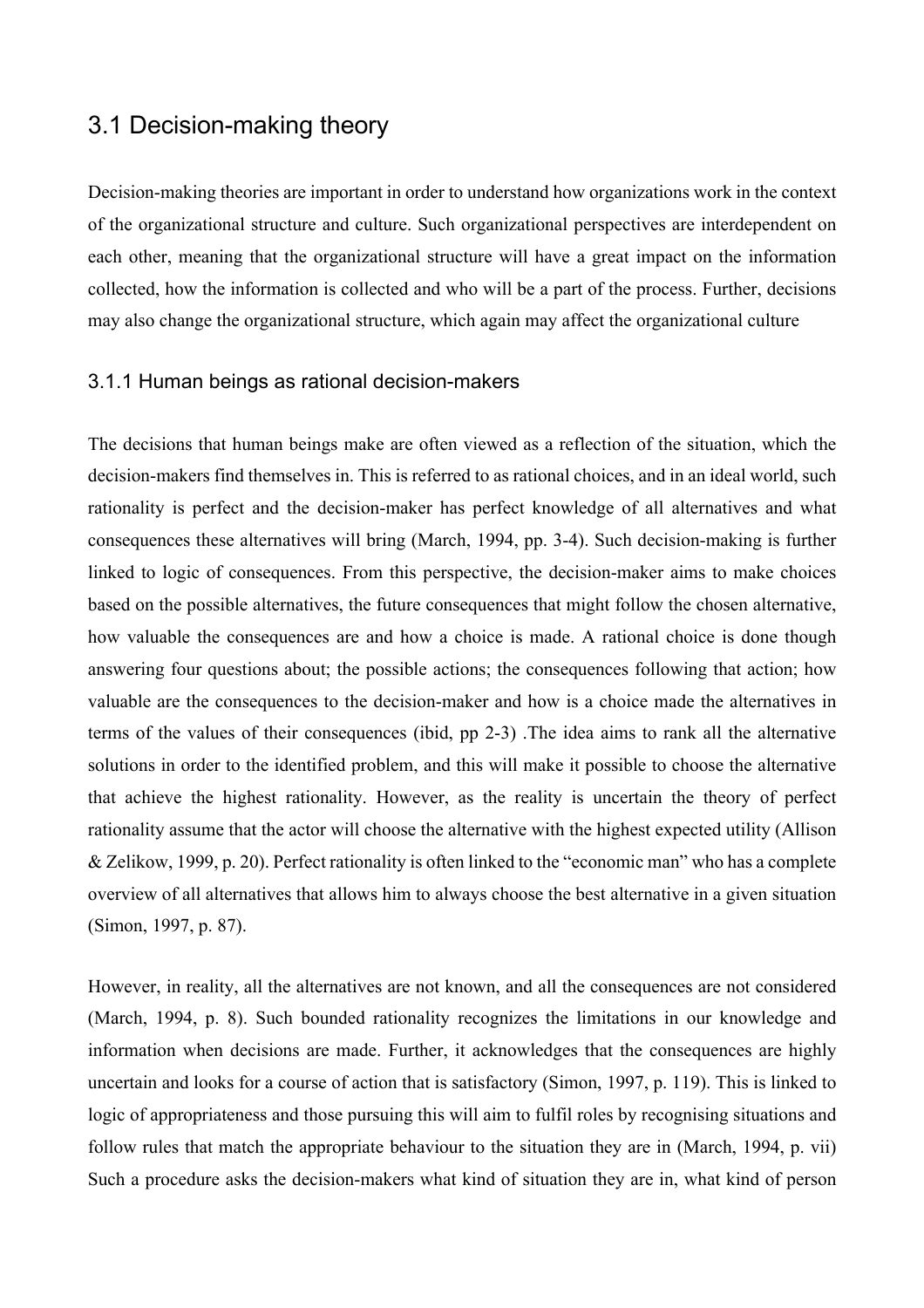they are, what kind of organization they work in and what they should do in an organization or situation like the one they find themselves in (ibid, p. 58).

#### 3.1.2 Organizational perspectives

How decisions are made within an organization depend on the organizational approach. The instrumental perspective is characterized by a formal structure, meaning that who is doing what in the organization is set through formal positions and is unrelated to the person in that position on a given time. The formal structure is often referred to as bureaucratic and hierarchical, which includes a prioritizing of the different vertical levels in the organization. This also includes vertical and horizontal specializing, meaning that different tasks are delegated to different levels in the organization and to concrete positions (Christensen, Egeberg, Lægreid, Rolness, & Røvik, 2015, p. 38). The complexity of the organization may affect how the organization attends to goal achievements. The organization can be viewed as either hierarchical and unitary, or compound with conflicting goals. Conflicting goals and interests are often met by negotiations, and coalitions and power struggles may occur. When decisions are made in complex organizations the outcome of a decision-making process is often characterized by negotiations resulting in compromises in order to achieve the organization's goals. We can say that the organization consists of coalitions where the single units are acting in line with their interests, resulting in conflicts where the winning coalition often is the one that have succeeded in being the dominant one. However, the outcome may be either that a dominating coalition achieve their goals, or that the actors negotiate and compromise (Christensen et al., 2015, pp. 45-46).

Whereas the instrumental perspective is characterized by a formal structure where the organization is viewed as an instrument aiming to achieve a set goal, the institutionalized organization has established a strong organizational culture consisting of informal values and norms. Informal characteristics emerge as patterns as a consequence of organizational interaction and adaption, and its responses to both internal and external environments (Christensen et al., 2015, p. 62; Selznick, 1996). The patterns comprise a rejection of humans as rational actors and turn toward cognitive and cultural explanations which leans in the direction of heterogeneity and the differences between organizations. This builds on a cultural perspective within institutionalism (Christensen et al., 2015, p. 212; Selznick, 1996).

A second approach to institutional organizations is the myth perspective within institutionalism that is said to be characterized by routine procedures. Such will foster homogeneity amongst organizations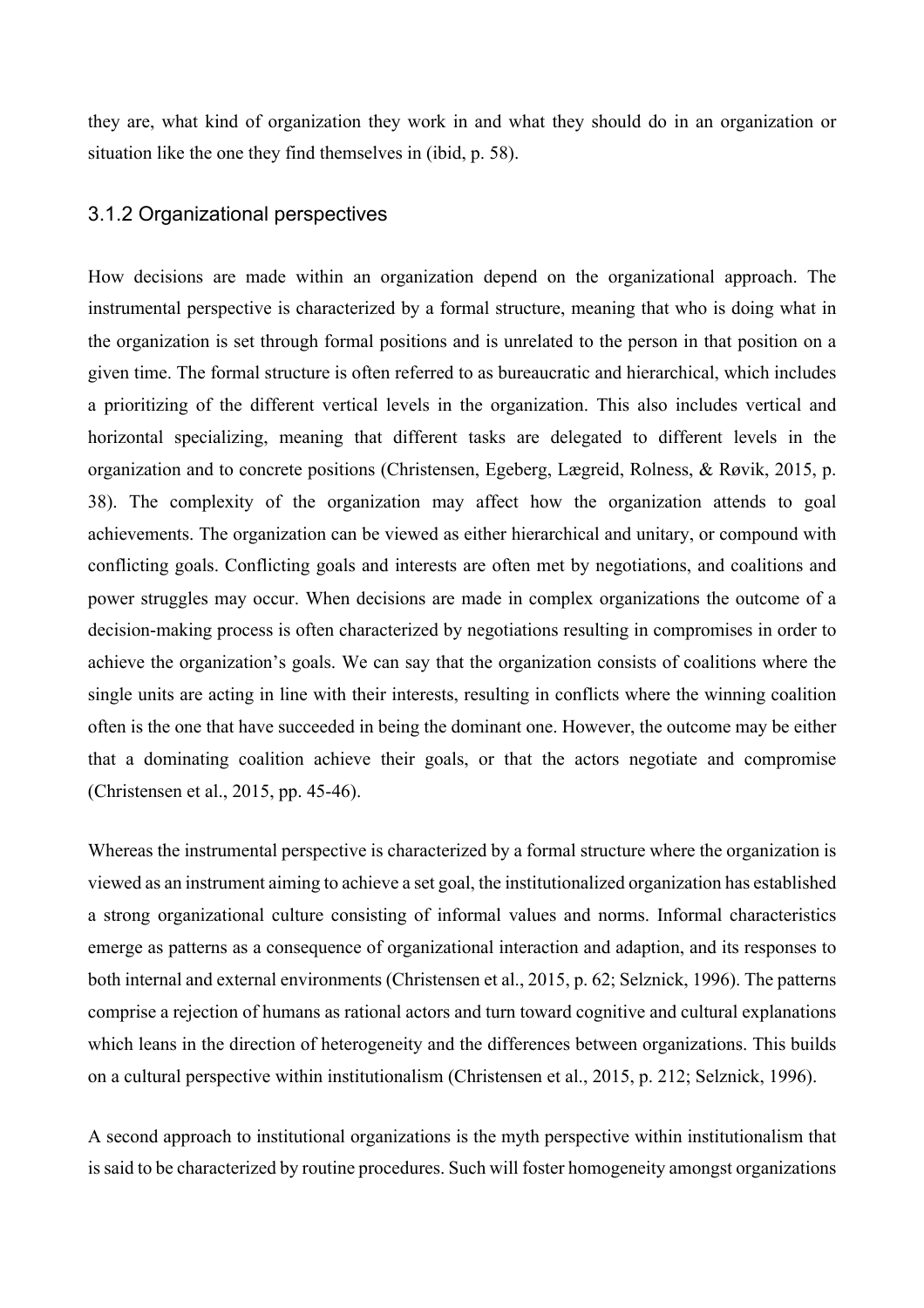operating in similar organizational fields due to trends in the internal and external environment. Examples on such are the health sector or higher education sector (Christensen et al., 2015, p. 212; Selznick, 1996). This is linked to isomorphism which addresses how organizations tend to model themselves after similar organizations that are responding to the same set of environmental conditions and are viewed as more legitimate or successful (DiMaggio & Powell, 1983). DiMaggio and Powell (1983) identify three types of isomorphism*: coercive, mimetic* and *normativ*e. Coercive isomorphism refers to political influence and the problem of legitimacy as a result of formal and informal pressure on organizations by other organizations that they are dependent on. Such pressure might lead to organizational change as a direct response to government mandate. The mimetic process addresses uncertainty as a force that encourage imitation. This does especially happen when the goal is unclear, and the environment creates uncertainty. The last type of isomorphism identified addresses normative pressure that points to professionalism as an important source due to formal education and professional networks. However, what is viewed as legitimate and successful by the external environment vary and is by some scholars addressed to as "fashions". The latter is an explanation on how organizational ideas have great similarities of real fashion where rapid upswings are followed by equally rapid downturns. This theory is later developed further by Røvik (2011) who explain how ideas grow and spread like viruses before they fade away without any formal decision to reject them. He further addresses how viruses share important structural similarities with organizational ideas such as diffusion, contagion, immunity, adoption and effects.

#### 3.1.3 Organizational decision-making models

Decision-making in organizations is highly linked to the organizational perspectives presented above. The models presented below show signs of both instrumental and intuitional characteristics. The instrumental models, the rational actor model and the negotiation model, are characterized by goal achievement, specialization and negotiations. The institutional models, the regulation model, the communicative rationality model, are characterized by cultural norms and external focus. The models are using the decision-making models outlined by Jacobsen and Thorsvik (2013) as a starting point for further elaboration.

#### *3.1.3.1 Instrumental models*

#### *Rational actor model*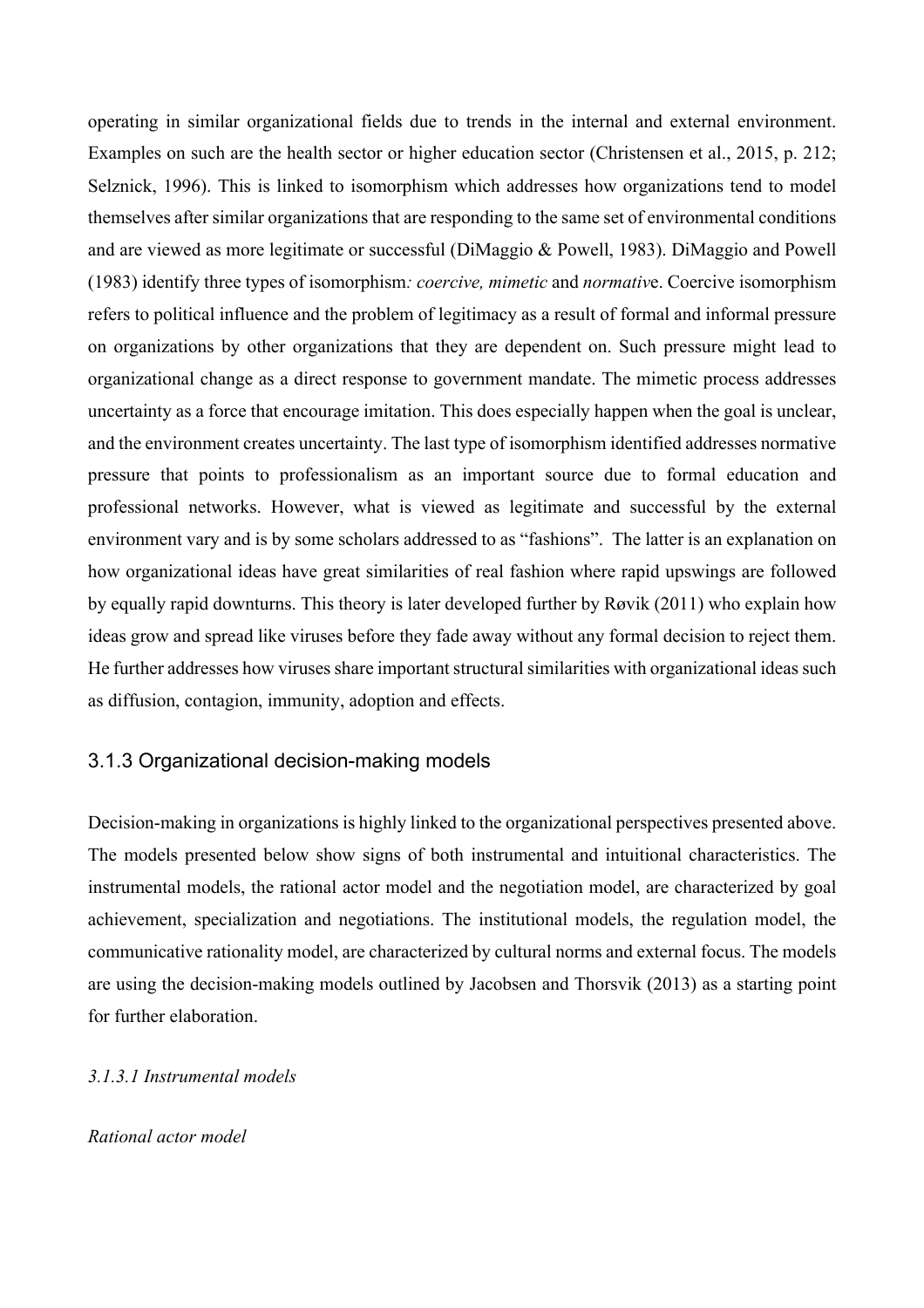This model is highly connected to the instrumental perspective due to the focus on the organization´s consciousness in realizing goals and making rational decision in order to achieve them. The great degree of specialization and delegation in the organization, which is often seen in instrumental organizations, gives an overview of who is doing what and how they are doing it in order to solve tasks. When tasks are delegated, the organization can to a greater extent move towards a more perfect rationality as specialization facilitates information gathering. This results in a more thorough basis for decision-making (Allison & Zelikow, 1999, p. 18; Jacobsen & Thorsvik, 2013, pp. 328-329). When looking at an organization as a rational actor, we can say that the organization aims to achieve perfect rationality where all decision alternatives towards reaching a common goal are known. This is, as seen earlier, referred to as perfect rationality.

#### *Negotiation model*

This model refers to both the power politics and democratic decision-making. Whereas the powerpolicies leans more towards an instrumental perspective, a democratic decision-making model lean towards an institutional perspective. The latter has a culture that is dominated by democratic norms, and where a high degree of participation increases the legitimacy of the decision made (Helsabeck, 1973). A high degree of participation might however affect the power-balance between different groups within an organization (Birnbaum, 1988, p. 135). Organizations practicing these decisionmaking models might experience conflicting interest and goals, and coalitions and negotiations is the tool towards reaching a goal (Christensen et al., 2015, p. 45; Jacobsen & Thorsvik, 2013, p. 333). However, some of these groups are stronger than other but will never be strong enough to dominate at all times(Birnbaum, 1988, p. 135).

#### *3.1.3.2 Institutional models*

#### *Regulation model*

Organizational behaviour is often characterized by procedures, professional standards, cultural norms (March, 1996). For example, most people in organizations follow rules even though it is not obvious to themselves that they do so (ibid). In this decision-making model it is often a set of guidelines to be followed that facilitate for efficient decision-making. However, as such organizations acknowledge the limitations of perfect rationality, the situation that the decision-makers find themselves in might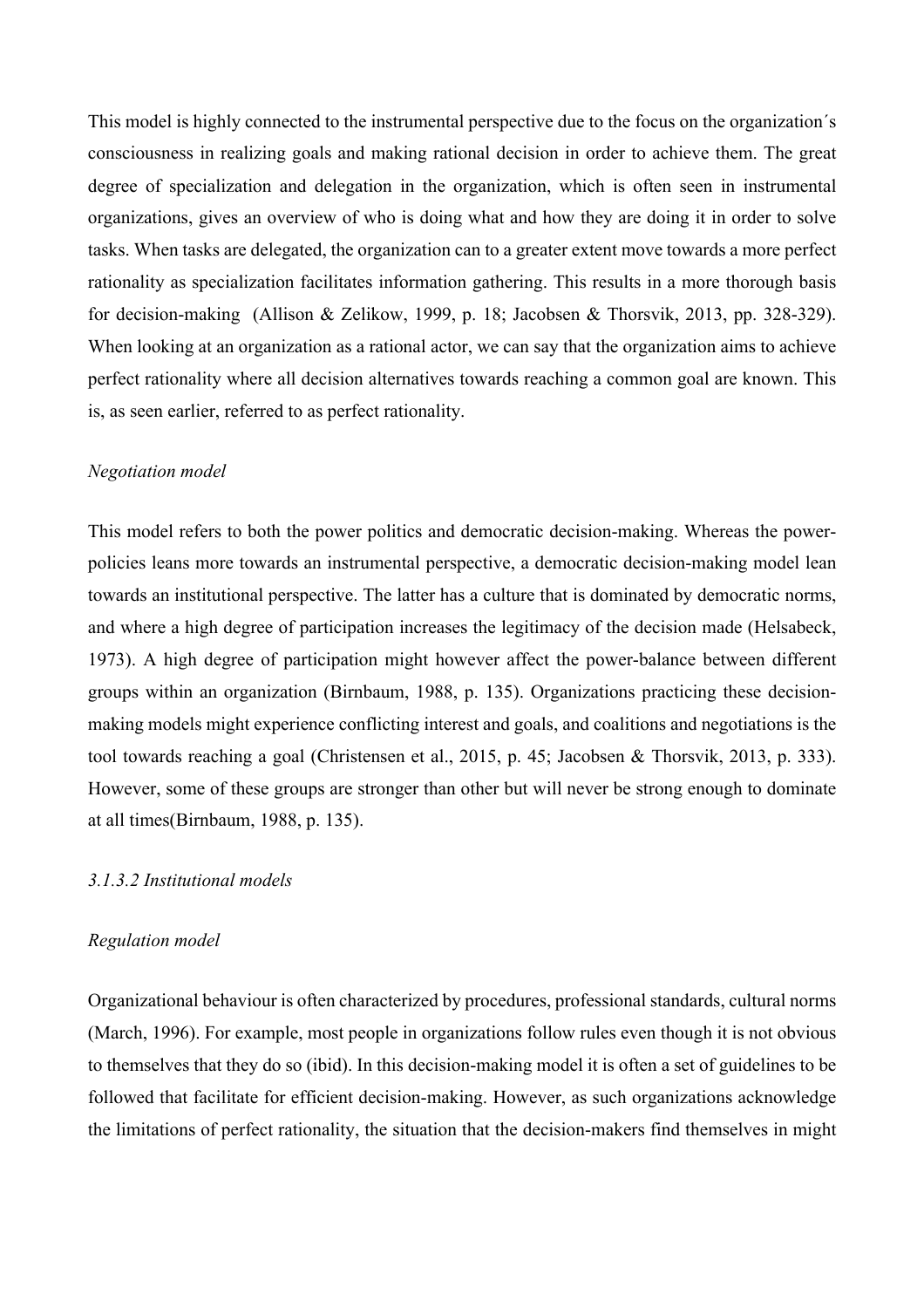not fall into any given category of problem solving. As a consequence, a decision might not be made (Jacobsen & Thorsvik, 2013, p. 331; Selznick, 1996).

#### *Garbage can model*

The garbage can model is seen in organizations characterized by a complex environment and multiple interactions among actors, solutions and choices, and how these change over time. Decisions made according to such a model assume that external, time-dependent factors have an effect on choice opportunities, problems, solutions and decision-makers (March, 1994, pp. 198-200). This is in line with some of the characteristics of the myths of the institutional perspective which is responding to environmental conditions and employ external assessment criteria in order to promote successful organization (DiMaggio & Powell, 1983; J. W. Meyer & Rowan, 1977). It can be said that the model is characterized by a stream of decision-making possibilities, participants, problems and solutions, which creates a possibility to have several parallel decision-making processes in one organization (Jacobsen & Thorsvik, 2013, pp. 338-340). It is also important to address how the garbage can model facilitate for incremental decision-making where actors make decisions simultaneously, yet relatively independent of each other without any clear common goal. The decisions made will not create big changes, but rather incremental changes building on previous decisions (Jacobsen & Thorsvik, 2013, p. 336).

#### *Communicative rationality model*

The communicative rationality model focuses on collective thinking through communication between the management and employees throughout the organization. However, communicative rationality require that the actors involved have mutual expectations and understandings, which require open discussions, common language, mutual access to information and willingness to change opinions (Jacobsen & Thorsvik, 2013, pp. 334-335). These characteristics of the communicative rationality model, which gradually appear though collective thinking are connected to the institutional-cultural perspective.

#### 3.1.4 Decision-making in Higher Education organizations

HEIs are identified as complex organizations, and Birnbaum (1988) refers to four models which reflect how decisions are usually made in such organizations. First, he points to HEIs as *collegial*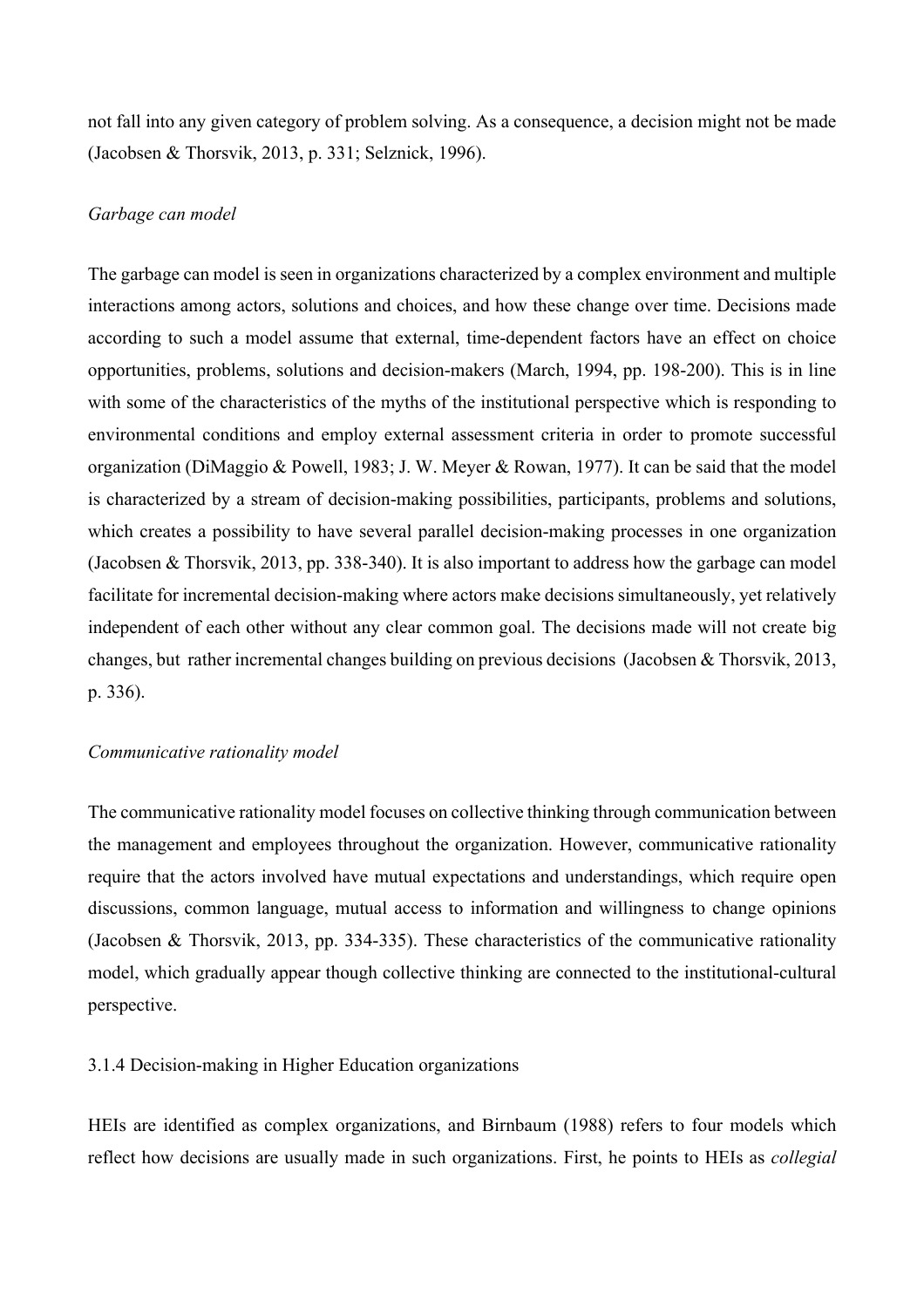*institutions* that are characterized by open discussions and a possibility to influence the outcome. This require that that participants feel that they have a fair chance to state their position and in that way are comfortable about supporting the chosen alternative even though it was not the desired outcome (Birnbaum, 1988, pp. 86-89). Collegial institutions share several of the characteristics of the democratic aspect of the negotiation model. Second, the *bureaucratic institution* has established organizational structures in order to create efficiency in achieving the organizational goal through standardized behaviour such as descriptions, rules and regulation, which aim to increasingly guide organizational certainty and efficiency (Birnbaum, 1988, p. 111). This is concurrent with the regulation model that address that organizational behaviour often is characterized by standards and procedures. Third, HEIs can be seen as *political institutions*, referring to the power-balance between different groups within an organization. Some of these groups are stronger than other but will never be strong enough to dominate at all times (Birnbaum, 1988, p. 135). For this reason, such structure is often characterized by development of coalitions, which is recognized from the negotiation model. A fourth model addressed by Birnbaum (1988, p. 154) is the *anarchical institution* which is characterized by problematic goals, unclear technology and fluid participation. All these result in unclear decision-making processes consisting of streams of problems, solutions and participants. The same stream is addressed in a garbage can decision-making model.

Decision-making in HEIs is not only based on the type of organization, but is also dependent on the organizational systems, such as how tightly coupled and open the system is. *Loose coupling* refers to a system where the departments are autonomous of each other but still not completely separate. They are still bound together as a part of the same system and are responding to each other which enable the organization to respond simultaneously to conflicting demands (Bess & Dee, 2012, p. 224; Birnbaum, 1988, p. 166). Loose coupled systems have an advantage in complex organizations as subunits can be more sensitive and responsive to changes in different parts of its environment than a centralized organization (Birnbaum, 1988, p. 166). Nonetheless, such coupling can make the coordination of activities problematic and makes it difficult to use administrative processes to effect change. On the other side, tight coupled organizations tend to "freeze" in uncertain times as they are waiting for the leader to sort out the uncertainty and let everyone know what to do (Bess & Dee, 2012, p. 225). HEIs have received criticisms for being too loosely coupled, arguing that it would lead to ineffective decision-making and lack of responsiveness to the external environment. However, there are benefits as well, as partially independent and specialized organizational elements increase the institutions sensitivity to its environment (Bess & Dee, 2012, p. 225; Birnbaum, 1988, p. 41).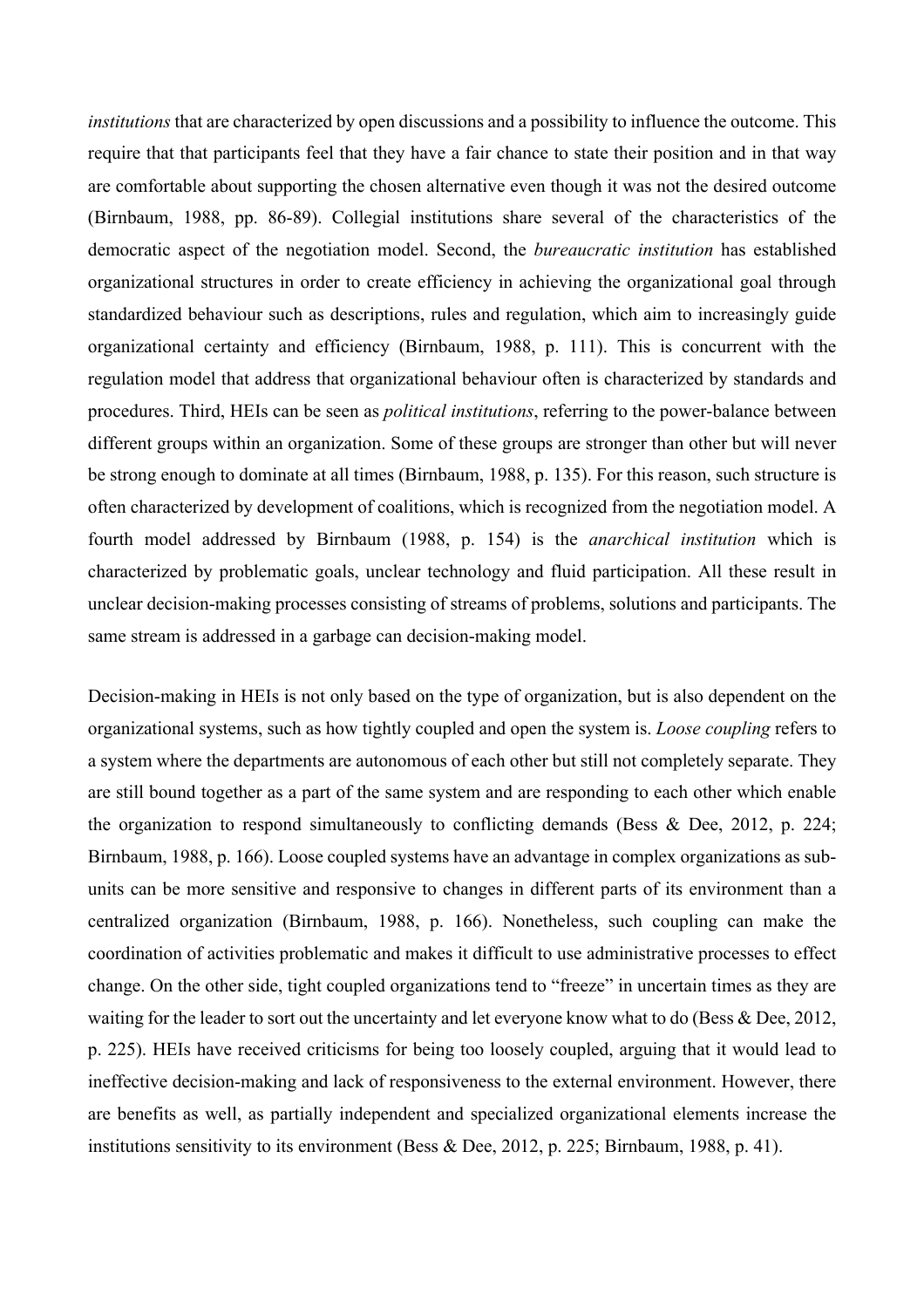Also related to the HEI´s relationship with the environment is how open or closed the system is. A *closed system* has boundaries that are relatively rigid and impenetrable which limit the kinds of interactions that take place with the environment. Such systems are linear and do not change, and cause and effect can be predictable with great accuracy (Birnbaum, 1988, pp. 30-35). In an *open system*, on the other hand, the boundaries are relatively permeable, and interactions of many kinds are likely to occur between the environment and many of the system elements. They are dynamic and non-linear and constantly change as they interact with the environment and the system evolve over time (Birnbaum, 1988, pp. 30-35).

## 3.2 Stakeholder theory

The second pillar of the theoretical framework is stakeholder theory. Freeman (1984) addresses the importance of stakeholders by emphasizing that groups that can affect the organization´s direction should be considered in the strategic management process and he further bases his definition of stakeholders on this argument. A stakeholder is defined as "any group or individual who can affect or is affected by the achievement of the organization objectives" (Freeman, 1984, p. 46).

#### 3.2.1 Stakeholder concepts

Stakeholder theories are often divided into three concepts that refer to how managers and stakeholders should act and behave. These have been defined as *descriptive, instrumental and normative* aspects (Donaldson & Preston, 1995). A descriptive stakeholder concept is often used to describe specific characteristics and behaviours within an organization, while the instrumental concept aims to identify connections between stakeholder management and the achievement of traditional corporate objectives. Lastly, the normative concept aims to interpret the function of the organization (ibid.). Donaldson and Preston (1995) further characterizes a descriptive aspect of stakeholder theory as a reflection of the past, present and future activities in an organization and their relationship to the stakeholder, which can be valuable when exploring new areas. The instrumental aspect aims to create a connection between the stakeholder approaches and desired objectives, and even though it does not specify the linkage between cause and effect such a link is more implicit. The normative aspect interprets the function of the organization and offers guidance about morals and philosophical principles. Linking back to decision-making theory organization, the two latter aspects express more or less appropriate choices regarding decision-making (Donaldson & Preston, 1995). However, Jones and Wicks (1999) address how a so-called convergent stakeholder theory, which is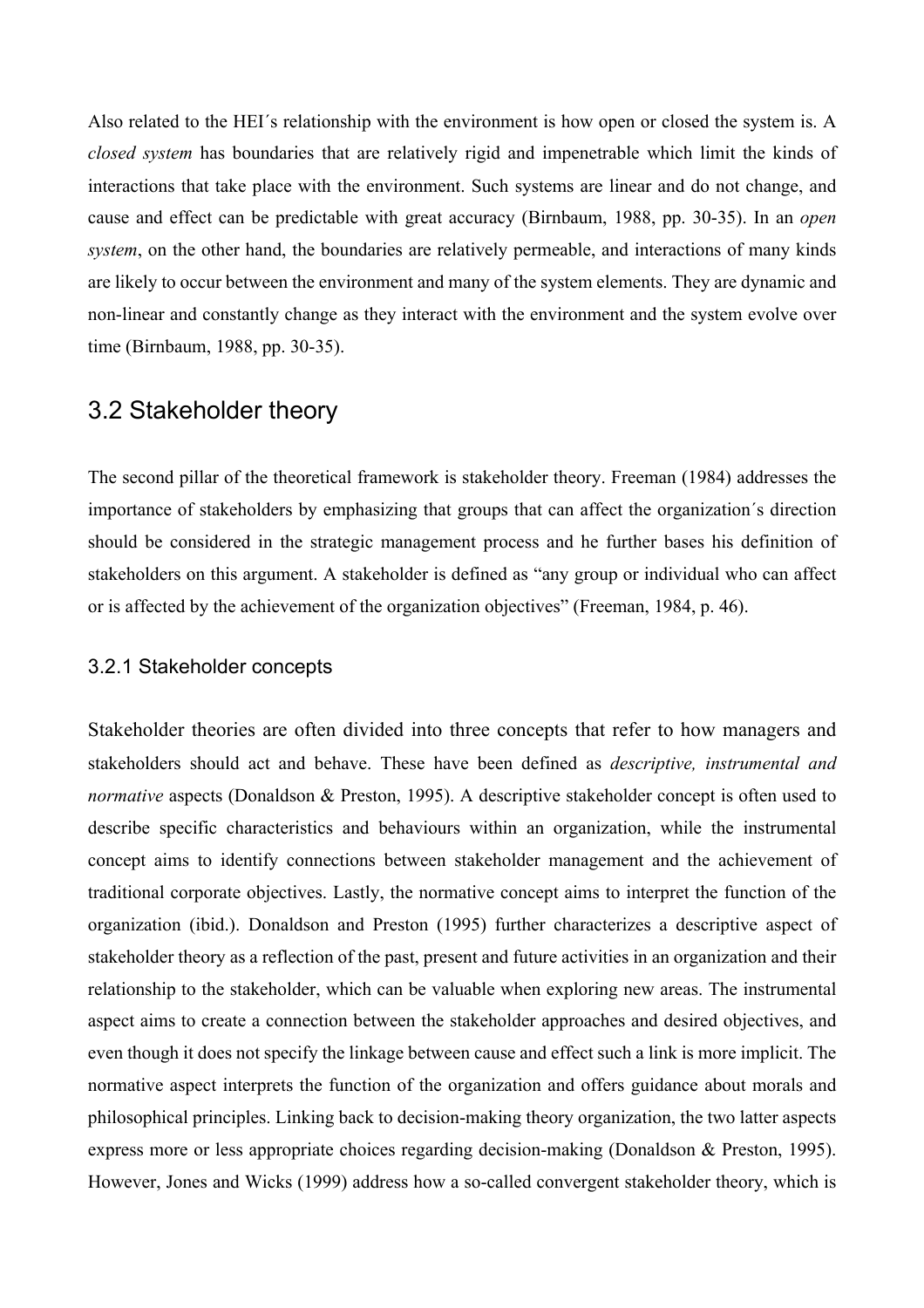a hybrid of the traditional concepts may be superior of the existing. They argue that a combination of normative core and the instrumental values makes it possible to describe stakeholder´s behaviour. This means that the theory does not build on any behavioural assumptions, but instead assumes that human behaviour varies and is dependent on given circumstances, and thus aims to combine both moral and practical aspects (Jones & Wicks, 1999).

#### 3.2.2 Stakeholder groups

There are many ways to categorize stakeholders, such as internal and external, and primary and secondary. *Primary stakeholders* are those who are crucial for the development and growth of the organization, while *secondary stakeholders* often are defined as those who can affect the organization´s relationship with the primary stakeholders (Freeman, Harrison, & Wicks, 2007, pp. 50-51). However, not all stakeholder groups are equally important, and several scholars have created different approaches on how to create a stakeholder hierarchy. By distinguishing between important and less important stakeholders Freeman (1984) makes it possible to group and limit the number of stakeholders, and in that way create a hierarchal analysis of the stakeholders´ behaviour and possible coalitions. Such coalitions between different stakeholder groups with similar interests are important to address as it may affect the power-balance. Stakeholders may either explicitly get together and plan a joint activity or more implicitly create an understanding to not interfere with each other´s goals (Freeman, 1984, p. 135). What is of interest when analysing the behaviour of stakeholders is both the observed behaviour and the behavioural characteristics that could be observed in the future, as both help the organization to achieve its objectives and that would prevent achieving these goals (Freeman, 1984, p. 132).

Another way to identify the importance of stakeholders is to identify their positions through three attributes: *power, legitimacy and urgency* (Mitchell, Agle, & Wood, 2007). This perspective on stakeholders aim to prioritize them through defining who and what really counts in the stakeholder hierarchy. By looking into stakeholders' power to influence the organization, the legitimacy of stakeholders´ relationship with the organization and the urgency of the stakeholder's claim it is possible to identify the distinction between important and less important stakeholders. Stakeholders who possess the power attribute will have the opportunity to bring forth the desired outcome based on their ability to impose their will in the relationship. Second, legitimacy is often referring to socially accepted and expected behaviour, which also is connected to the attribution of power due to people´s attempt to evaluate the nature of relationships. Lastly, as an attribute urgency captures the dynamics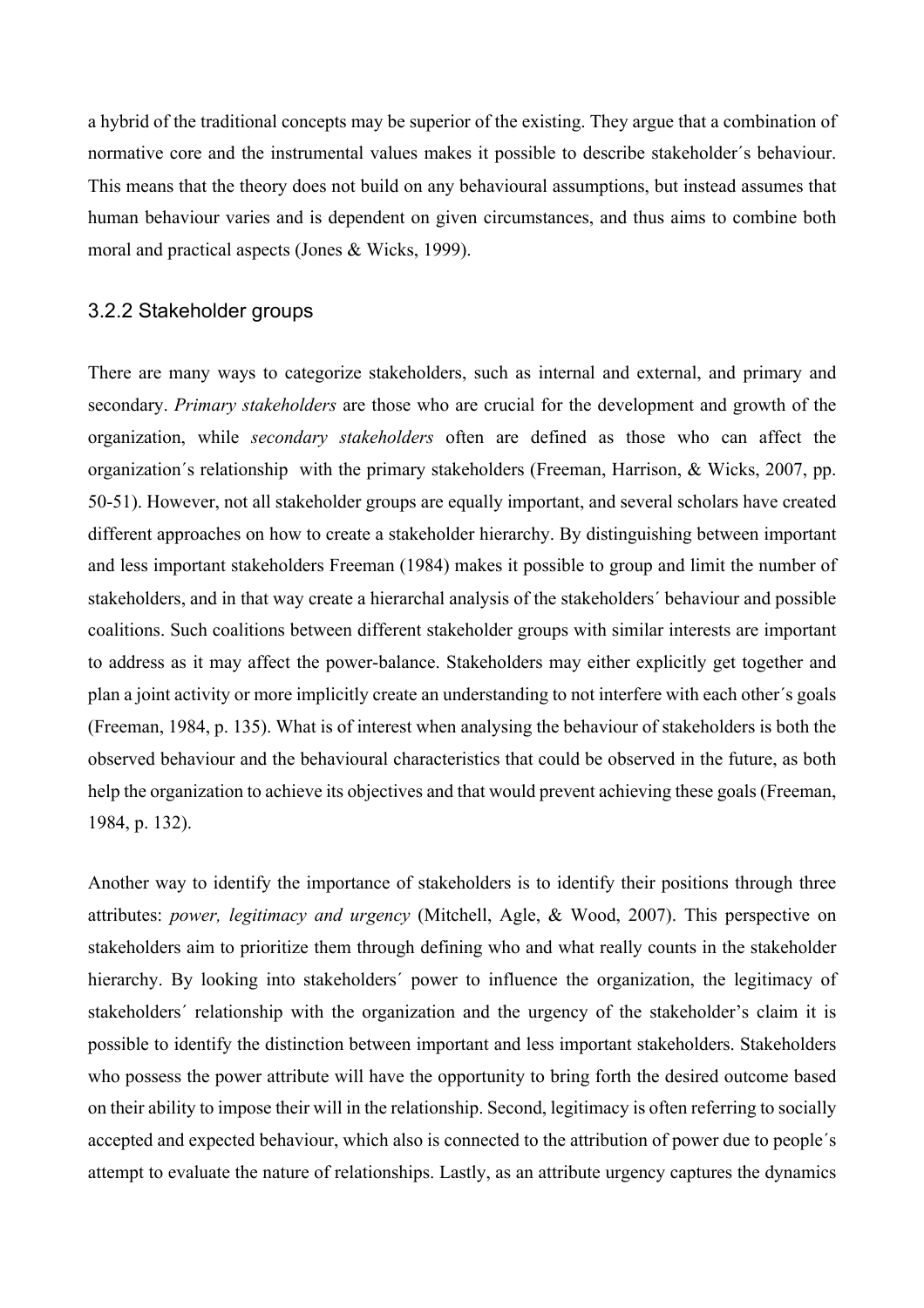in an interaction based on time-sensitivity and criticality, which tells the organization something about how quickly the stakeholder calls for immediate attention (Mitchell et al., 2007).

While Mitchell et al. (2007) uses the three attributes to prioritize stakeholders depending on how many of the attributes the stakeholder hold, Freeman (1984) distinguish important and negligible stakeholders based on different strategies depending on the type of stakeholder and the degree of support, in order to seek out how to approach the stakeholders. The strategy indicates that supportive stakeholders should be met by an offensive strategy as the higher degree of support among the stakeholders the easier it is to guide them towards the organization´s goals. If a stakeholder has been treated well in the past, it is more likely that the stakeholder accept the organization's decisions even though such a decision may be negative in the short term (Freeman, Harrison, & Zyglidopoulos, 2018). When Mitchell et al. (2007) later identified attributes to identify the stakeholders importance they address that the more attributes that the stakeholder groups hold, the more important they are to the organization. Stakeholders holding only one attribute are classified as *latent* and the stakeholders might not even be recognized the organization. However, stakeholders who hold two attributes are classified as *expectant*, while those who hold all three attributes are classified as *definitive*. To sum up, the more attributes which a stakeholder group hold the more important are stakeholders for an organization (Mitchell et al., 2007).

#### 3.2.3 Stakeholders in Higher Education

HEIs are in daily contact with both internal and external stakeholders, and several scholars have tried to identify these. Marshall (2018) define internal stakeholders as those who participate in the daily life of the institution, such as faculty and non-academic staff, managers and students. He further addresses external stakeholder as groups or individuals that have an interest in the HEI, such as parents, society at large, the government representing collections of such stakeholders, nationally and internationally. HEIs are in a position where they need to balance the internal and external relations in terms of power and responsibility (Maassen, 2014). These responsibilities can be seen in relation to the mentioned attributes identified by Mitchell et al. (2007). The stakeholders´ power can be identified by the growing pressure from the students, parents and legislations. However, the legitimacy attribute may show that the proper action is to supplement the stakeholders with other groups of interest. Lastly, the urgency attribute may say something about the stakeholders who are important in relation to environmental changes. Who is viewed as the most important stakeholder can also vary depending on the trends in the society, and new stakeholders may also gain one or more of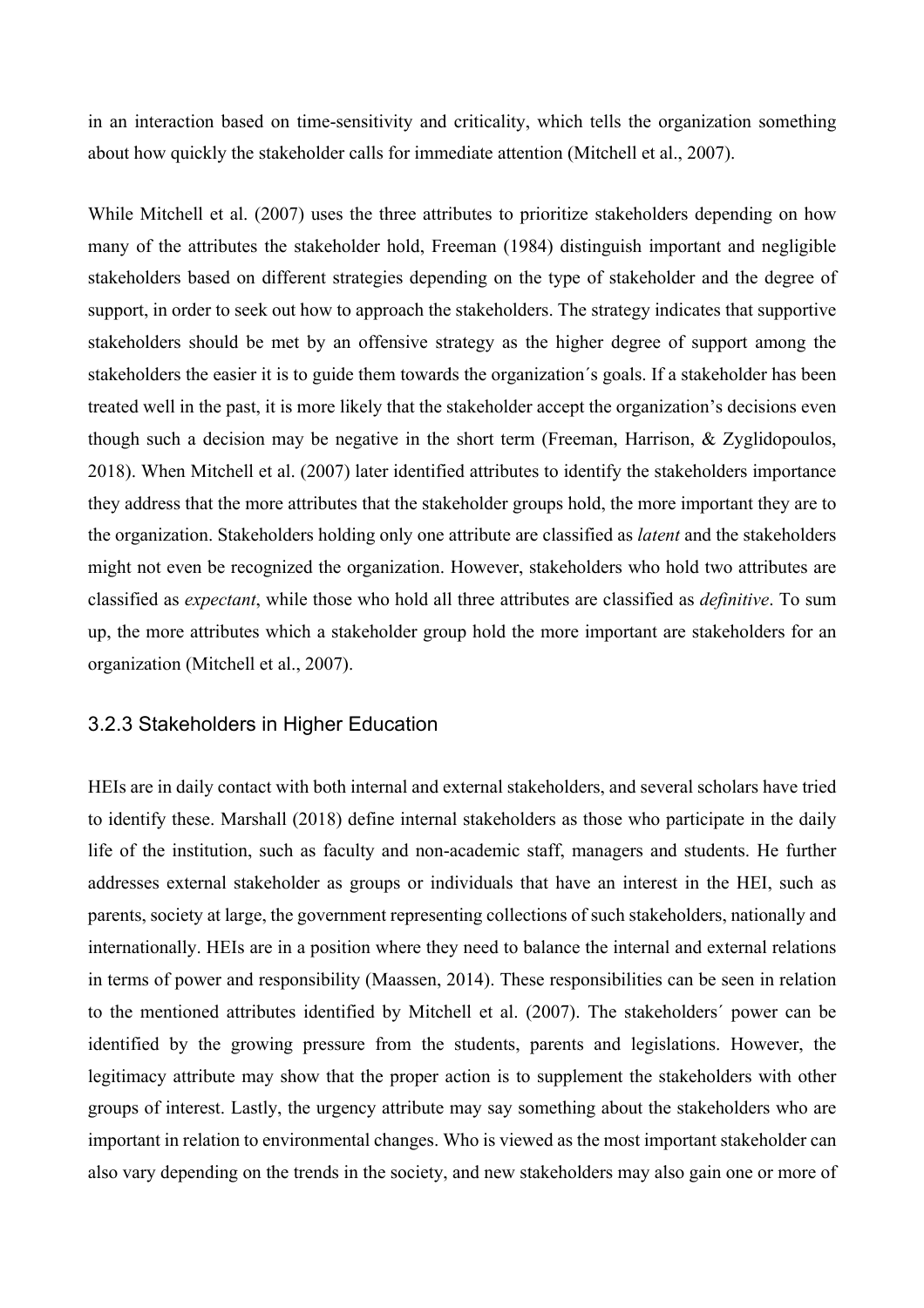these attributes due to such changes in the environment (Benneworth & Jongbloed, 2009). Previous research has pointed out the important role of external stakeholders and it can be argued that change in the organization can be a result of decisions, actions and processes or development in its external environment (Maassen, 2014). HEIs are involved in a set of long-term cultural commitments between the HEI, political authorities and the society at large, concerning an appropriate set of rules for behaviour and mutual understanding between them (ibid.). The relationship between HEI and its stakeholders is important in periods of change, as policy-makers often aim to lay the foundation for HE reforms agendas and are trying to influence them (Olsen, 2007). However, Olsen (2007) questions what different institutions are supposed to accomplish for society and what kind of relationship the government and HEIs is supposed to have. The relationship with the government has over the years been developed towards more autonomy for the universities. Simultaneously the HEIs are more dependent an agreement between the business and industries, governments and the sector (Stensaker et al., 2015).

## 3.3 The study´s analytical framework

This study addresses events and actors which have had an impact on the decision not to merge HEIs. This section has therefore addressed both how the organizational structure and culture and the stakeholders are related to how decisions are made in HE. The analytical framework below, show how these different factors are related to decision-making.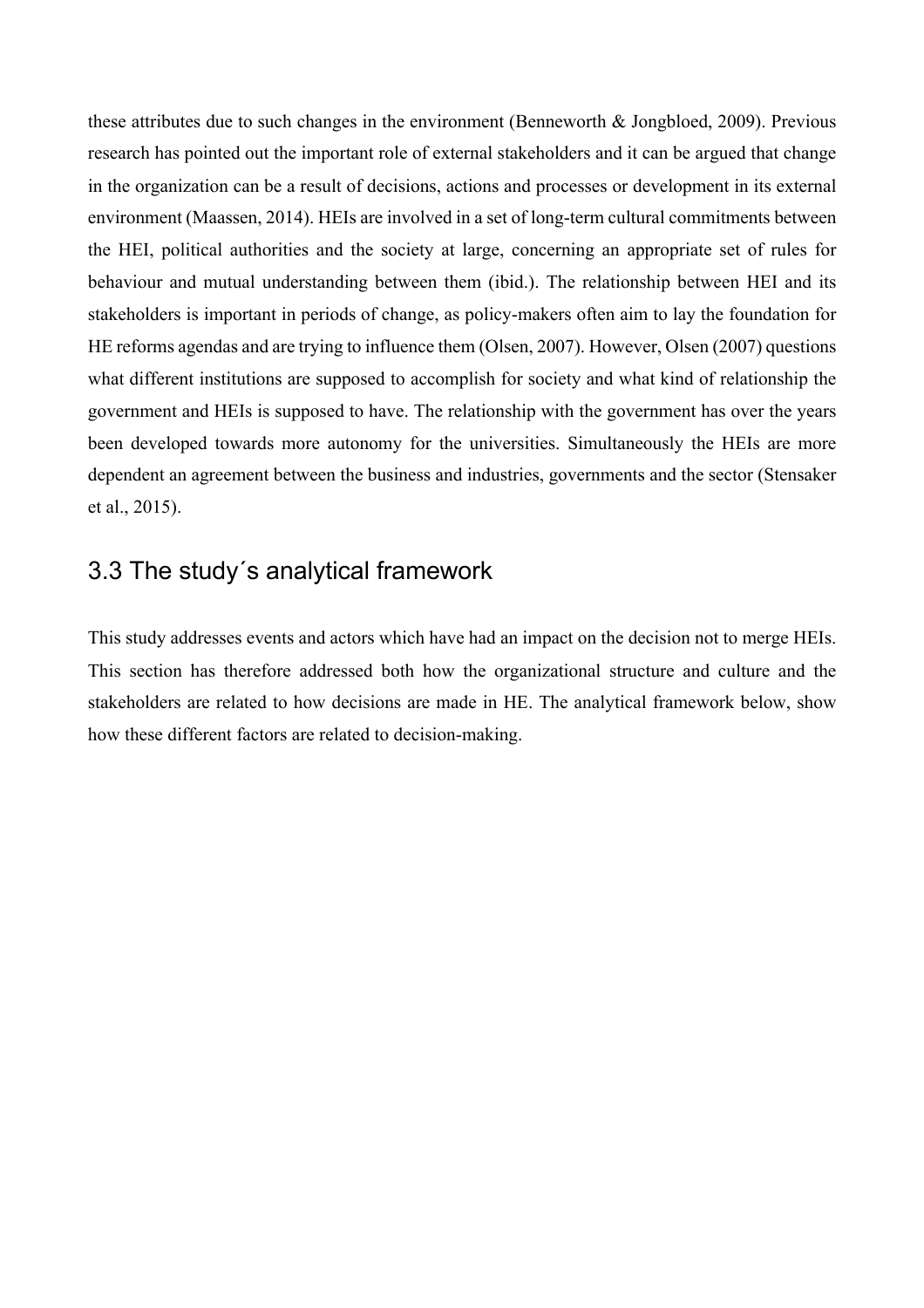



The decision-making process is the centre of this study, and the theory show that there are several factors that might have an influence on the decision made. The organizational characteristics have also been shown to have a great connection to the decision-making models presented. For example, the instrumental negotiation perspective is linked to stakeholders in such way that conflicting goals may result in negotiations and compromises between different stakeholder in order to choose the best possible alternative. Further, we have seen that stakeholder´s degree of impact may vary due to their power, legitimacy and urgency, as stakeholders who possess power will have the opportunity to bring forth the desired outcome based on the ability to impose their will in the relationship. Further, we have seen that stakeholder´s degree of impact may vary due to their power, legitimacy and urgency, as stakeholders who possess power will have the opportunity to bring forth the desired outcome based on the ability to impose their will in the relationship. This makes it clear that instrumental and institutional factors and actors have an impact on a decision-making process.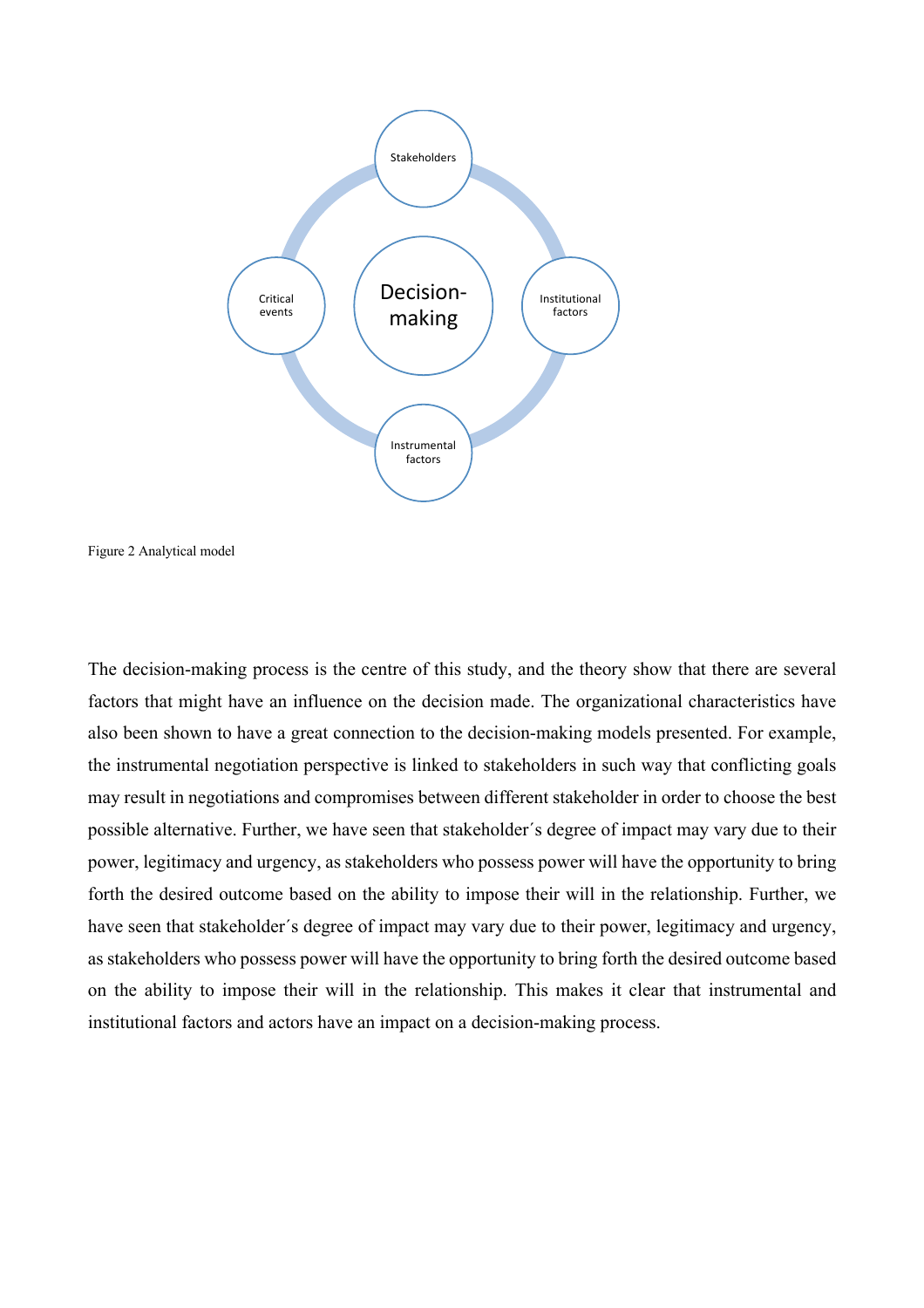# **4.0 METHOD AND CASES**

This chapter describes the methodology used, and the cases studied. I will explain the reasons for choosing a qualitative approach and process tracing, and further explain how the data is collected. The informants are representatives in the University Boards at the University of Agder (UiA) and the University of Stavanger (UiS) and are required to have been representatives at the time when the decision to remain a non-merged university was made. I will further explain why I have chosen the two cased in this research and present them.

## 4.1 Qualitative Approach

This study traces the negotiation process at the UiA and the UiS towards the decision not to merge with other HEIs in order to identify internal and external factors that have affected the decisionmakers. This requires an in-depth understanding of the negotiation process and it is therefore natural to use a qualitative research, with a multiple-case study approach. A qualitative research tends to view social life in terms of a process, which is defined as a sequence of individual and collective events, actions and activities unfolding over time in context (Bryman, 2012, p. 402). Further, case studies seek to identify causes of outcomes for each of the cases studied through examining causal mechanisms in individual cases (George & Bennet, 2005; Masue, Swai, & Anasel, 2013).

## 4.2 Process Tracing

There is a lack of research on the decision-making in a merger process resulting in a negative outcome. As seen in the theoretical chapter, both organizational aspects and stakeholders are believed to have an impact on decisions made. This require that I map out events and stakeholders that have been important throughout the process. For that reason, I build this research on an explaining-outcome process-tracing method, with an inductive approach. Process-tracing is often used in quantitative studies, as it aim to identify the relation between an independent variable and the outcome of the dependent variable and how they are correlated through a causal chain (Checkel, 2005). But it also focuses on the unfolding of events and situations over time, making it possible to characterize the steps in a process. Such provides a good analysis of the sequence (Collier, 2011).

Process-tracing can be divided into three approaches, whereas two are theory-centric and one is case-centric. The theory-centric approaches aim to test if a link between existing theory and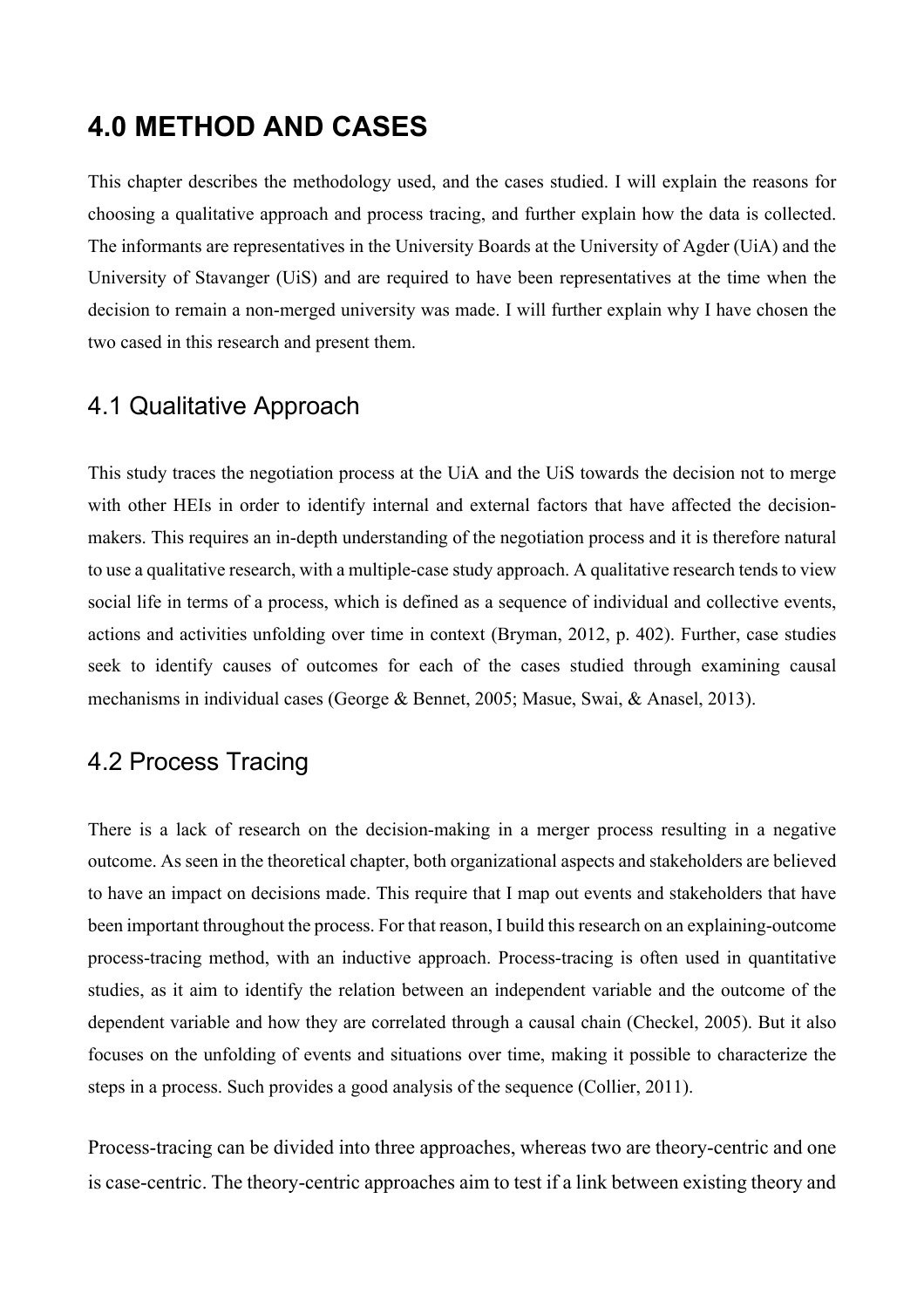hypothesized causal mechanism exists, or to explain the relationship between a cause and an outcome by exploring the mechanisms linking the two (Beach, 2017; Masue et al., 2013). By combining these two approaches, we get a so-called case-centric approach to process-tracing. This is an explainingoutcome process-tracing, where the aim is to explain an interesting outcome (Beach & Pedersen, 2013, p. 18). Explaining-outcome process-tracing aims to trace causal mechanisms in order to produce a comprehensive explanation of a particular historical outcome (Beach, 2017). However, in most cases the existing literature cannot provide sufficient explanations, which require an instructive approach where empirical evidences are used to build a better explanation (Beach & Pedersen, 2013, p. 20). My goal is not to trace causality, but to trace those events and stakeholders in order to gain a holistic understanding of the process, and to map out internal and external factors, such as critical events and stakeholders that have had an effect on the outcome.

## 4.3 Data collection

Process tracing as a methodology requires a variety of sources when collecting data. The sources included in this research are interviews with key informants, project documents, minutes and illustrative materials that form a part of the process. Multiple sources of evidence will increase the validity of the research, and is viewed as valuable in the data collection as is has been a few years since the merger process and people´s memories tend to be filtered (Yin, 1981; 2009, p. 114). In order to gain the most realistic picture of the process and to be able to identify the events, I consider it important to conduct a document analysis of project documents, minutes and news articles. This will not only be helpful when analysing the information from the interviewees, but also useful in the interview situation. For me to have an overview of the process before meeting with the interviewees gives me insight to which events and factors they are taking about, which will make it easier to ask relevant follow-up questions.

By combining two qualitative methods, I am able to analyse the case from two different perspectives, which will reduce the impact of potential biases that may exist. This is referred to by as triangulation. I am using data drawn from documents in order to contextualise the data collected during interviews and provide supplementary research data that contribute to valuable additions to the knowledge base. Further, documents will provide means of tracking change and development through periodic and final reports in order to get a clear picture of the process. Most important for this study is that documents can be analysed as a way to verify findings and strengthen evidence from the interviews (Bowen, 2009).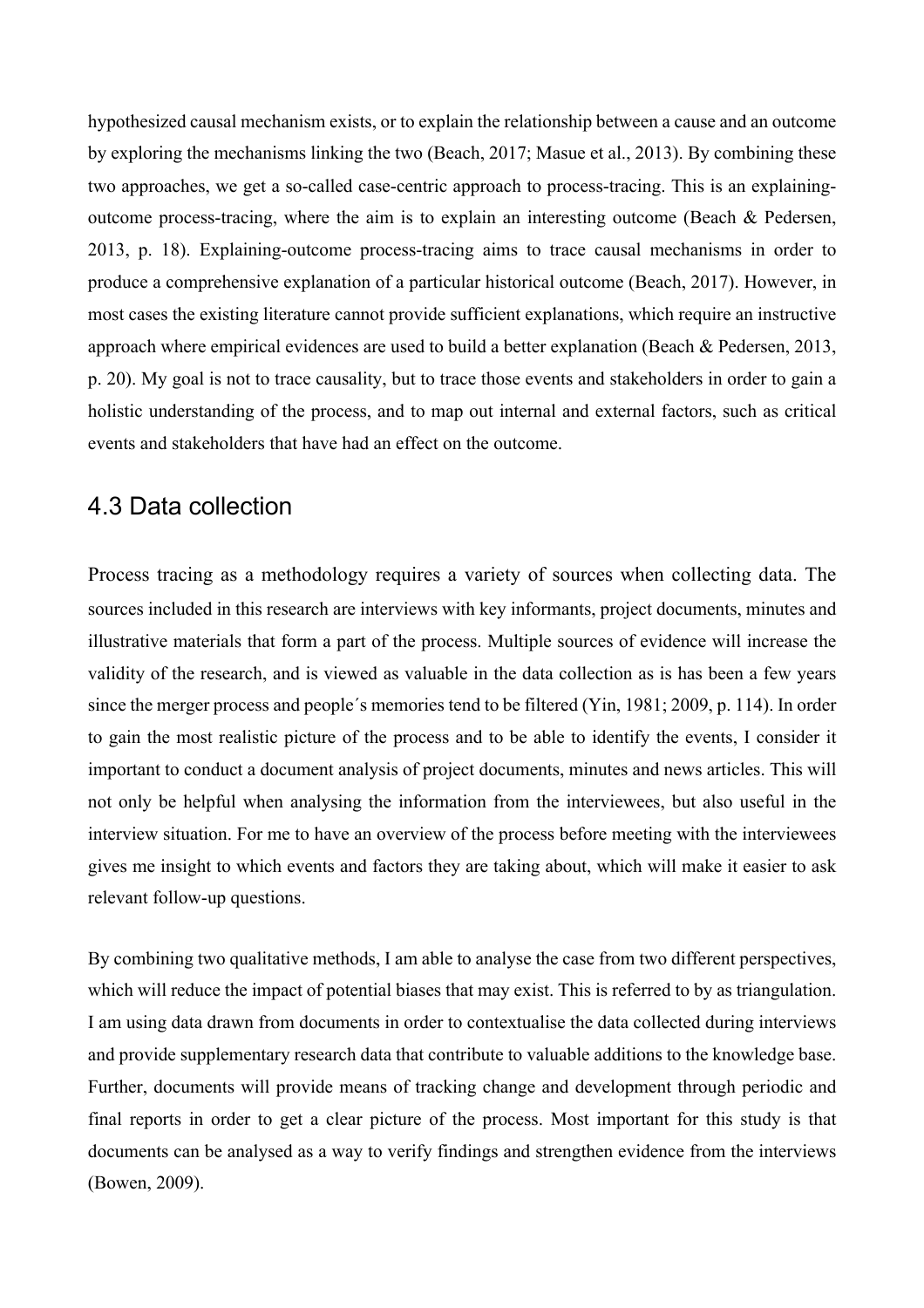#### 4.3.1 Interviews and Document analysis

In this study I am interested in the informants´ recollection of different aspects of the merger process, and for that reason the one part of empirical data was collected through interviews (Beach & Pedersen, 2013, p. 134). For the interviews I created an interview guide that provided me with some superior questions and topics, but as I found it important to be able to ask supplementary questions during the interview as there was a possibility that the respondents would provide information about events and the underlying context of events. Because such information was important to follow up even though it was not provided in the interview guide, the interviews was semi-structured (Beach & Pedersen, 2013, p. 134; Bryman, 2012, p. 471). For the interviews I aim for maximum variation sampling to ensure as wide variation as possible in terms of the dimension of interests (Bryman, 2012, p. 419). The University Board consists of 11 representatives including the chairman of the board, four internal, four external and two students. The internal board members represent academic staff, technical and administrative staff and students. In addition to this, there are temporary employees represented in the University Board and therefore also considered as an internal stakeholder even though they often are categorized under either academic or technical and administrative staff. Both internal and external groups are represented in the sample of informants where fifty percent of the stakeholders in each group are represented. However, due to the lack of responses from the UiS, the sample consist of four informants rather than five. The interviews were arranged as conversations between the me and the informant, using the interview guide as a guideline for the conversation. As all the informants were Norwegian, the interviews were conducted in Norwegian. The interviews were conducted either faceto-face, over phone or skype due to geographical distance. The interviews were recorded according to official requirements, and later transcribed. The transcribing of the data consists of notes that thoroughly summarizes the key points of the conversations. In order to guarantee anonymity for the informants they are all given a number where informant one to five are informants from UiA and six to nine from UiS.

I have also conducted a document analysis, as this is particularly applicable to qualitative case studies. The document analysis systematic review or evaluate the documents that are produced, shared and used in socially organized ways. The document analysis is used in order to corroborate the data found in the interviews, and further give an indication on whether this data needs to be investigated further, especially if the data is contradictive (Yin, 2009, p. 103). The sample of documentation aims to achieve a high degree of variation between external and internal documents, and variation between insights from the private and public sector. The documents available in the UiA case include hearing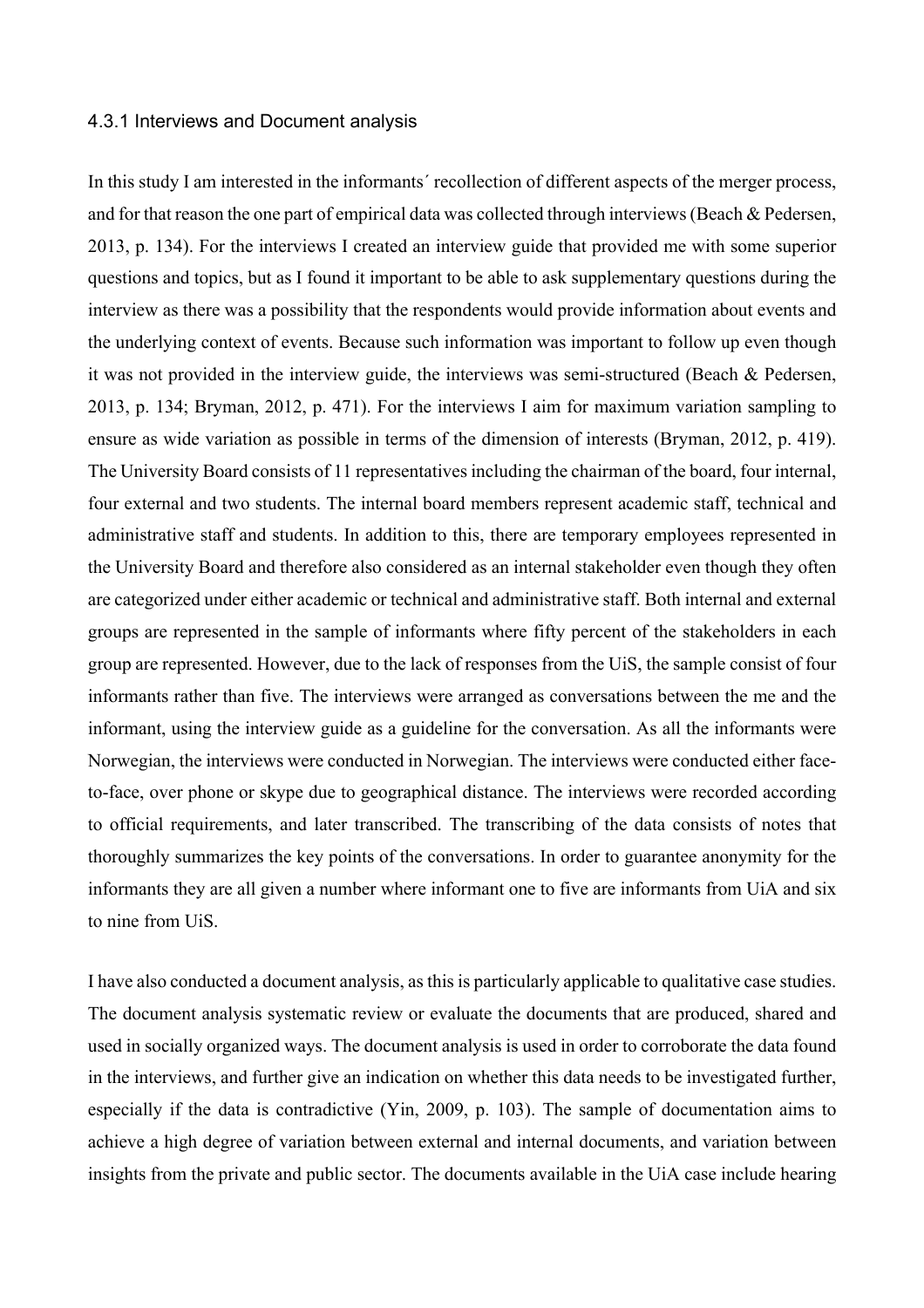answers from the faculties, hearing answers from about 20 external stakeholder organizations and case presentations and minutes from the board meetings. Further, there are some reports available, both preliminary and final which form the basis for the timelines presented in chapter 5. From UiS, I have received documents from an internal hearing round resulting in answers from only two of the faculties. According to the university, there are no hearing answers from external stakeholders in this case. In addition, the documents consist of case presentations and minutes from the board meetings. In both cases there are also some news articles and opinion pieces that are viewed as important as the media is seen as an actor which might affect other stakeholders.

|                             | <b>UiA</b>      | <b>UiS</b>       |
|-----------------------------|-----------------|------------------|
| Minutes from board meetings | 5 <sup>1</sup>  | 6                |
| Reports                     | $\mathfrak{Z}$  | $\overline{4}$   |
| Internal hearing answers    | $\overline{7}$  | $\overline{2}$   |
| External hearing answers    | 20 <sup>2</sup> | $\boldsymbol{0}$ |
| Total                       | 35              | 12               |

Table 1 The base for the document analysis

<sup>1</sup> The minutes are from the board meetings between April and June 2014

<sup>2</sup> Answers form the Student Welfare Organization and the Student Organization are considered as external.

l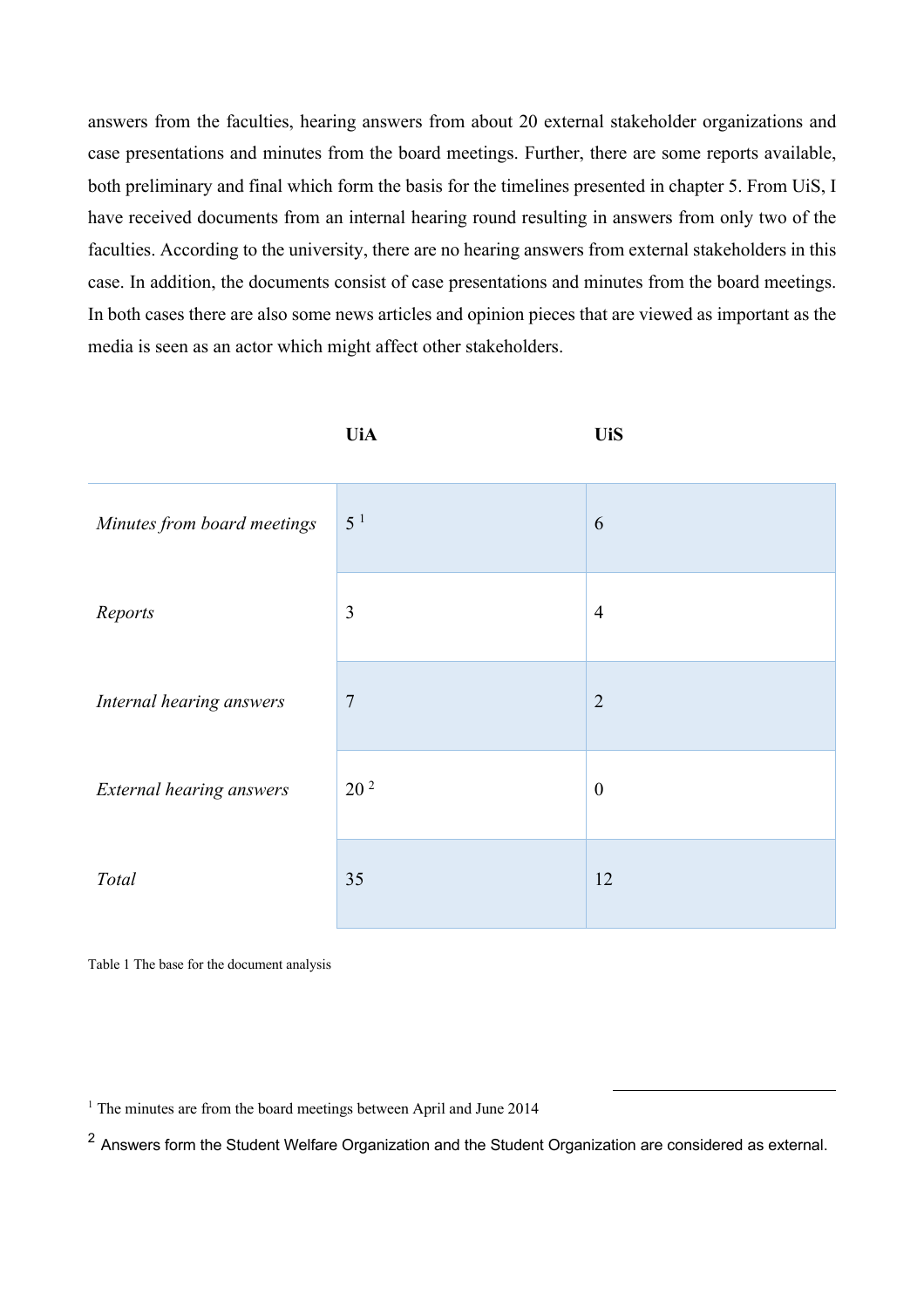## 4.4 Validity and reliability

Yin (2009) addresses three types of validity that are important to take into consideration when conducting a case study. First, construct validity addresses the importance of using multiple sources of evidence in order of encourage convergent lined of inquiry (Yin, 2009, p. 42). As this research uses triangulating data sources, it creates potential problems concerning construct validity as it can provide multiple measures of the same phenomenon (ibid. pp 116-117). However, data triangulation will also strengthen the data conducted from the interviews and contribute to strengthen or question the claims from the informants, which will strengthen the empirical findings. Second, it is important to address internal validity. This study is explanatory and uses process tracing in order to answer the research question. However, as mentioned earlier, the study is not trying to identify variables through causality but is using the method to gain an overview of the process. Third, it is important to identify whether the results of this study can generalize beyond the specific research context. This is a disputed topic and question how findings from a single case can be applied more generally to other cases generalized (Bryman, 2012, pp. 69,418). Such is not possible in this study as I aim to identify factors in two specific merger processes.

## 4.5 Limitations of the study

Mergers in HE is quite complex and there are several informants that is relevant and important to talk to in order to increase the validity and reliability of the study. However, due to time limitation I have prioritized to interview representatives in the University Boards of both universities as these are the people who made the final decision on not to merge. However, it is important to take limitations of people´s memory in to consideration as it tends to be filtered due to the years that have passed after the final decision was made. In hindsight, I see that it would be of great value to interview members of the working groups, project group, leaders and other people attending the board meeting and was closely following the cases throughout the process. This is believed to increase the validity and reliability of the study. Again, due to the time limitation this have not been possible this time around. It is further important to address is the geographical distance that I experienced during the interviews which made it difficult to conduct all the interviews face-to-face. First, several of the external, and some of the internal, representatives have other position in another geographical areas than when they were representatives in the University Board. Further, as I was not able arrange for all the interviews in the UiS-case during a few days these interviews were conducted through using skype or phone,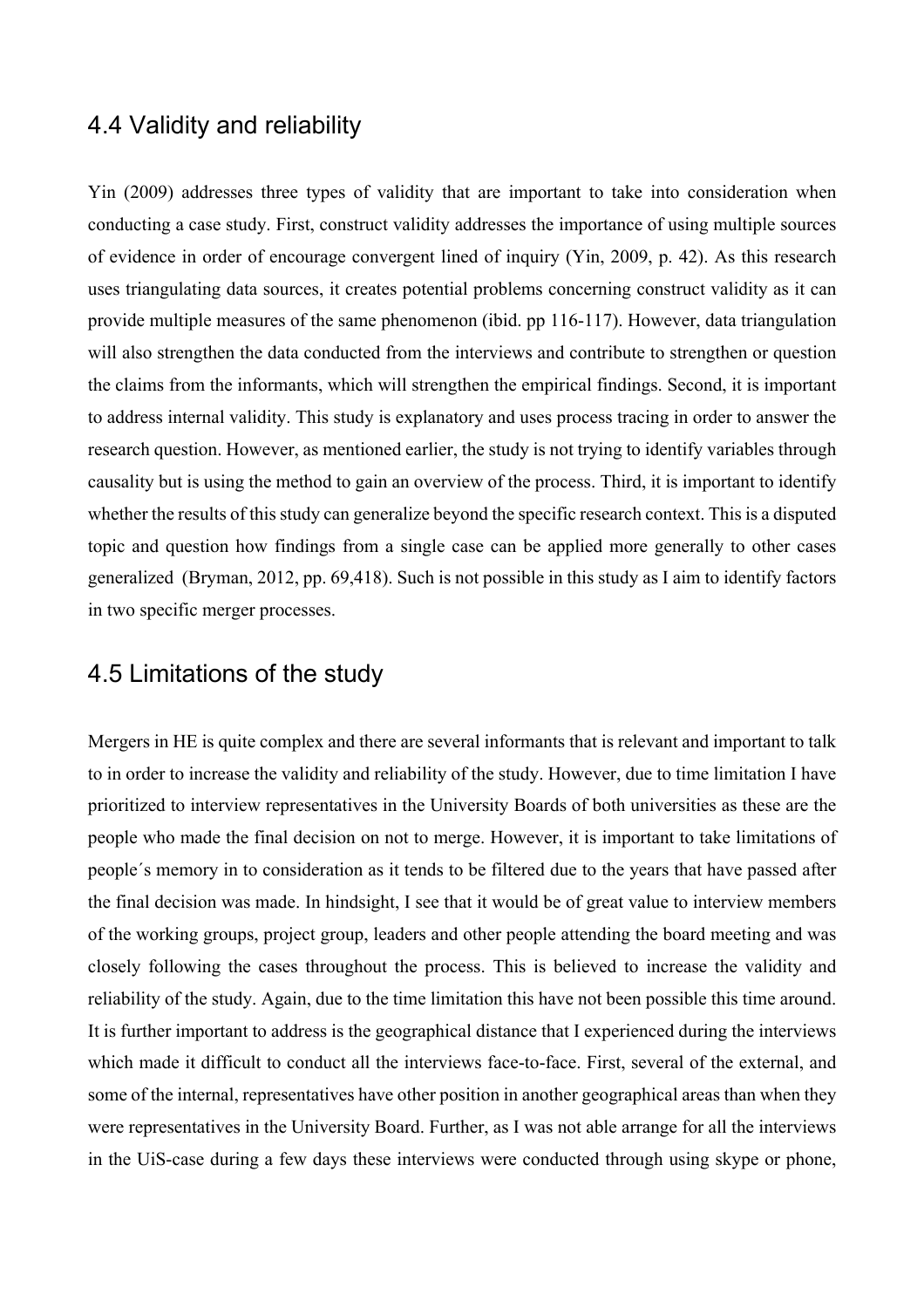which created another dynamic between me, and the informant compared to face-to-face interviews. Another limitation regarding the UiS-case is that the process has been quite closed and the board has to a great extent based their decisions on the documents from the working group which have resulted in limited empirical data, especially related to stakeholders as they to a very little extent was involved in the process.

There are also some limitations in the document analysis as I have not been able to get hold of minutes from the board meetings at UiA between January 2010 and March 2014. For this reason, it is the minutes from the meeting between April and June that will form the base for the part of the document analysis. However, there is no reason to believe that this will weaken the findings as the process was more discussed in the meetings towards the end of the process. I further have access to reports from the whole process, which identifies several of the critical events.

### 4.6 Cases studied

This section will provide some background information about the two universities chosen as cases in this study. The cases chosen are UiA and UiS as the institutions are quite similar in an organizational context, but the decision-making process differs in light of comprehensiveness and time. UiA and Telemark University College (HiT) looked into the possibilities to merge in the period from 2010 to 2014, but the process ended in a decision to terminate the process in 2014. UiS and Stord/Haugesund University College (HSH) also negotiated about a merger in the period of 2014 to 2015, and also this merger attempt ended in a decision not to merge. However, the latest merger-processes is not the only thing that the universities have in common.

UiA and UiS have both roots 150 years back and are both a result of several reforms and mergers. Until 1994, UiA consisted of six university colleges that was 1994 merged Agder University College that had three campuses: Kristiansand, Grimstad and Arendal. All the former campuses in Kristiansand is concentrated in one new campus opening in 2001. The same year the Government passed that university colleges could qualify for university-status simultaneously as campus Arendal is closed down. UiA´s application for university status was accepted and UiA received the status 1. September 2007. Three years later, the new campus Grimstad was opened (Universitetet i Agder, n.aa). Today, UiA have seven faculties, and one museum, divided between two campuses with different specializations. While campus Grimstad has a great focus on technology and engineering, campus Kristiansand focuses on the more academic educations. UiS is also a result of a merger of several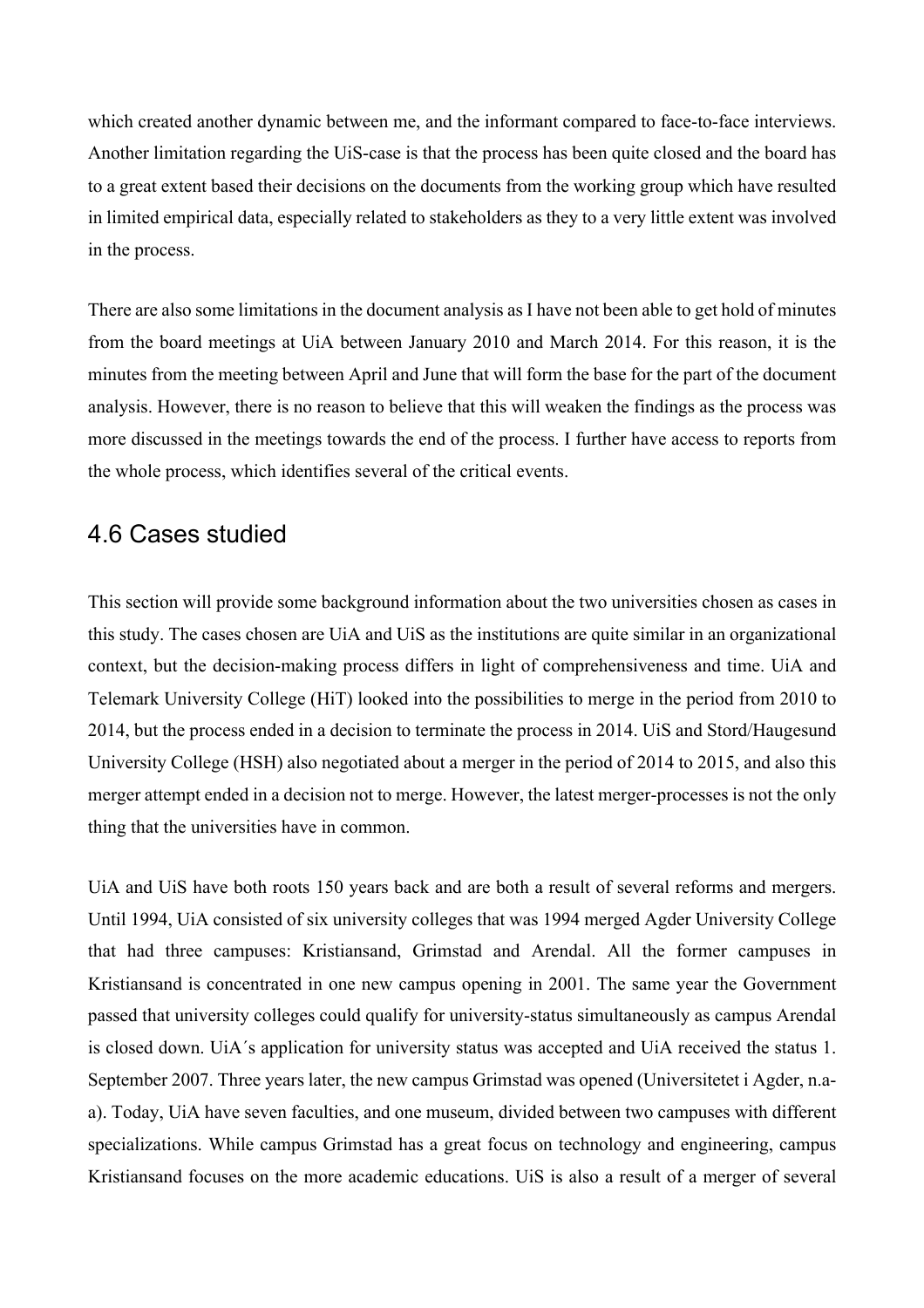university colleges In 1994, the seven university colleges in the Stavanger region were merged to Stavanger University College that was concentrated in one new campus (Universitetet i Stavanger, 2019). After years of dreaming about university-status, UiS´ application was accepted in 2004 (ibid.). Today, UiS have six faculties and one museum and is located in one campus. It is not only the institutions´ history that is similar. The key numbers in the table below, show that the institutions are quite similar when it comes to size and research close to the time of the mergers.

| <b>Key numbers 2010</b>       | <b>UiA</b> | <b>UiS</b> |
|-------------------------------|------------|------------|
| Number of Students            | 9090       | 8825       |
| Number of Employees           | 919        | 1036       |
| % of academic employees       | 68 %       | 69 %       |
| % of administrative           | 32 %       | 31 %       |
| <b>Research Points</b>        | 448        | 481        |
| Production of student credits | 6345       | 6333       |

Table 2 Key numbers for UiA and UiS (Database for Høyere Utdanning)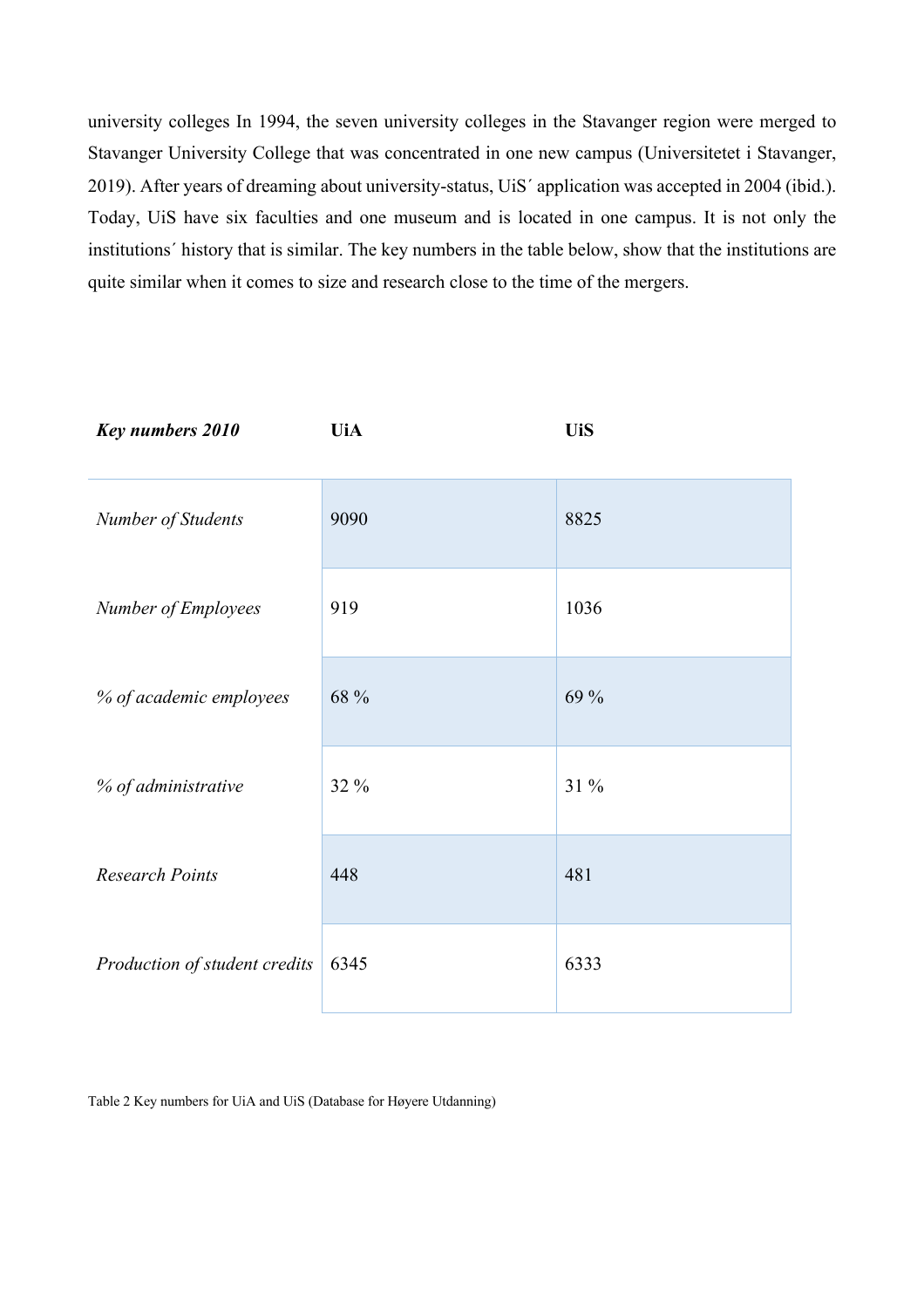Both UiA and UiS are highly research-oriented institutions and are members of several regional and national centres for research. This appears from the institutions´ strategic documents, which both put emphasise on regional collaboration. The strategy for UiS points out that the university "have strong traditions on collaboration with the region which has given us strength, and that we can build on" (Universitetet i Stavanger, n.a ). The same regional collaboration is seen in the strategy for UiA saying that "together with the larger community, UiA will develop new methods for internal and external cooperation" (Universitetet i Agder, n.a-b). However, the regional history has had some impact on the universities´ specialisations and research. Stavanger is known for being the petroleum capital of Norway, and this characterize UiS´ academic profile today, especially within engineering education. Agder is also to some extent connected to the petroleum adventure but is more specialized towards the process industry. This is seen through the university´s academic profile within the engineering education that is focusing on sustainable industries and mechatronics.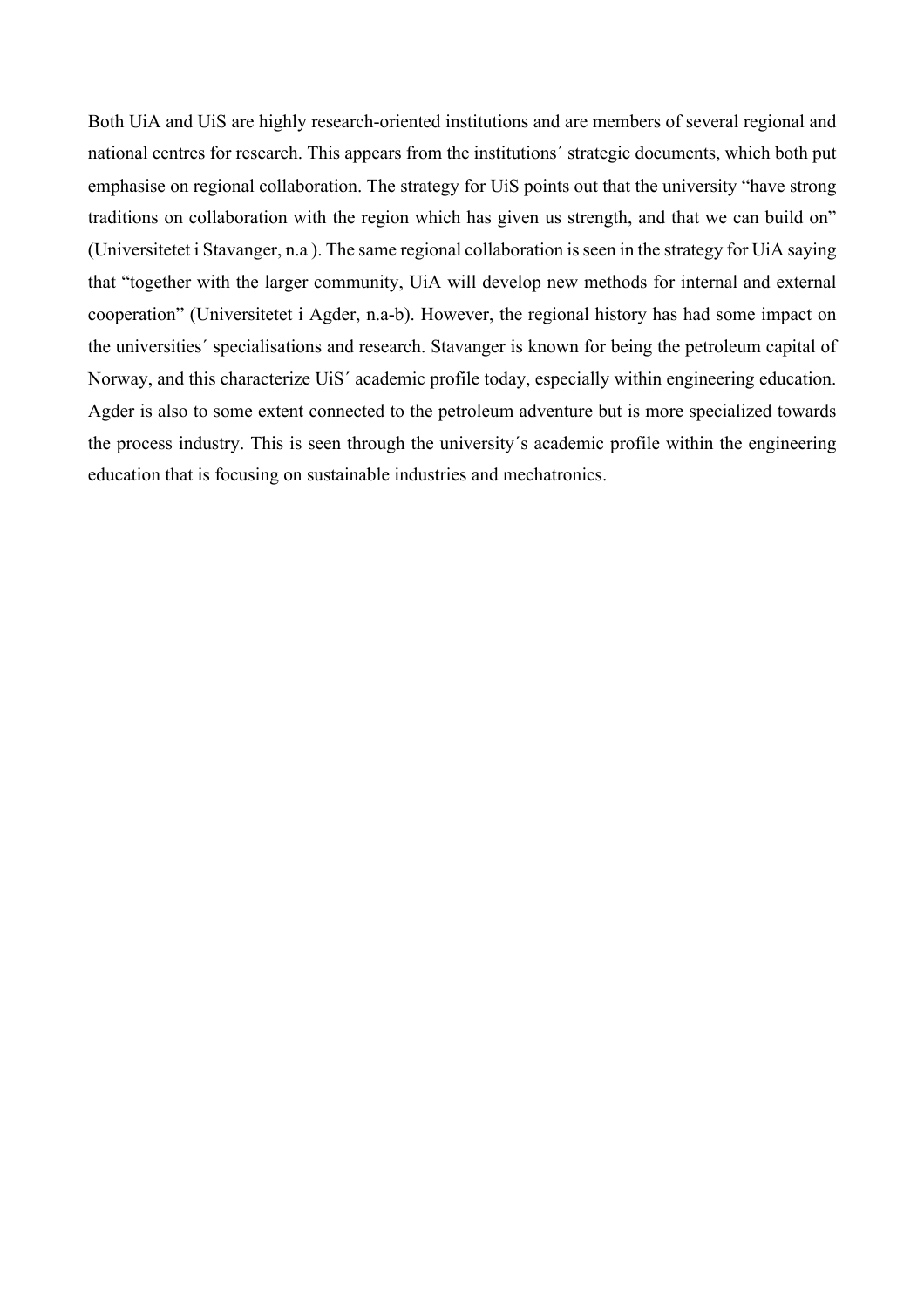# **5.0 DATA FINDINGS AND ANALYSIS**

In this chapter, I will both present and analyse the empirical data and connect the findings to the theoretical framework. I will address the two cases separately before comparing the findings. In order to make the data analysis easy to follow I will refer to the people interviewed as informants. Informant one to five is board representatives from UiA, while informant six to nine is representatives from UiS.

## 5.1 University of Agder

#### 5.1.1 Critical events

The merger process between UiA and HiT started in 2010 when the two institutions agreed upon starting a joint assessment process looking into the possibility to merge the two institutions or agree to a closer committed collaboration. One year later, the University Board decided to continue the merger process for up to three more years. The decision was based on a report that was presented. After two years, a preliminary report was completed, which laid the foundation for the indications for the direction for the further process. The future for the merger process was decided on a two-day seminar in June 2013 in Kragerø where both UiA and HiT was represented, where it was arranged for a common arena to discuss the merger before the boards separately decided whether or not to move on with the process. This seminar is brought up by all of the informants and is therefore important to look further into, and informant 3 addresses this seminar as a crossroad that marked the start of the real merger process. Those of the informants who were still supportive, and open to look into a merge, meant that the positive and negative aspects of a potential merger was not sufficient reported. However, it is brought up that it had been an intense internal mobilization at UiA, which gave indications that it was the right time to terminate the process. The fact that the University Board decided to extend the process created, according to informant 1, a steel front between the Rector and the faculty deans. All faculty deans, except the dean for the Faculty of Engineering and Science. Informant 4 also addresses the internal resistance, saying that:

"Someone might mean that this was a seminar to strengthen those who wanted a merger… at the same time, those who had been opposed to a merger had hoped that we would but this behind us, and for several was this year of extension a setback and though that if would definitely be a merger."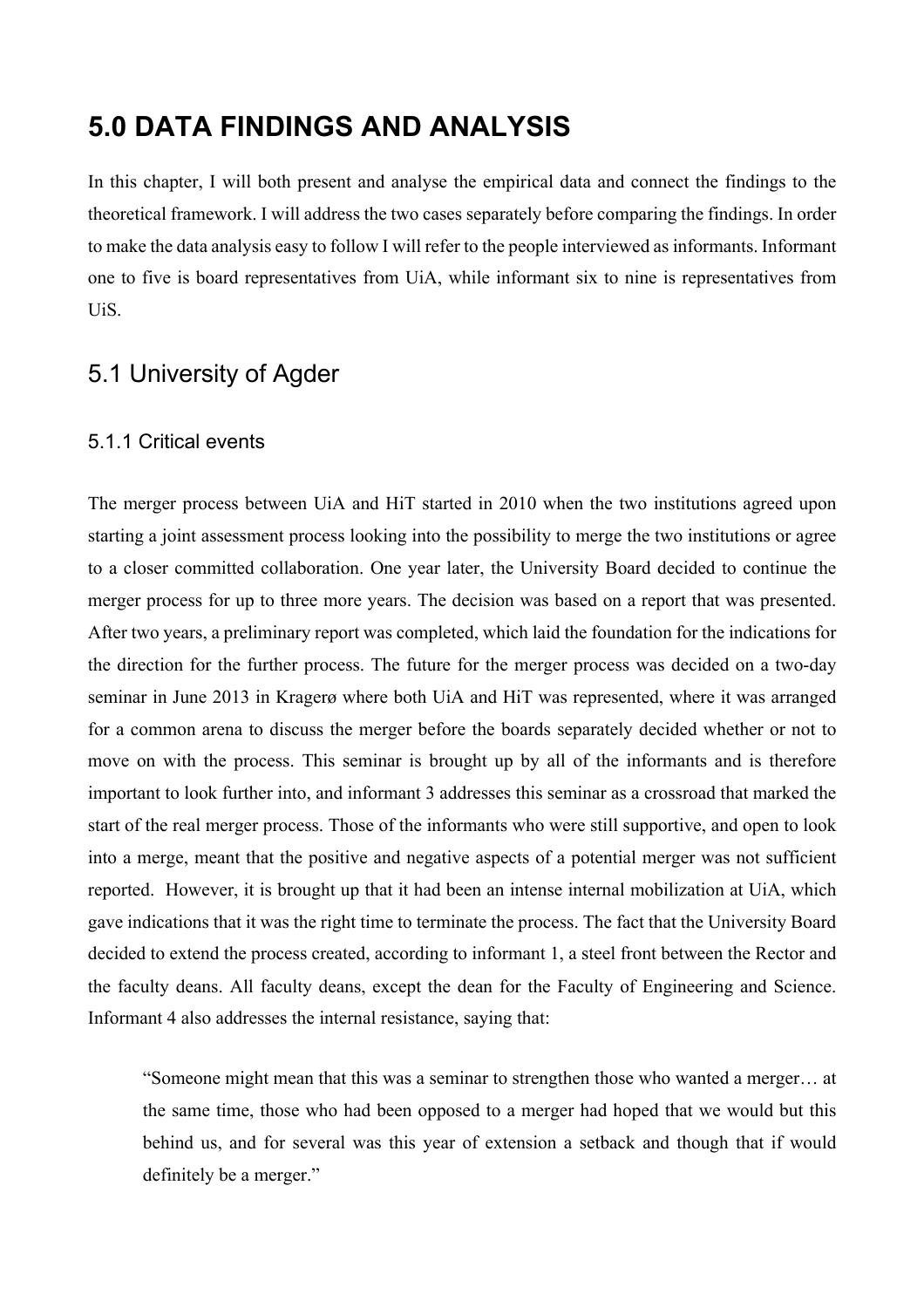The same seminar is identified by informant 1 as one of the main reasons why the internal resistance increased. An opinion poll from 2014, one year after the seminar in Kragerø, shows that 81 % of the employees were against a merger with HiT, an increase by 6 % from the year before (Vidnes, 2014b). A project group that had worked on a report about the merger, presented this in April the same year, which together with internal and external hearings formed the base for the decision on whether to merge or not. Informant 4 addresses a mutual understanding within the University Board that if anyone talked to the media disclosing where they stood in this decision-making process, they should notify the other board members and Rector. However, due to a communication error two of the representatives gave a comment to the local newspaper about their standing point. This took the Rector by surprise and a few days after she also announces that she would vote against a merger and in line with the recommendations from the University Director (Reite, 2014). The final decision was made in an extra ordinary board meeting in June 2014, where the University Board unanimously voted against a merger with HiT.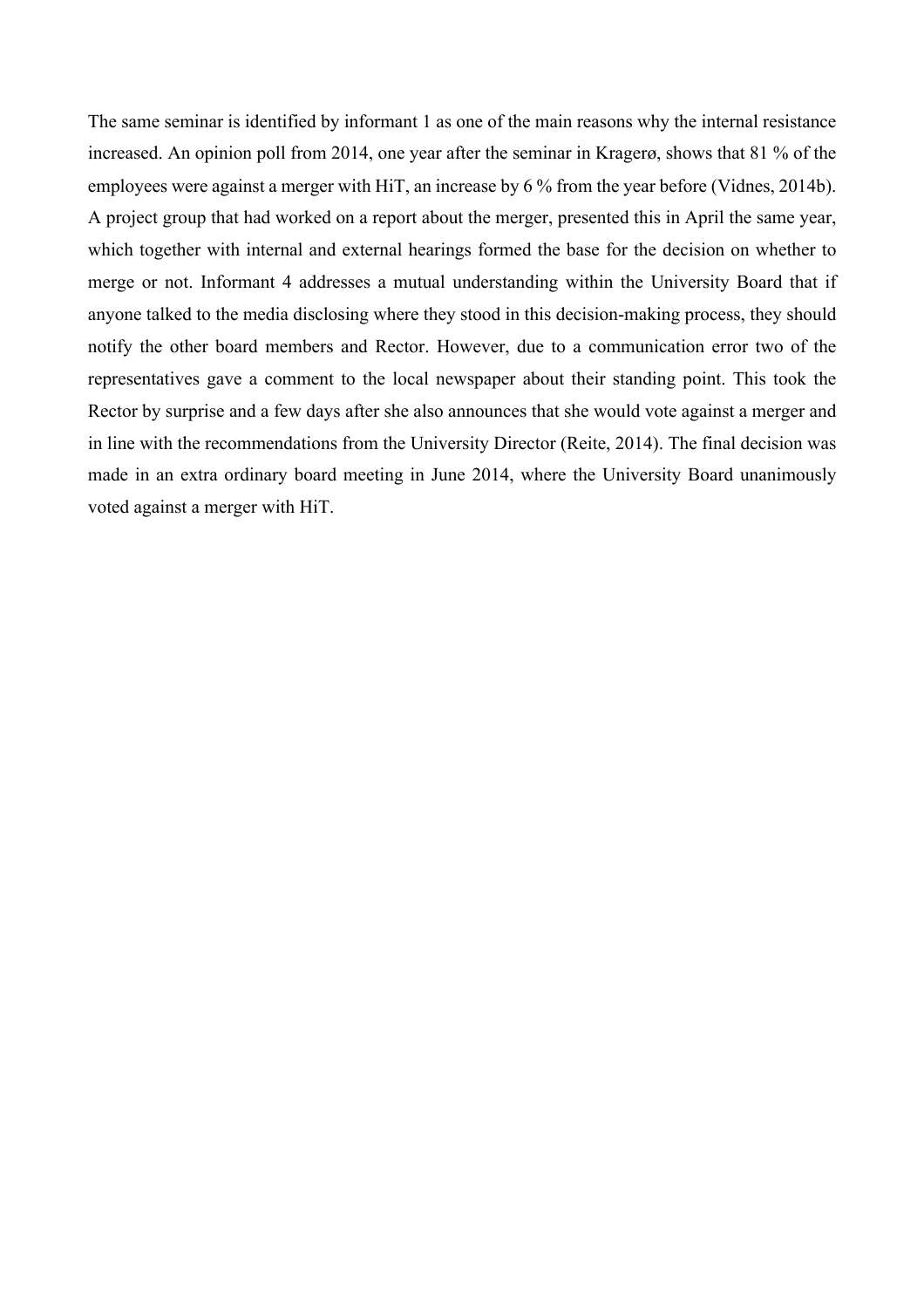

The merger process at UiA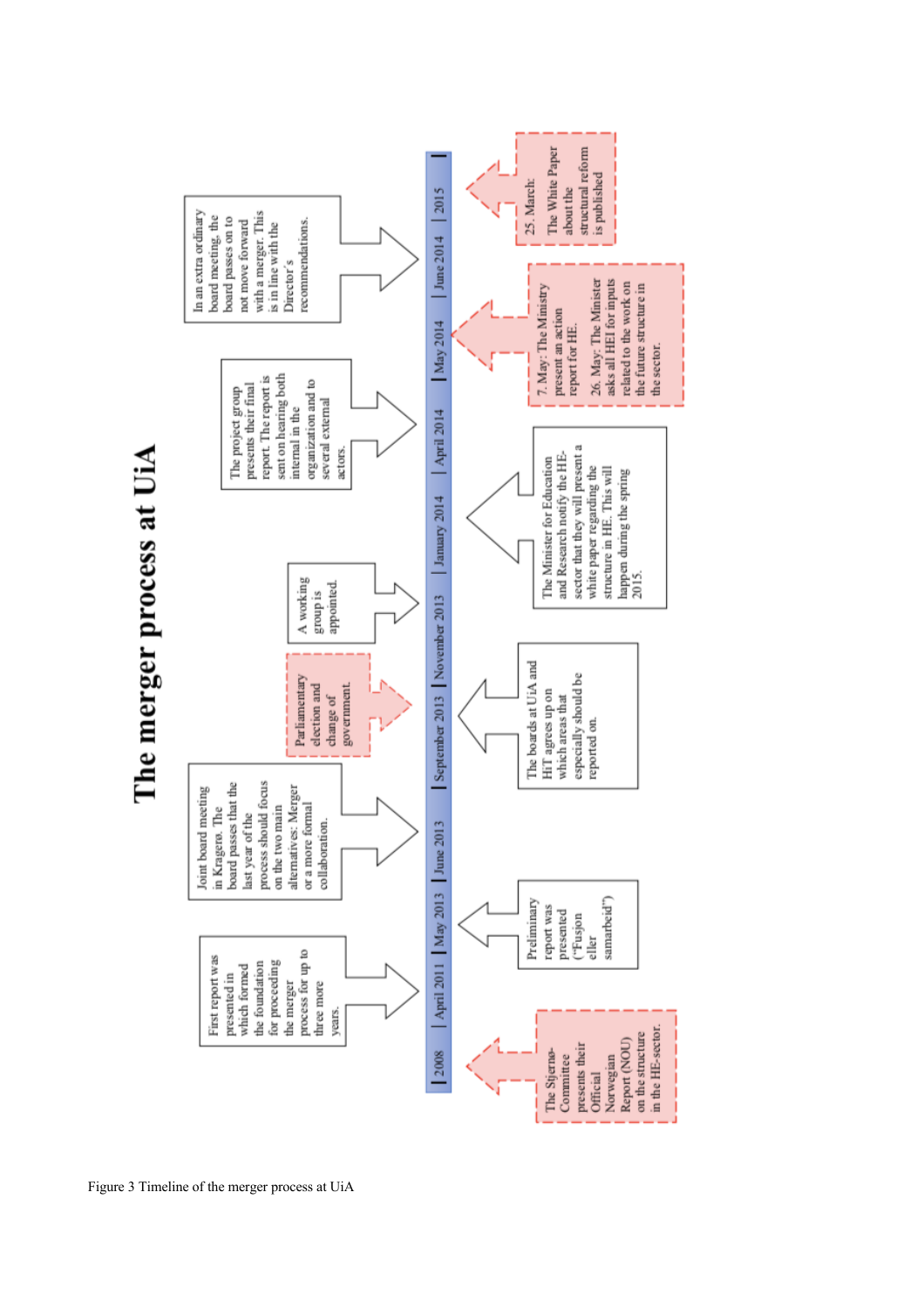#### 5.1.2 Instrumental factors

The instrumental perspective is presented in the theory chapter, which addresses how these organizational characteristics can influence a decision-making process. This chapter discusses such characteristics in light of the merger process between UiA and HiT and will address goals, resistance and organizational anchoring.

Instrumental organizations are often characterized by conflicting goals, and this is also seen in the merger process between UiA and HiT. The management at UiA was for a long time supportive of the merger, and even though they experienced a great resistance, some stakeholders supported them in their point of view. The findings indicate that the resistance centred around a disagreement on whether to merge with HiT not, and also about what the goal with the process itself was. The goal according to the informants interpreted differently in the organization, and informant 4 says that "it was clear that the goal was that this process should result in a merger, and that the aim was a quick and ductile merger". How the interpretation of the goal differ is shown by a quote from the Rector who says that:

"My main argument is that this is a region which has a strong need for a united university. This is a superior strategical perspective. Of course, there are also academic reasons, but the most important is the development of the region" (Vidnes, 2014a).

These two quotes show that there is a fundamental disagreement in what the overall goal of the process was. On the side, the Rector addresses some academic synergies which could benefit the university, while the informant identifies the goal as a merger for the sake of the merger. However, these academic synergies are not acknowledged by the informants who have expressed themselves in a negative manner towards a merger. They bring up that UiA should focus on themselves as a recently formed university and that it was too early to merge with a university college. This argument becomes especially evident when informant 2 says: "My perception was that: ´Why should we pull on an university college now as we are going to be a leading university?´". This is further supported by several informants who points out that a merger would aggregate UiA´s situation and did not need HiT to be a recognized university. These thoughts are shared by several of the internal and external stakeholders.

If imagining that the management and stakeholders did agree on the merger as the goal of the process, it would still be disagreements about the means toward this goal. It is brought up by several of the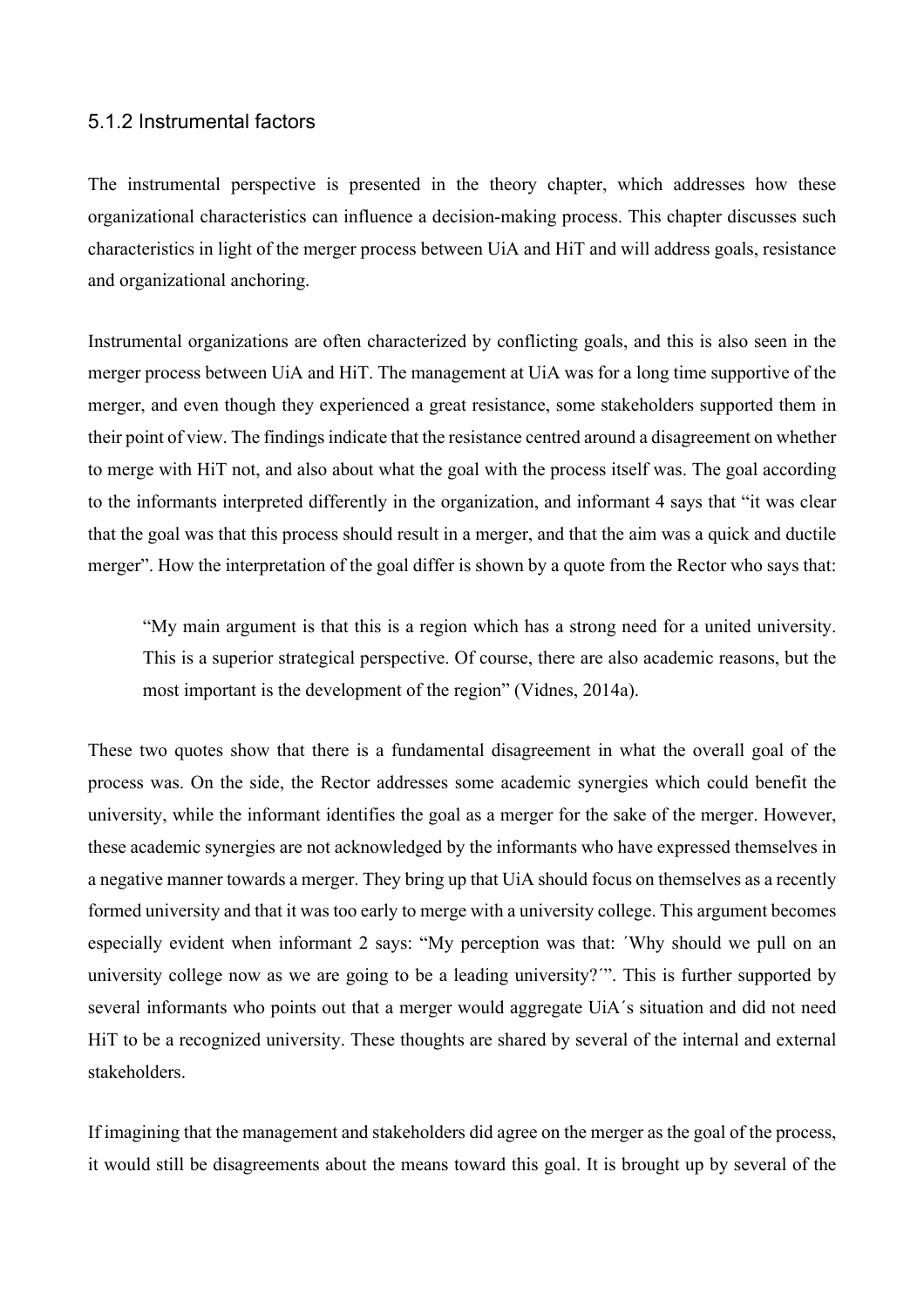informants that it was problematic that the management failed to present an integrated and sustainable plan on how to reach the goal. An important aspect when it comes to goal achievement is that individual efforts come together to achieve something which might not otherwise be accomplished through individual actions (Pfeffer & Salancik, 1978, p. 26). From the Rector´s perspective it can be said that she failed to create a common effort within the organization in order to achieve the goal of a merger. Even though she was not alone supporting the merger, the majority of the internal stakeholders at UiA came together to achieve their goal, to terminate the merger process. The conflicting goals may be a consequence of lack of sensemaking from the management, which means that the management have failed to interpret the situation and create a description that makes people want to change (Gioia & Chittipeddi, 1991). This is by several of the informants referred to as weak organizational anchoring of the process, and informant 1 addresses this as one of the main reasons for internal resistance: "The biggest mistake the Rector did was [the weak] anchoring of the process in the organization. Started the anchoring in Telemark, but UiA was neglected. This resulted in that people [at UiA] put up a fight." The same aspect is brought up by informant 4 who says that:

"Several internal stakeholders interpreted the process as an act and that the board had a hidden agenda. They believed that we were reporting on a protentional merger only because this was something we had to do. So, I am of the opinion that we were not able to create a reliable proves from day one".

Even though sensemaking is important in change processes in organizations, such activities require mutual communication between the management and stakeholders (Gioia & Chittipeddi, 1991). The authors further refer to this as a negotiation as the manager present his/her perspectives and then gives the stakeholders a possibility to voice their opinions. It is brought up by March (1994) that an managerial tactic is to create an illusion of participation by arranging meeting for decision-making inputs even though the decision is already made. The data from the informants above clearly show that the employees to a great extent felt that they were deceived by the Rector and did not feel that they were involved and had a genuine influence on the outcome. However, the data from the informants indicate that such an illusion was not intended, but a result of weak organizational anchoring.

In the merger process at UiA, it was set up for open meetings where the management was present. However, it is still addressed by informant 4 that: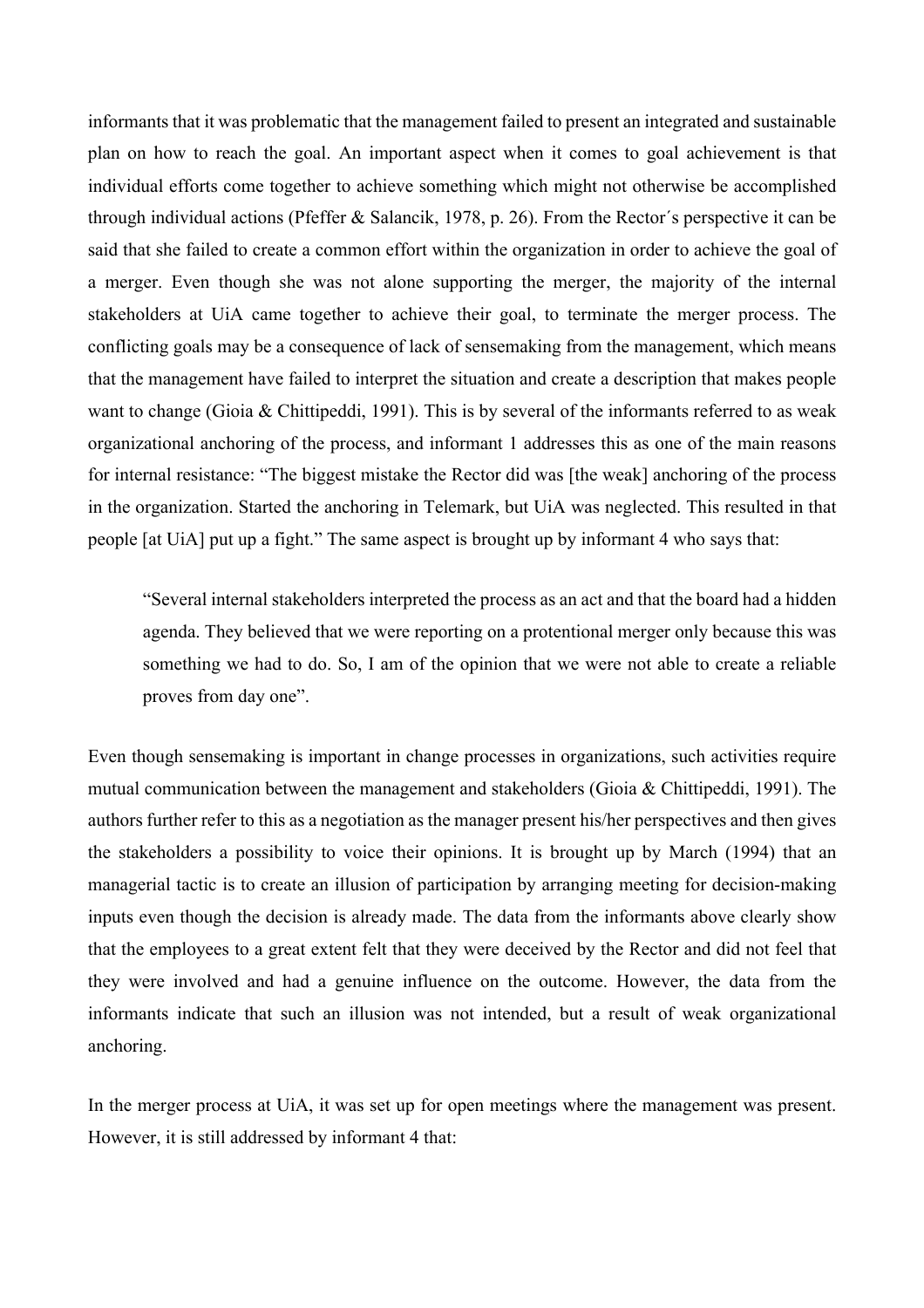"…there were central actors at the university (employees, professors, deans, faculty directors and others) who experienced that they did not have an arena where they were heard. They did not feel involved…and was made a spectator. It was used words as the management and board acted arrogant towards the suggestions they had."

According to Helsabeck (1973) would the legitimacy of the process increased if the internal stakeholders felt a greater degree of participation. The author further addresses that the greater number of people involved in decisions, the more likely is it that the members of an organization are satisfied, which further increase the likelihood of goal attainment (ibid.). This show that participation and goal attainment is highly connected, which justify bringing up the anchoring of the process within the organization. It is mainly informant 1 and 4 who are addressing the organizational anchoring, and informant 4 says that:

"In retrospective I can see that this is a process which lacked credibility in the beginning and during the process lacked important arenas for mutual dialogue… I think that we could have seen this signal earlier and had more rounds of anchoring of the process. It is crucial to create an understanding that things are happening the right way. It does not help if people don't believe it".

The merger process at UiA challenges the claim that the that the greater number of people involved in decisions, the more likely is it that the members of an organization are satisfied (Helsabeck, 1973). This is shown by the emerging and increasing resistance in the organization throughout the process. If the empirical data only consisted of a document analysis, the process would appear as open and including due to the many opinion pieces and articles. However, such a feeling is not shared about the internal stakeholders. What is further interesting to address in regard of the process is that one informant pointed out that that he/she was supportive of a merger but changed the point of view due to the poor internal process.

The increased resistance towards the merger created a crocked power-balance between the management and several of the stakeholders, which created coalitions between different groups within and outside of UiA. Internal stakeholder groups (academics, administrative and students) forms a coalition in order to increase their power to influence the decision, and eventually some of the external stakeholders also expressed themselves against a merger. One external stakeholder who changed their point of view was The Confederation of Norwegian Enterprises (NHO) (Nystøl, 2014).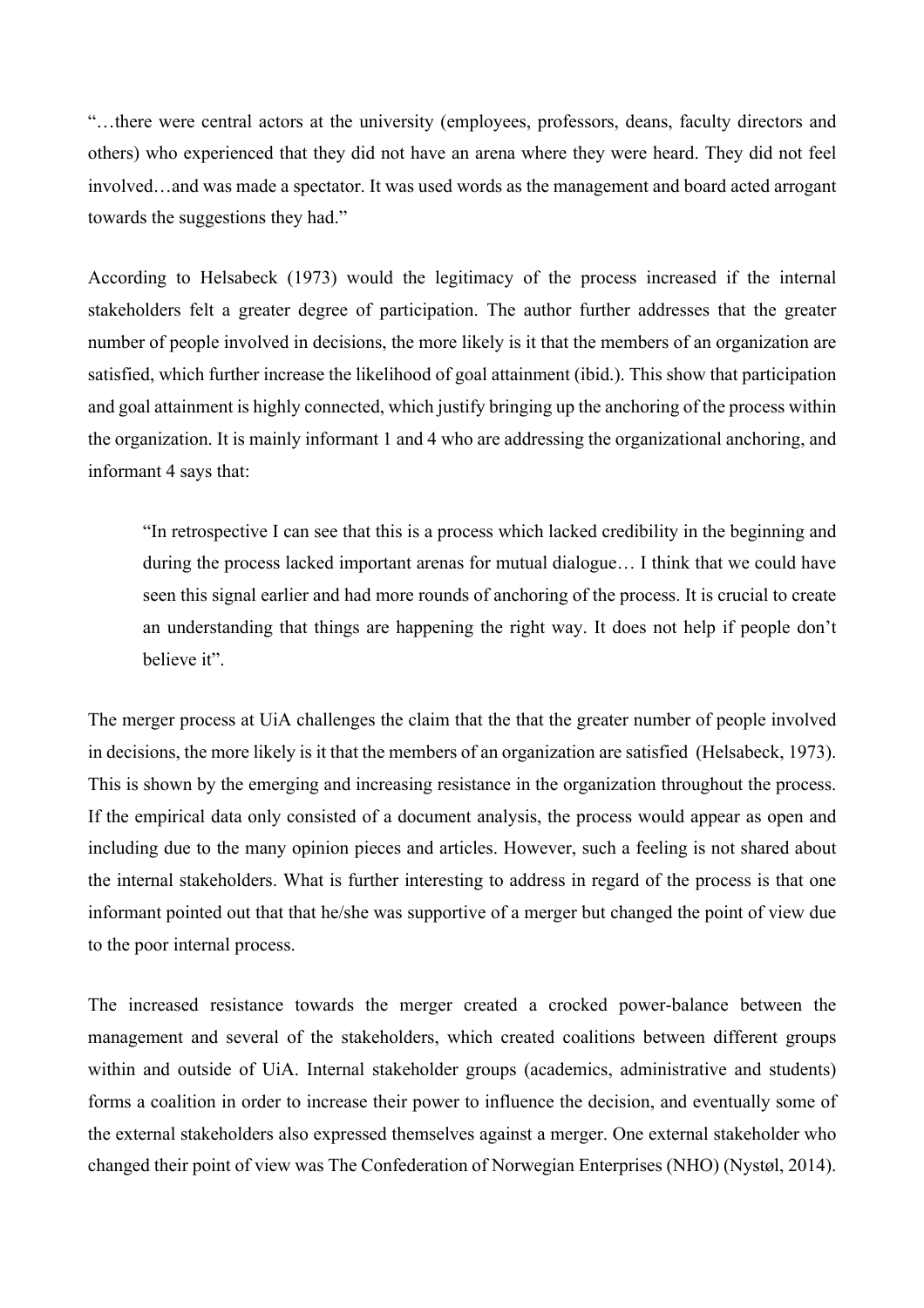This will be further addressed when identifying important stakeholders in chapter 6.1.4. The coalitions that was seen in the merger-process is highly connected to the negotiation model, which is seen as one of the dominant decision-making models in this process. This will be further addressed in chapter 6.1.5.

#### 5.1.3 Institutional factors

I have already addressed how a high degree of participation may legitimate a merger process. Nevertheless, there are other factors that have affected the legitimacy of the merger process, such as the management and isomorphism.

In change processes, an organization can increase the legitimacy of the process is by looking towards similar organization within the same environment that are viewed as successful (DiMaggio & Powell, 1983). The final report from April 2014 shows that UiA had looked to other successful structural changes in the HE-sector:

"If we look at the structural changes that have happened in the HE-sector there are several that in retrospective appear as successful. If we look at the latest, Tromsø/Finmark and UMB/Veterinærhøgskolen, the feedback that the University Director have registered have been positive, also from people who were negative in the start. Corresponding to Sweden where the merger between Växjö Univeristy and Kalmar University College 1. January 2010 is now described as a success."

The focus on previous, and on-going, mergers in the sector was pointed out by several of the informants. Informant 1 says that:

"There was a wind of merger, and I got the feeling that the Ministry wanted to see how many mergers they could create…I felt that the process did not consider that quite a lot of research and reports on mergers in HE could not say anything positive about mergers, and ´the bigger the better´ is not agreed upon".

The saying that bigger the better might descent from the white paper of the structural reform, which is saying that "it is necessary to change the structure in the HE sector, and to gather the resources on fewer but stronger institutions" (Kunnskapsdepartementet, 2015). This is also addressed by some of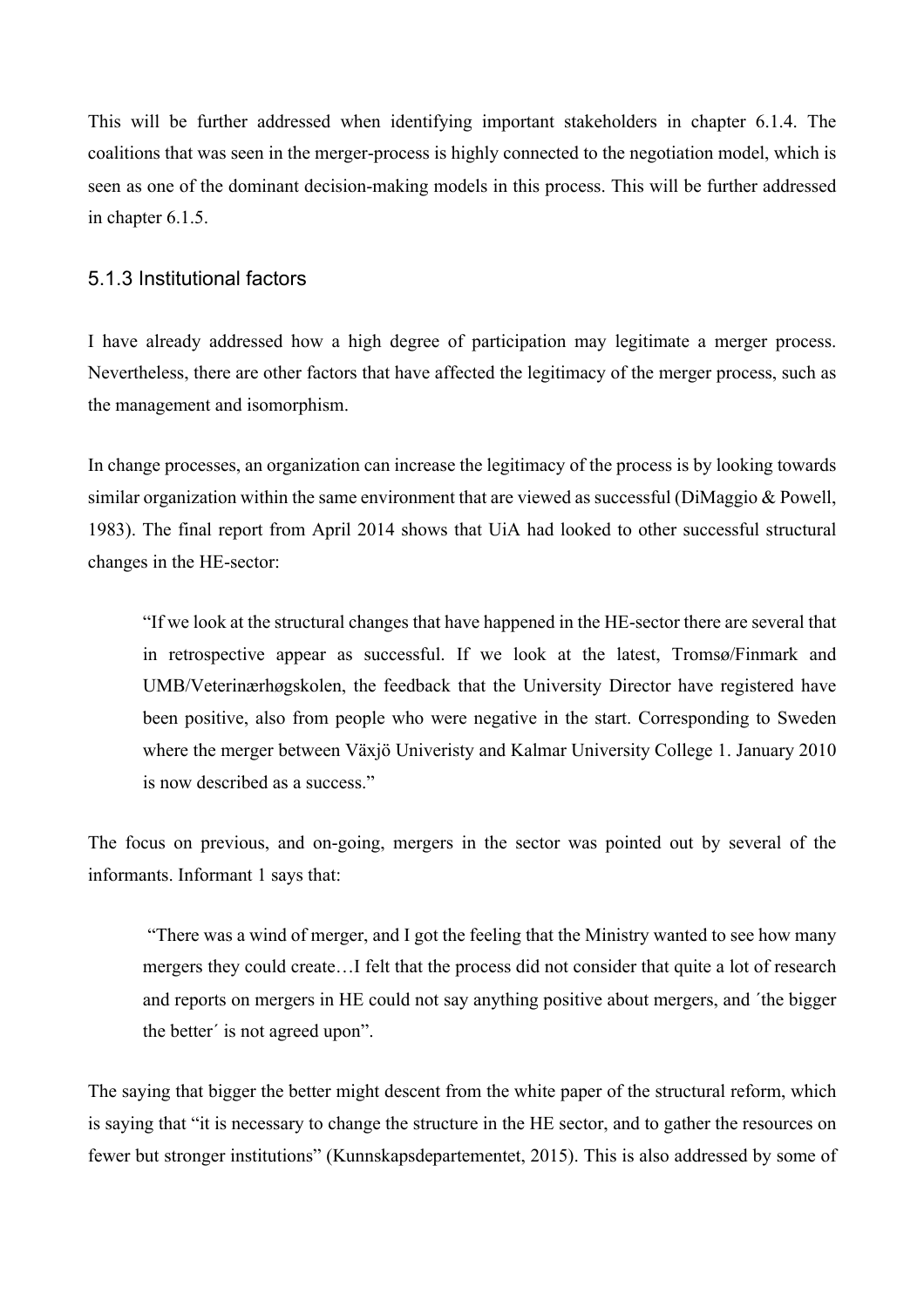the informants who points out that bigger institutions and bigger academic environments would be an advantage for Norwegian HE. This perception should be seen in connection to how the sector has responded to their external environment in order to promote success and survival of the organization (Meyer & Rowan,1977). The structural reform can be viewed as a recipe on how the HE sector should be re-structured and managed in order to create bigger institutions as a result increase quality and tackle the increasing international competitiveness, which the Quality Reform failed to tackle. The reform can further be viewed as a response to the increased international competition, which is also mentioned in the White Paper. It can be argued that the Norwegian HEIs have responded to the Ministry of Education and Research, that in turn has responded to changes in the European HE, which again responded to the global competition. Whether bigger institutions and bigger academic environment will increase Norwegian HEI´s position in the international HE sector is too early to conclude, but a working paper form the Nordic Institute for Studies in Innovation, Research and Education (NIFU) conclude that there is no connection between the size of the institutions and what they achieve. The lack of knowledge about bigger institutions is also expressed by external stakeholders in their hearing answers, saying that it is reasonable to postpone the merger process and new structures until the structural reform show some results. The legitimacy of a process is not the only reason why isomorphism is important to point out. Even though the Ministry presented the mergers in HE as voluntary, the informants address a concern about the uncertainty of what would happen if they did not merge, and informant 4 expresses that: "... it was a fear among the management that we would be punished if one did not show willingness to merge…"

The Ministry is a powerful political influencer in the merger process as they by both formal and informal pressure aim to affect the decision. It is mentioned that the mergers are voluntary, but the fear of what would happen if they don't, and the financial carrot the institutions who merge get indicates coercive isomorphism (DiMaggio & Powell, 1983). Uncertainty is further addressed as a powerful force, which encourage organizations to imitate others (ibid.). However, uncertainty is not only linked to isomorphism. March (1994) refers to uncertainty as an imprecision in estimating future consequences based on today´s actions (pp. 178-179). This is especially evident in the merger process as the UiA management failed to address fundamental questions which potentially would have reduced the feeling of uncertainty in the organization. This is addressed by informant 5:

"… Things were not clarified. It was not like ´if this happen, we´re doing this´. There was so much that was not unsettled, and discussions were killed as these things were supposed to be discussed after a potential yes to merger. Campuses for example. We were not supposed to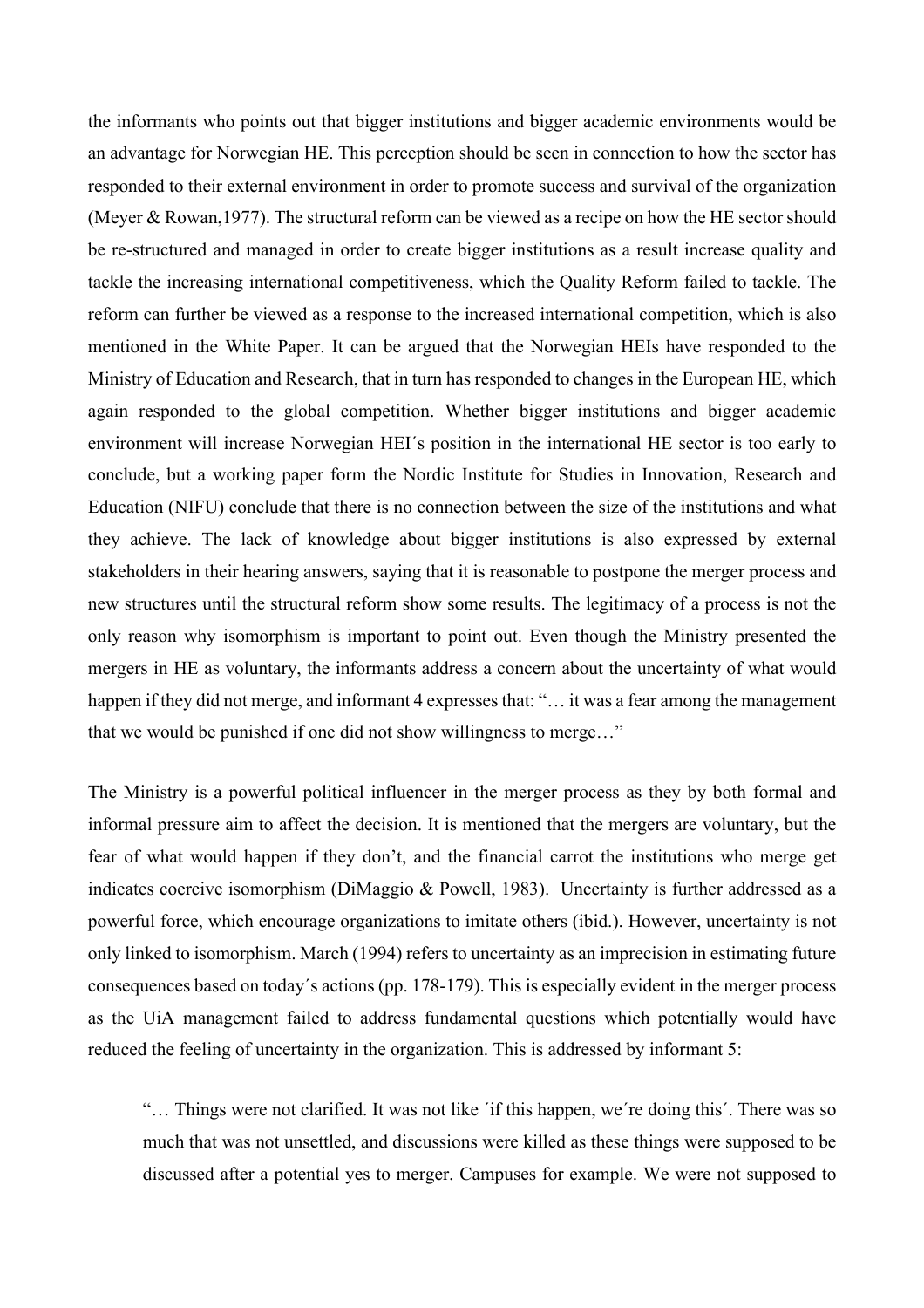discuss this before it was clear that we were going to merge, and that was a question for the next University Board... I felt that once we tried to get these questions answered we were met with *'were discussing that later'*. The only thing that was clarified at that point was that the new institution would have six campuses".

The same informant further points out that it was not possible to support something this intangible and that there was so much uncertainty about these questions that it would not be natural to say yes. This indicates that the decision-maker aimed for perfect rationality in order to utilize the, but as the consequences of the decision is not known, it becomes difficult to act rational in this situation (Allison & Zelikow, 1999, p. 20). March (1994) further addresses that uncertainty can be reduced if information is unfolded over time. But as the information that would increase the rationality of the decision-maker is swept under the carpet and not addressed in a sufficient way, the process is characterized by great uncertainty. However, by deciding to terminate the merger process the decision-makers know that they are choosing the alternative which maximizes the value of the choice based on the uncertain consequences. This way of reaching a decision to not merge with HiT is highly related to human beings' logic of appropriateness where decisions are bade based on their knowledge (March, 1994). The discussion above show characteristics on a political system as the internal stakeholders, and several external stakeholders in the region, stood on one side wanting to terminate the process, while the management at UiA for a long time stood on the other supporting a merger.

The role of managers is highly connected to what has been discussed so far, and several scholars have addressed the connection between the institutional-cultural aspects and leadership (Harman & Harman, 2003; Locke, 2007; Välimaa et al., 2014). The informants address several factors that have contributes to a decrease in the Rector´s legitimacy during the process. The findings indicate that the Rectors insecure behaviour, especially in a meeting with the Student´s representative body, contributed to decrease her legitimacy. One informant mentions a meeting with the Student Parliament where the students had the opportunity to ask the Rectors at both UiA and HiT about the process. The informant brings up how the Rectors appeared uncertain if they did not have each other to lean on. This also had an impact on how the informant later voted against a merger. The students voice in this process is also brought up by informant 1 who mention that they were distinct in their point of view, saying that a merger was unreasonable. This is shown in a hearing answer from the Student Organization expressing that the Student Parliament passed a decision, with 14 against 1 vote, to express themselves against a merger between UiA and HiT. It is further addressed by the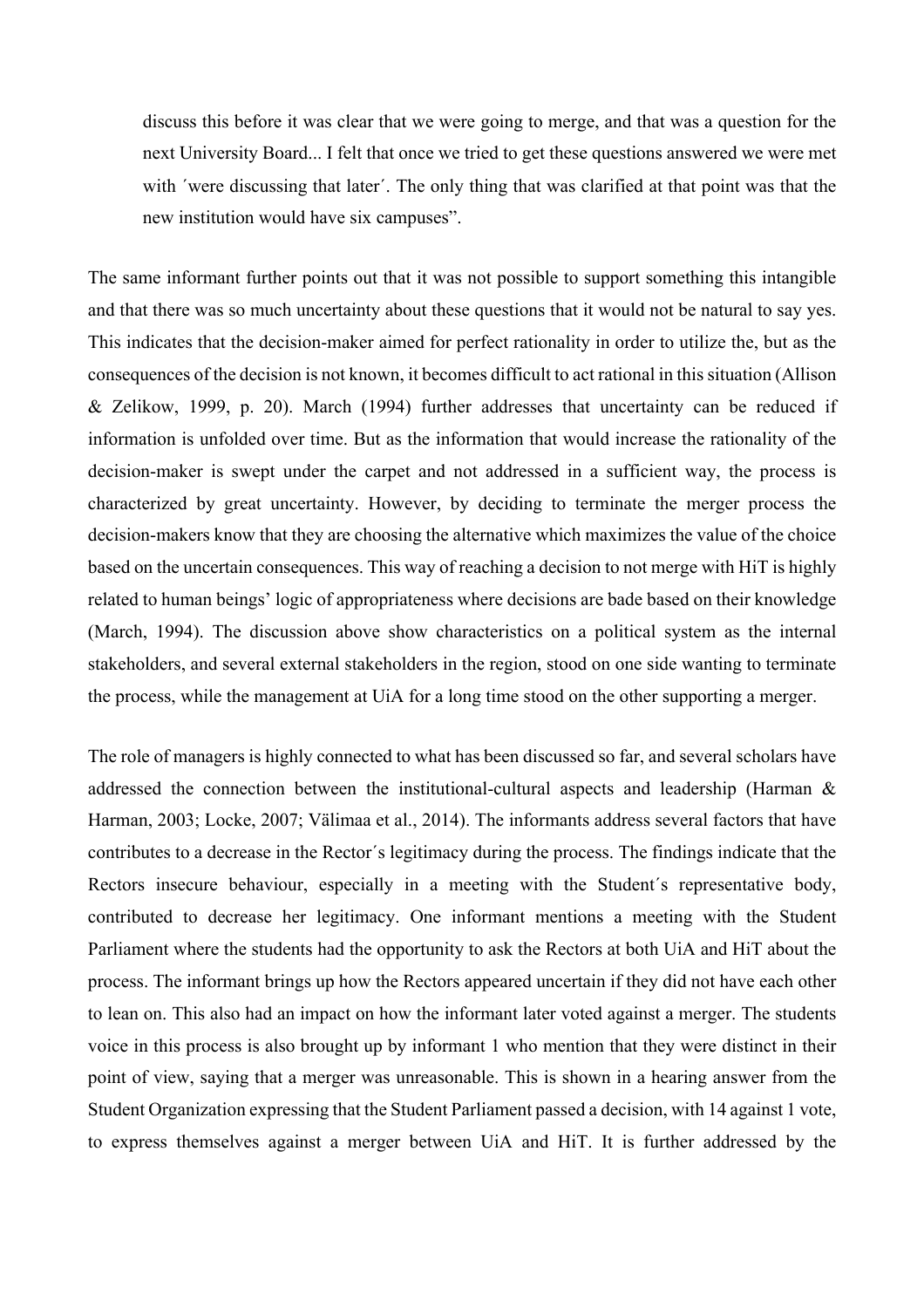informants that the evident support towards a merger from the university management have affected the rest of the organization and was one driving force towards resistance. Informant 4 expressed that:

"…and Rector had early expressed that she wanted a merger but became more and more obscure the last year of the process. It was not that many people who believed in this obscurity and were surprised when she voted against a merger".

There are also a couple of informants who have expressed that they were supportive of a merger throughout the process, but due to that Rector changed her point of view (Hopland & Sundsdal, 2014), they reconsidered how they should vote when the final decision was made on 21. June 2014. One of these informants was informant 2 who said that "I was supportive of a merger from the start, but eventually when it became so clear that the Rector´s opinion was that a merger was not possible due to the resistance, I also left that standing point".

It is not only the dynamic between the management and the University Board that is important to address. The informants also mention the dynamic between the Rector and managers on lower levels in the organization and how they felt neglected. Informant 1 explain that there was a steel front between the Rector and the Deans, and informant 4 further elaborates that:

"It was held several meetings between the university leaders on different levels and the university management, but several felt that they did not receive the information they needed, nor were heard…and we should have had involved the leaders on all faculties and made sure that they felt well oriented about what was happening and when"

Pfeffer and Salancik (1978) outline three roles of management: *symbolic, responsive* and *discretionary.* As a symbol of the organization a manager is often rewarded when things go well but is blamed if things go poorly. However, if the managers were only to be symbols for an organization it would not matter what they did, and for that reason one important aspect of the manager´s role is to respond to the demands and constraints confronting the organization (Ibid.). This points back to what I have discussed in previous chapters about the wave of mergers as the merger process is a respond to the demands from the Ministry. In this case, one of the most appropriate activities of a responsive manager is to decide whether to heed the demand or reject a merger process (ibid.). The third role of managers that is mentioned is a discretionary role. Pfeffer and Salancik (1978) emphasize that this management role is especially important in organizational mergers. It can be argued that the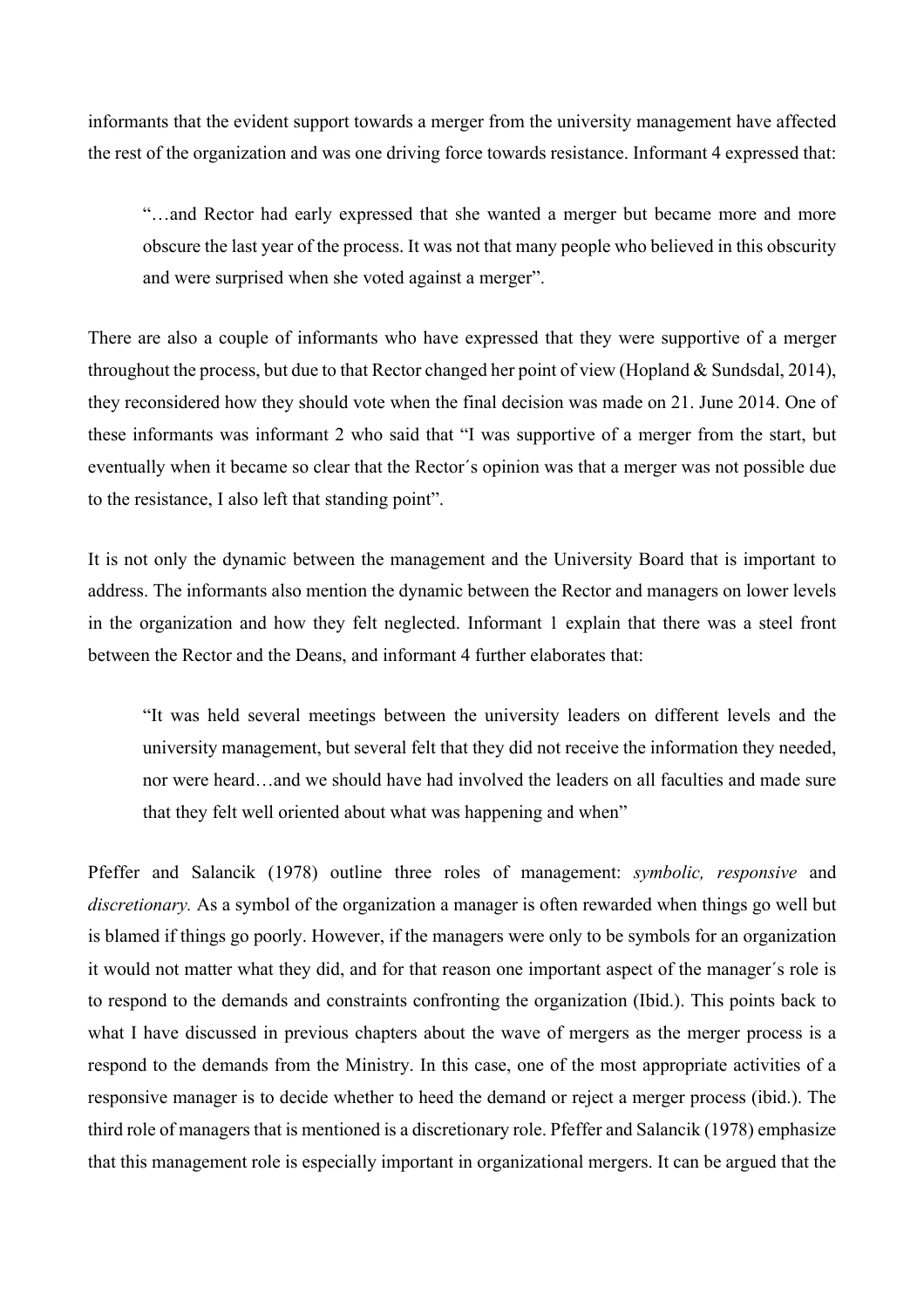Rector, as the manager in the merger-process, was in possession of two of these roles. As symbolic leader she has received the blame for a poor process, and as a responsive leader she responded early to the signals regarding mergers from the Ministry and decided to heed this signal and bring the case to the University Board for a vote.

The roles of management are highly evident in institutionalized organizations, as informal dimensions emerge as a response to both internal and external environments (Christensen et al., 2015, p. 62; Selznick, 1996). This is especially important in organizations where the leader is without the power to influence a merger process in a particular direction due to opposition within the institution, such as is seen in the UiA case (Harman & Harman, 2003).

#### 5.1.4 Stakeholders

#### *Internal stakeholders*

During the merger process the internal stakeholders were involved in several ways. On a faculty-and department level it was sent a hearing letter, for the employees it was arranged for open meetings and the students voiced their opinion through the student parliament. The internal stakeholders in this study are mainly academic staff, technical-and administrative staff and students. The role of internal stakeholders is not much discussed in previous literature but is not less important. Internal stakeholders are mentioned by several of the informants, and informant 2 explicit expressed that "I experienced that the internal stakeholders were very important…". Informant 4 elaborates on the importance of internal stakeholders within the University Board, and says that:

"We could to a greater extent have listened to the employee´s representatives in the board and their message about how this situation created a tremendous uncertainty and a decrease in the motivation… especially on the occasion of the decision to extend [the process] one more year. Some of the employee´s representatives said that this was a high-risk sport."

The outcome of the merger process and its effects may depend on whether or not staff and other stakeholders embrace the new opportunity that a merger gives (Arbo & Bull, 2016). The findings indicate that the internal stakeholders at UiA did not embrace this opportunity and their opposition towards a merger emerged. The importance and influence of internal stakeholders is further seen through the internal resistance and pressure towards the university management and board, and I have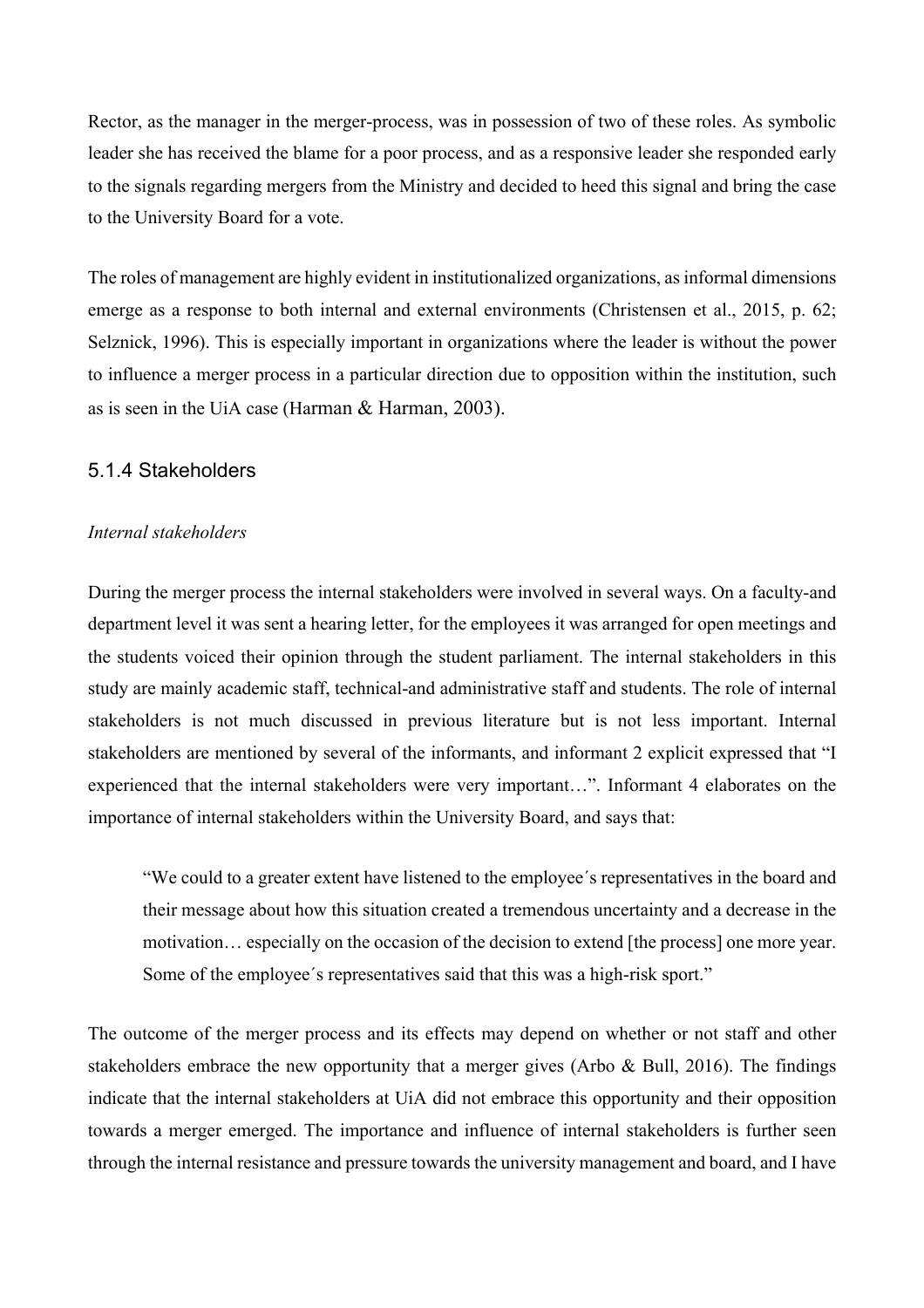previous touched up on how the weak organizational anchoring resulted in internal resistance at UiA. What is further important to address is how the resistance among internal stakeholders influenced the decision-making outcome. Informant 4 and 5 address the resistance, saying that one reason for the great resistance was that nothing was clarified, such as campuses and what should be the new name of the university. The internal resistance would further have led to a rough period where it would be difficult to motivate people. Informant 3 also points to such an energy leakage and that it would have taken a long time until the organization was operative on the same level again.

The resistance from the internal stakeholders was also viewed through the internal hearing round, and as the resistance was so evident in the media and in other arenas for communication through opinion pieces, informant 2 says that "I did not experience that there was much new information in the hearing answers, and that this was a locked case from the start, and nothing could unlock it". These institutional-cultural aspects are important to address as they are evident reasons for why the decisionmakers either changed or remained their point of view. The majority of the informants mention the resistance from internal and external stakeholders as one of the main reasons for why they changed their opinion about the merger. Informant 4 is of the perception that the internal resistance was one of the reasons why the Rector changed her point of view in the final weeks before the final decision was made. This is perception is confirmed by the document analysis, which show that the Rector addressed this in a news article:

"Through meetings with all the departments, I have heard several unbiased arguments from their point of view. We have, in addition, had a hearing round that shows a definite no to a merger… I am surprised that so many have been negative towards a merger. I am especially surprised that so many have changed their standing point in this case" (Hopland & Sundsdal, 2014)

The change in the Rectors standing point seem to have influenced the decision made by other informants. Informant 2 says that that the informant´s support of a merger changed when it became clear that the Rector considered the merger as impossible due to the resistance. The resistance is also brought up by informant 5 who says that the resistance did not make it worth it. Informant 3 elaborates further saying that:

"I had not said either yes or no, but I was rather positive for a long time, but ended up voting against a merger as everyone else. I think that my reason for voting against was complex as I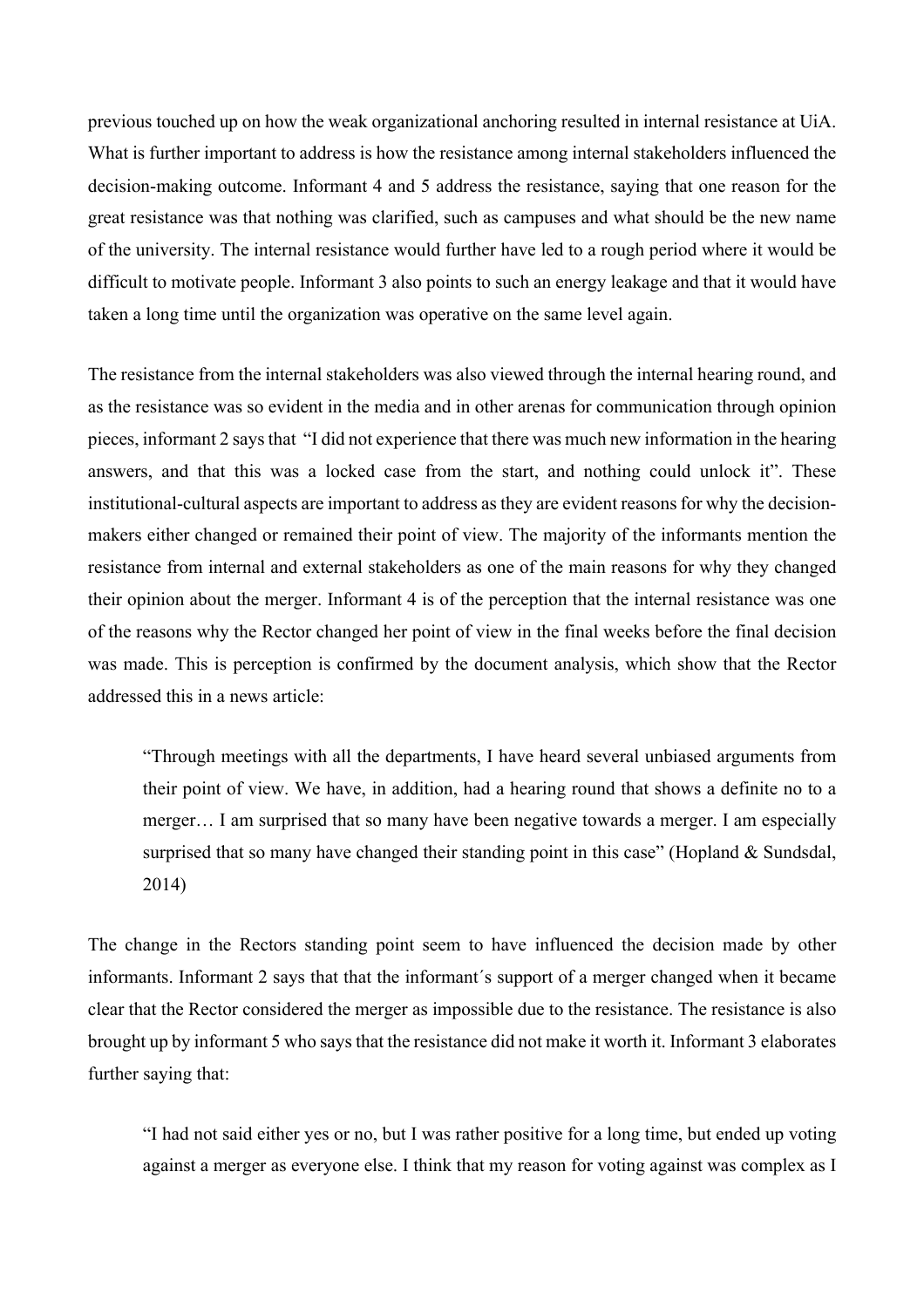experienced a massive personal pressure. I received personal emails with threats… We all understood that if we voted in favour of a merger the resistance and energy leakage would be so huge that it would have taken a long time until we were back on the same operative level."

As the University Board consist of several stakeholder groups (three groups of internal, external and students), one group is not able to have the majority of the votes themselves, and it becomes evident that coalitions between the different groups of employees are created. Such factors may increase the threat of the stakeholder towards the organization (Savage, Nix, Whitehead, & Blair, 1991). In stakeholder literature, employees are viewed as important stakeholders (Mitchell et al., 2007). The findings clearly show that the employees at UiA hold the power attribute due to their power to bring forth the desired outcome based on the ability to impose their will (ibid.). The employees claim to terminate the process also call for urgency due to the potential energy leakage if ignored, and their claim is legitimate due to the interdependent relationship between the employees and the management. This strengthen the impression of how important the internal stakeholders have been in this process, and can according to Mitchell et al. (2007) be defined as definite stakeholders.

#### *External stakeholders*

External stakeholders plays an important role in decision-making processes in organizations as the development of HEIs is highly dependent on an agreement between the business and industries, governments and the HE sector (Stensaker et al., 2015). This interdependency becomes quite evident when looking at the empirical data. The external hearing answers received from UiA's most important external stakeholders are mentioned by several of the informants, but who is viewed as important by the informants, and have affected their decision, vary. The majority of the informants mention the Ministry as an important stakeholder due to their role as UiA´s owner and points out that it was important to listen to these signals, but also because of a fair of what would happen if they did not. The empirical data does not that the Ministry had any impact on the decision outcome, but their role as agenda setting stakeholder is brought up. However, it is important to address how the Ministry launched the mergers as voluntary, but at the same time strongly indicated an increase in the funding for the universities that did merge. I have also previous in the discussion addressed the uncertainty of what would happen if UiA did not merge. This indicate that the Ministry had an important role as agenda setter in the merger process. By referring to Mitchell et al. (2007) it is possible to identify the importance of the Ministry as a stakeholder, and not least as agenda setter. The power attribute is important to mention due to the Ministry´s power to influence the decisions made (Mitchell et al.,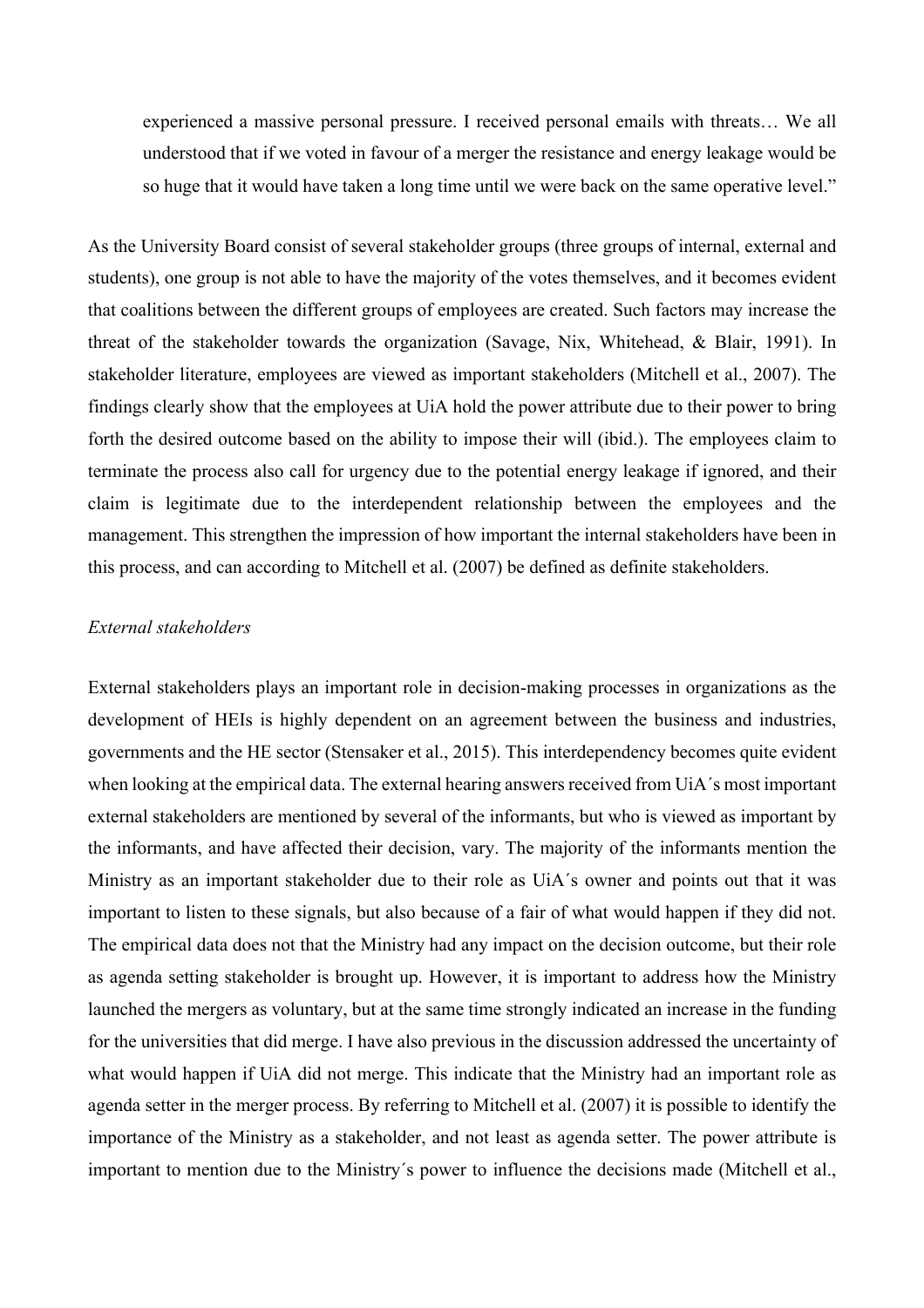2007). Further, UiA in its existing form would not exist if it was not for the support of the Ministry as stakeholder. This does not mean that universities in general are dependent on the Ministry, but public institutions are economically dependent on the Ministry in order to survive (Pfeffer & Salancik, 1978).

The external hearings are also mentioned to have had an important impact on the decision made, but the findings indicate that the importance of the different hearings varied. Informant 4 and 5 are both emphasising the importance of the regional clusters:

"…the hearing answers from the politicians did not affect my decision, but that the regional clusters did not believe in a merger was important and had an effect."

"I felt that the region supported us. The regional clusters, which would have benefitted from a merger, was against it. Seeing that the industries were against a merger made me more certain in my point of view."

The findings further indicate that that the external stakeholder´s perspective would be of more value if the hearings had come earlier in the process. According to the document analysis the hearings is dated in May 2014, one month before the final decision was made. Informant 5 express that "it was not until the hearing answers that I started to think about the external [stakeholders]". This statement indicates that the external stakeholder´s view on the merger could have affected the outcome to greater extent of the decision-makers had access to these earlier. The impact of external stakeholder´s opinion, addressed by Stensaker et al. (2015), indicate that external stakeholders who support merger attempts may influence the outcome, which gives reasons to believe that the externa hearings came too late.

What is interesting to point out regarding internal and external stakeholders in this process is that the findings from the document analysis indicate that the internal stakeholders to some extent have influenced the external stakeholders. This is indicated by a statement from NHO:

"It is important to listen to what the employees think about this [a merger]. It is a massive resistance in both institutions. So that is one of many factors that weaken the thought about a joint university." (Nystøl, 2014).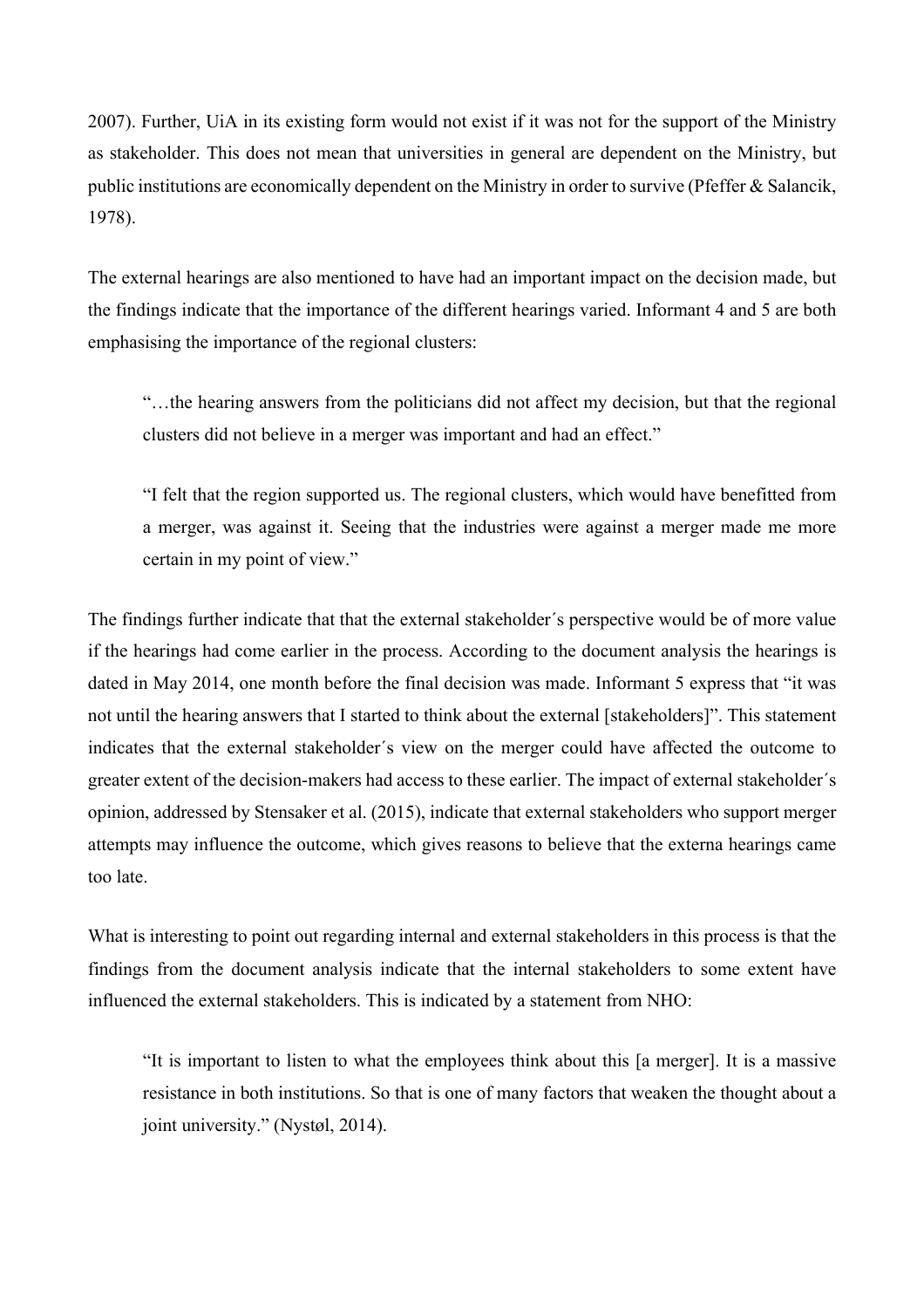The media as an external stakeholder is viewed as important due to the high coverage of the process. The informant 4 points out that the high pressure from the media was affecting the perception of the process, rather than the decision itself. This claim is strengthened by an new article addressing the merger process where NHO addresses that "the whole foundation [of the merger] was too thin" (Nystøl, 2014). The media´s role was brought up during the interviews, and informant 1 says that "the media solely addressed challenges unless it was the university management who was interviewed or wrote discussion articles". However, to what degree the publicity was taken into consideration may vary, and informant 5 says that:

"I also read opinion pieces in the newspaper… and tried to keep up. However, this did not affect me much. I put this in the pile of "expressions of opinions" and focused on the formal case documents we got."

#### 5.1.5 Dominant decision-making models

After discussing the UiA-case there are two decision-making models that becomes evident, or the lack of them. These are the negotiation model and the communicative rationality model, whereas the first is linked to the instrumental perspective, the latter is related to the institutional perspective.

The formation of coalitions are often seen in the negotiation model whereas the outcome may be either that a dominating coalition achieve their goals, or that the actors negotiate and compromise (Christensen et al., 2015). In the UiA-case there are three outcomes: To merge, not to merge, or to agree to a mutual interdependent collaboration. However, the empirical data mainly focus on to merge or not to merge, meaning that there in reality are only two possible outcomes. This means that a negotiation between the different coalitions in order to come to an agreement is most unlikely, which lead us to a "winner-take-all" situation (March, 1994, p. 153). The negotiation model is also identified through the weak organizational anchoring of the merger process as it becomes evident that there is a lack of dialogue between the Rector and the organization as a whole, which lead to a feeling of neglection among the internal stakeholders. This does not mean that the process lacked an intention to involve the organization, which was done. It might seem that the high degree of involvement backfired and created a crocked power-balance between different groups within an organization resulting in coalitions (Birnbaum, 1988, p. 135).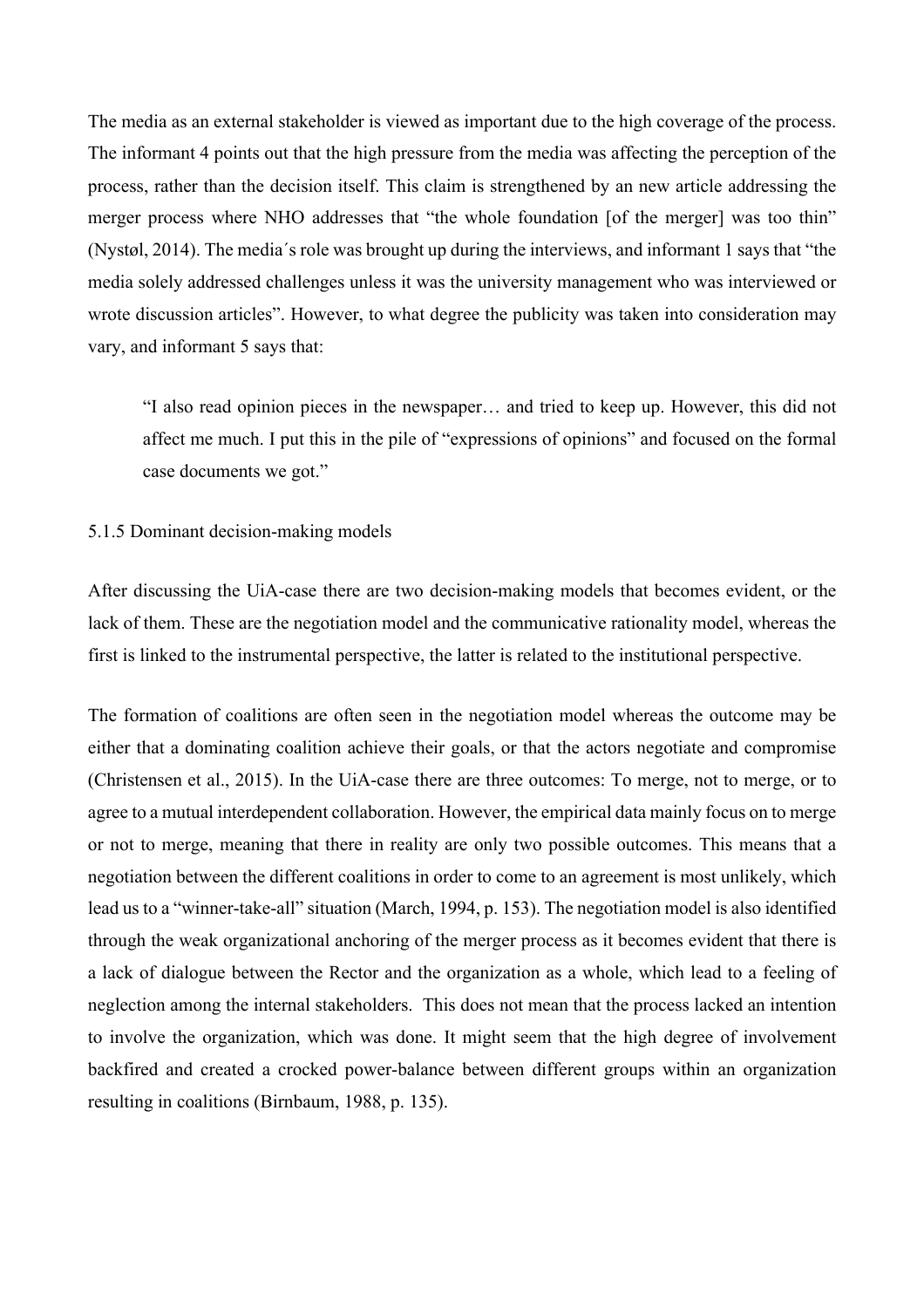The other model that is dominant in the decision-making process is the communicative rationality model, which is address the communication between the different groups within an organization. This decision-making model is also highly connected to the openness of the process and emphasize the importance of a common language and willingness to change opinions (Jacobsen & Thorsvik, 2013, pp. 334-335). However, it is hard to identify a common language in this merger process due to the misunderstandings in the communication between the Rector and the organization as a whole. The willingness to change opinions is seen among some of the informants, but the informants were only willing to change their opinion from supportive of a merger to not supportive, as those who were negative was negative throughout the process.

## 5.2 University of Stavanger

#### 5.2.1 Critical events

UiS first took the initiative to a merger with HSH in 2010, but the two institutions did not move on with the process until HSH in 2014 reached out to UiS about a potential merger between the two institutions. The first board meeting at UiS where a protentional merger was an item was in October 2014. In this meeting four alternatives were presented; UiS continues in its current form; UiS merge with HSH; UiS merge with UiA; UiS merge with UiA and HSH. Later in October, the board had an extraordinary meeting where they passed that "the board is open to discuss a merger with Stord/Haugesund University College but want better insight in the framework conditions before UiS start potential negotiates". The merger negotiations started in January 2015 when the board agreed to carry out a merger with HSH and the leaders at both institutions had conversations about the merger. The merger process was further authorized by the government early in the same year, and in March the same year the board passed a letter of intent between the institutions with 10 votes against 1. At this meeting, one external representative is also appointed to the negotiation committee. After the meeting in March, the merger is not an item until the board meeting the 11. June. At this point the University Director recommended to terminate the merger process, but the this was declined against 5 votes. Rector was still supportive of a merger and as an alternative the board passed to continue the negotiations with HSH where of 6 of the board members supported this suggestion. In this alternative the board says that they are asking the negotiation committee to make sure that the name of the new institution would be UiS, and that the merger follow the principle of full integration of similar educations and academic environment. These principles are addressed by informant 9 who says that "we had clear principles about what needed to be fulfilled in a merger agreement for us to be able to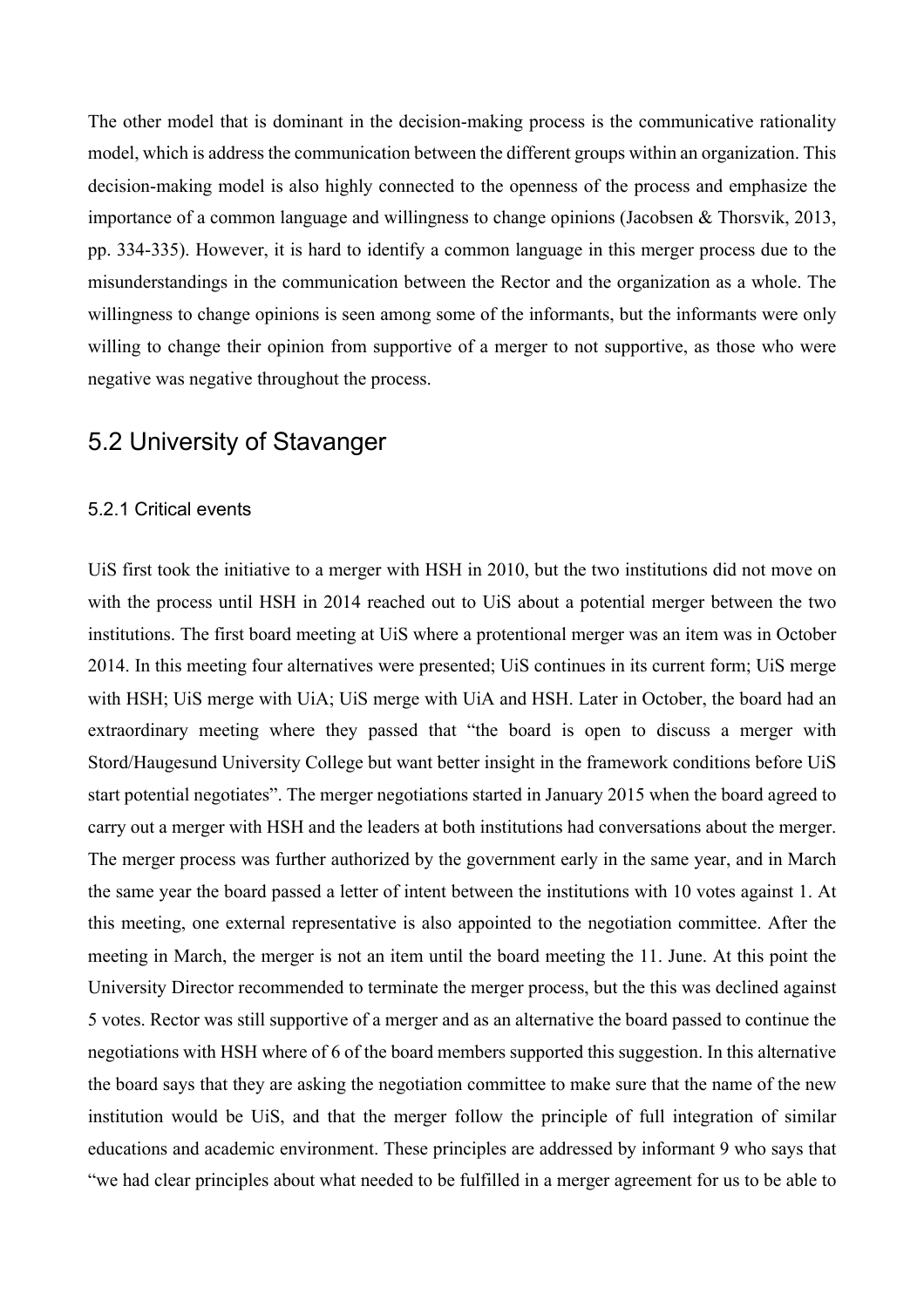support this [the merger]…it was several demands that several of us in the board new that HSH could not agree to.". It is also addressed by informant 8 that a merger was not possible as "HSH continuously presented new demands, which was unrealistic to meet after we had agreed on things.". These reasons are according to informant 6 also addressed by the University Director in the extraordinary board meeting the 21. June when he recommended to terminate the process due to insurmountable demands from HSH. At this meeting it also becomes clear that the Rector has changed her point of view and supported the director´s recommendation to terminate the process, a recommendation that was passed by the University Board.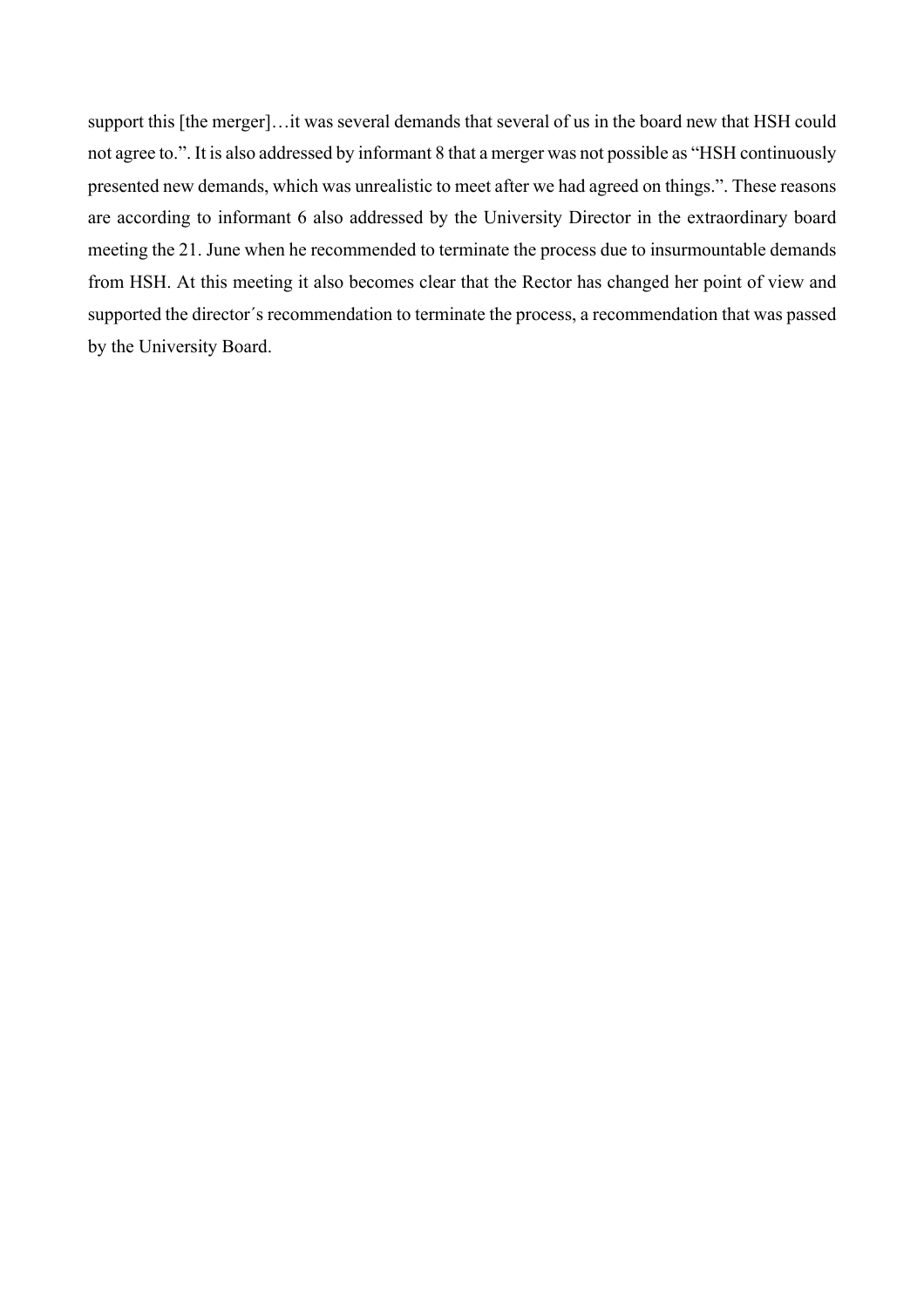The merger process at UiS

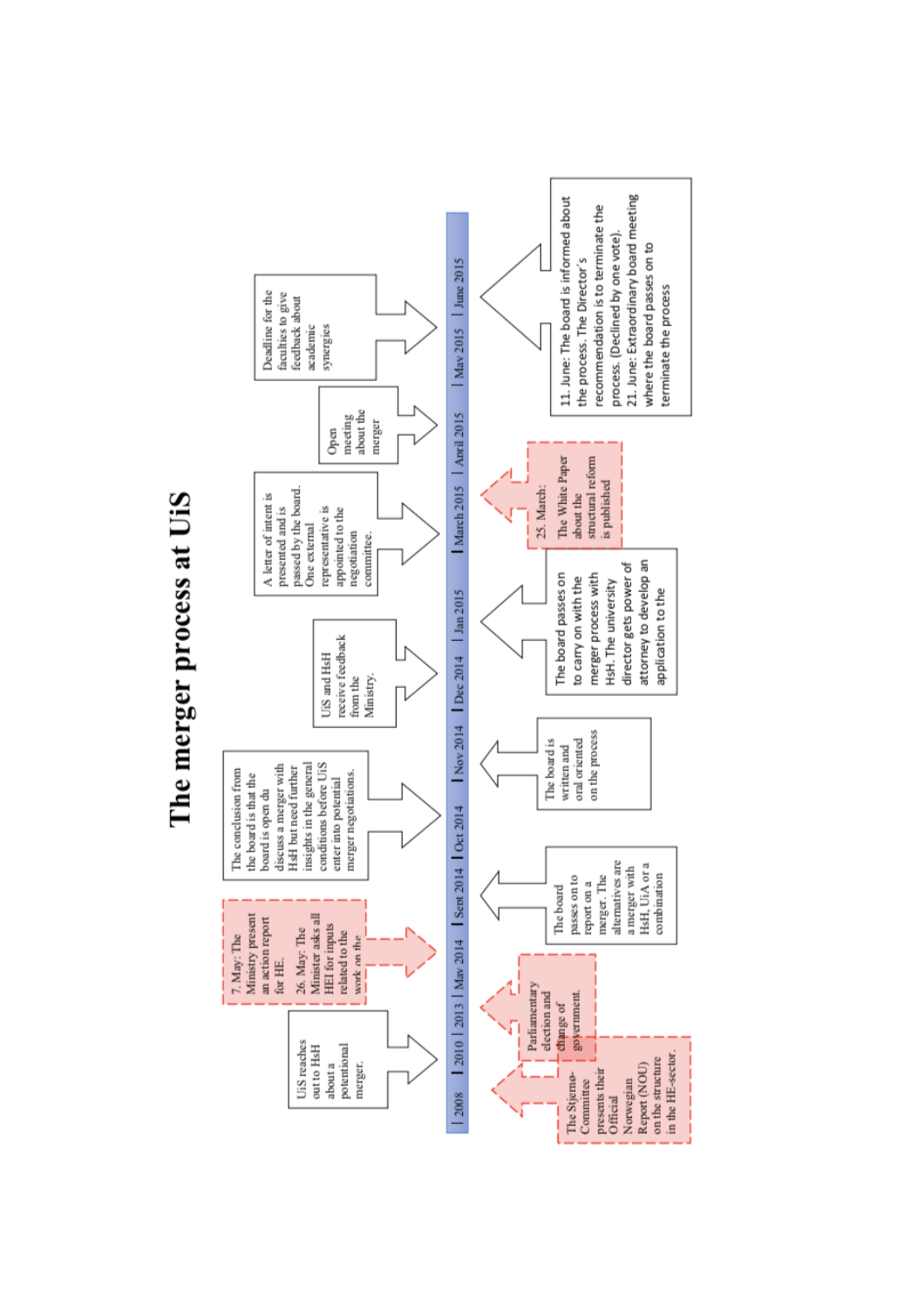#### 5.2.2 Instrumental factors

This chapter addresses the instrumental factors in the merger process between UiS and HiT that is believed to have affected the outcome, such as goals and organizational anchoring. I experienced that the informants found it difficult to be concrete in their definition of the goal of the process, but it was mentioned that there were some disagreements about the goal within the organization. However, the informant was not able to elaborate on this, which weakens this claim. Informant 8 identifies the merger itself as the goal, while informant 9 identifies the goal as a strategically manner which would result in a potential greater range when attracting local students and a stronger academic environment. Both clearly indicates that the merger is a superior goal, but that the sub-goals such as mentioned by informant 9 might vary. The document analysis further supports the indications that the goal was to successfully implement a merger between UiS and HSH. First, the documents from the board meeting in September 2014 show that UiS listed four alternative institutions to take into consideration when they voted on the direction of the merger. Second, that the board passed on the decision to initiate a merger process with HSH (against one vote) show a willingness to be open-minded to this process. However, a risk assessment presented for the board in June 2015 state that structural changes itself are not important enough to endure high quality and long-term sustainability in HE and research.

As UiS is viewed as a complex organization it is important to address the degree of conflict, which is often seen in such organization. The empirical data does not indicate that UiS experienced internal conflicts related to the goal achievement, which indicates that the goal of the process to a great extend was anchored in the organization. However, there were disagreements between the merging institutions about the means. It is addressed by several of the informants that one of the main reasons why the merger process was terminated was due to fundamental differences between UiS and HSH. This claim is justified by a minute from the board meeting the 11. June 2015: "HSH and UiS did not reach the goal of the negotiations about a common merger platform within the given timeframe. The parties are now taking a break from the negotiation…"

These disagreements centred around the name of the new institution and the location of the teacher education. Previous literature has addressed that incompatible strategies might be a cause of failed mergers as these may be difficult to resolve, as none of the parties have the power to dominate the other and impose their strategy. In order to agree, the parties have to negotiate and compromise in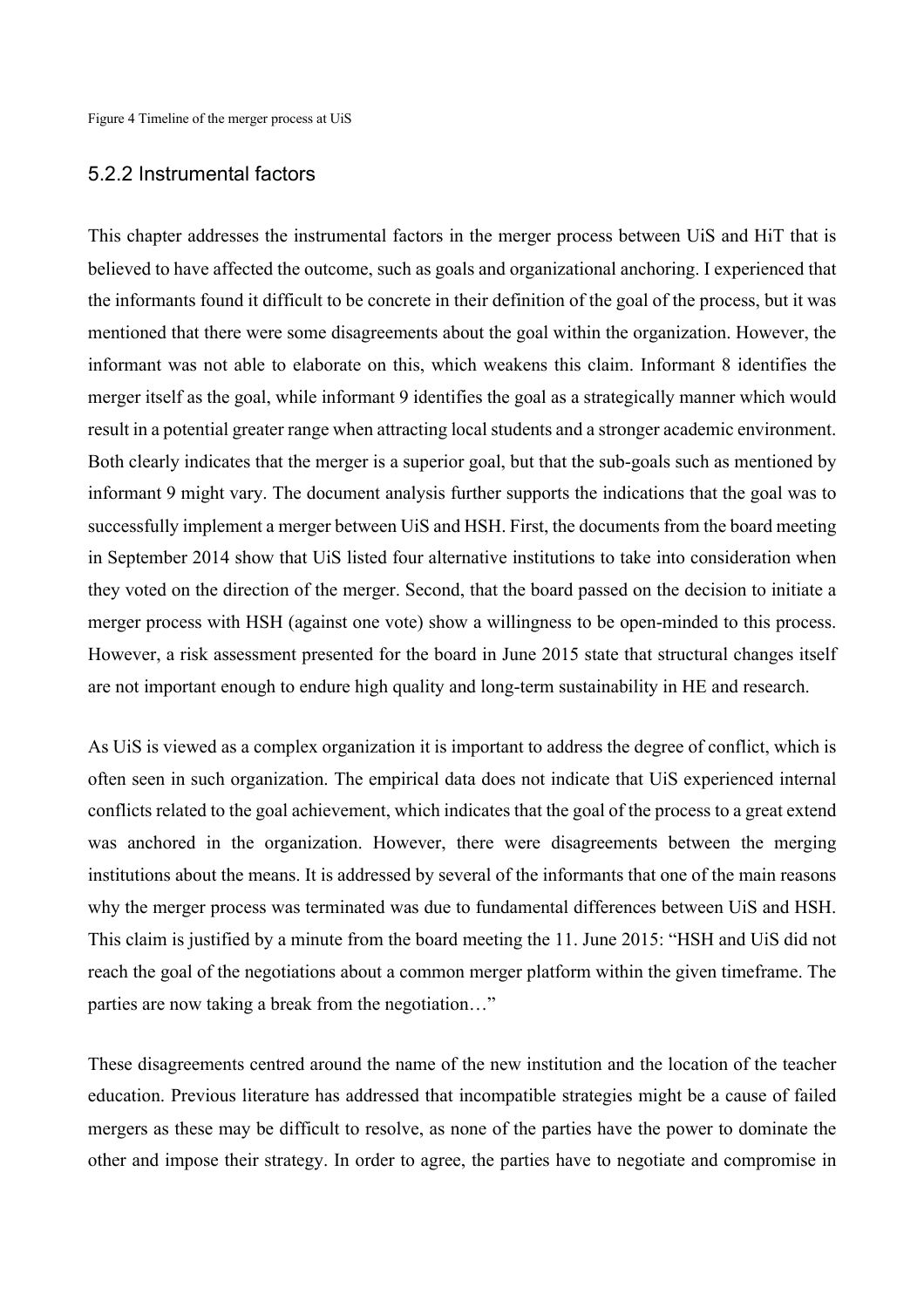order to agree upon a common platform (Meyer & Altenborg, 2008). The empirical data show that there is an agreement both within the organization and between the institutions that the goal is to merge, but there are some fundamental disagreements between the institutions regarding how to reach this goal. Informant 6 says that: "It was first and foremost through these merger negotiations I think that the quite different expectation horizons from the two institutions clearly appeared."

The negotiations between two institutions are often resolved through compromises in order to choose the best possible alternative that both parties can agree upon. But what is interesting to address regarding this, the how different the expectations were. The findings indicate that UiS from the start thought of the merger as a transfer of undertaking, while HSH was open to create a new institution. The empirical data indicates that UiS already viewed themselves as a ´big brother´ in this situation and by saying that a smaller partner needs to find its role under the bigger one, informant 6 strengthen the claim of a take-over:

"Several at UiS meant that when we are a relatively big institution undertake an organization that are maybe one third of our size, we are getting what we usually call a transfer of undertaking. This means that the smaller partner must find its role under the bigger partner."

Meyer & Altenborg (2008) address two mechanisms for resolving such conflicting expectations. The first is that merger should evolve over time until one of the parties become dominant. The second is referred to as transformation, which implies that both organizations are willing to build a new organization from the two existing ones. The findings indicate that the latter was attempted by HSH who wanted a new name, but UiS, however, was according to informant 6, occupied by building brand value for the university. This resulted in that HSH agreed to a compromise by letting UiS keep the name and the logo if they included the names of the campuses to it. It is further applied in the interviews that if the name had been the only disagreement between the institutions, the process would probably end in a merger.

Even though the disagreements between UiS and HSH were many, the internal conflicts and resistance were low. The process was rather characterized by skepticism than resistance, especially among the internal stakeholders. This became visible when the board decided whether or not to extend the process and all the internal stakeholders votes against a potential merger. However, there were very few critical voices outside of the University Board who meant that the process had been too closed. The findings show that it was arranged for open meetings, but due to what is referred to by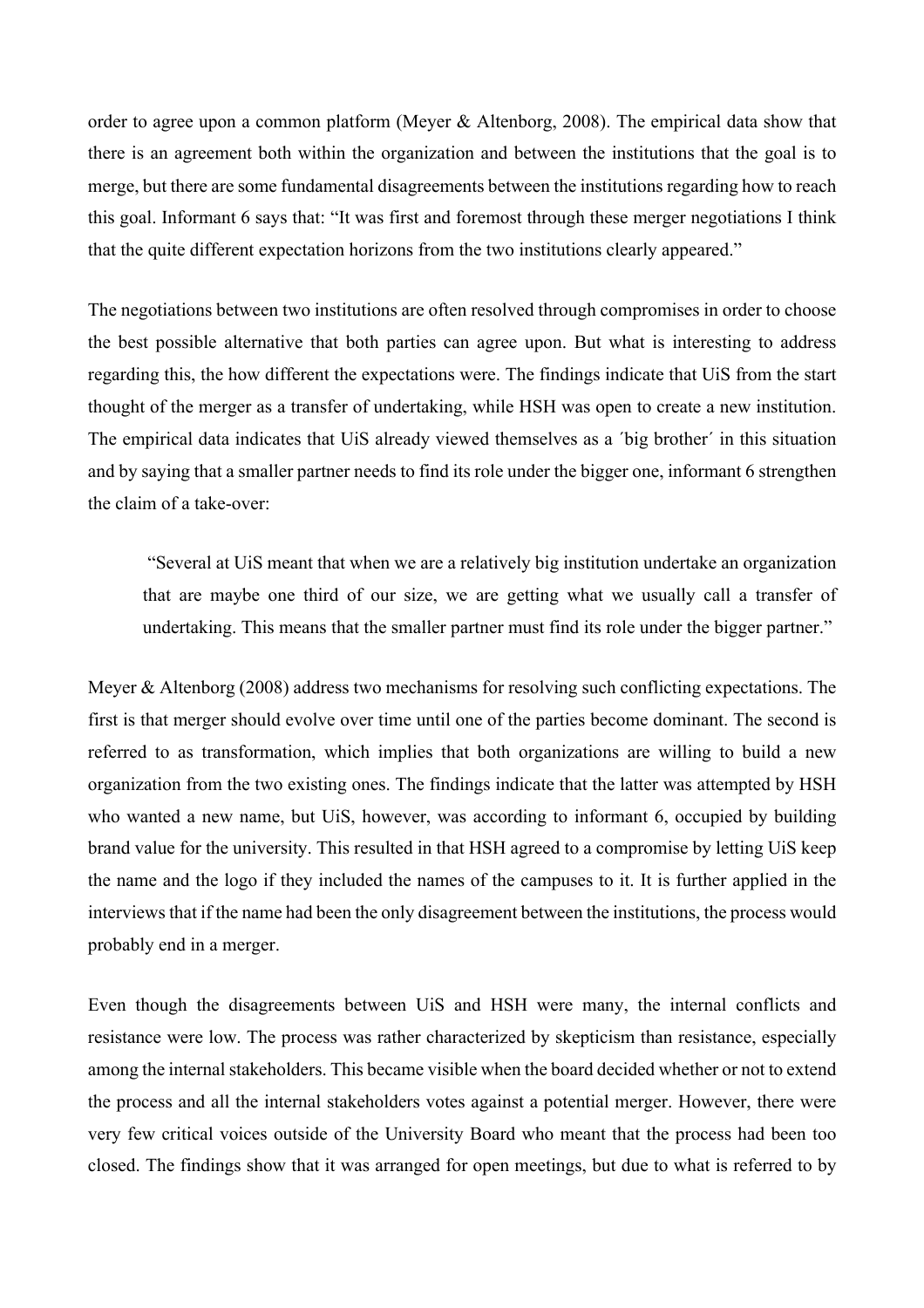informant 1 as "information overload" the that the participation in these meetings decreased after when the employees did not feel that their questions were answered. Even though decisions made in complex organizations often are defined by openness (Birnbaum, 1988, pp. 86-89), the process at UiS cannot be characterized as such if a conclusion is drawn from the empirical data above. Harman and Harman (2003) further elaborate that "the process of merger negotiation should be as open as possible, with all possible information being widely shared on campuses of participating institutions" (p. 41). However, it is addressed by informant 9 who says that: "I believe that the process was open enough for those who wanted to care, but to what extent should one involve those who are not in involving themselves?". Informant 8 further addresses the critical voices from the organization:

"It is clear that in a process where you are not included it is easy to only see the disadvantages, and it is easier to think that what we have now is better."

March (1994) points out that those who participate in decision-making processes are more likely to believe in a change than those who does not participate. This indicates that the resistance towards the merger process should be higher than the findings indicate, due to the low degree of participation. However, informant 6 points out that "most people thought that as the board had passed to move on with the merger negotiations, they should wait and see how the negotiations developed". In regard of openness and participation, it is further addressed by Harman and Harman (2003) that it in dynamic processes might be limits to openness as the process is moving quickly. This may justify why the process was viewed as too closed by some of the stakeholders. This is also pointed out by informant 7 who says that:

"… But at the same time, when you are sitting in such dynamic negotiation processes there are some restrictions regarding what to present to the public during the process. So, I do understand that people would want more information than what they got."

The quick process is important to address. The findings show that the timeframe of the merger process is rather short, about eight months. Why the institutions were in such hurry to finalize a merger is not implicated in the findings, but related to decision-making theory the quick decision indicates that it was made by oversight (Birnbaum, 1988). This means that a decision is made quickly so that people and problems are busy in other arenas and have no time to get involved in the decision. This may also be one reason for the low resistance to the process, as the different stakeholder groups may have had too little time to position themselves.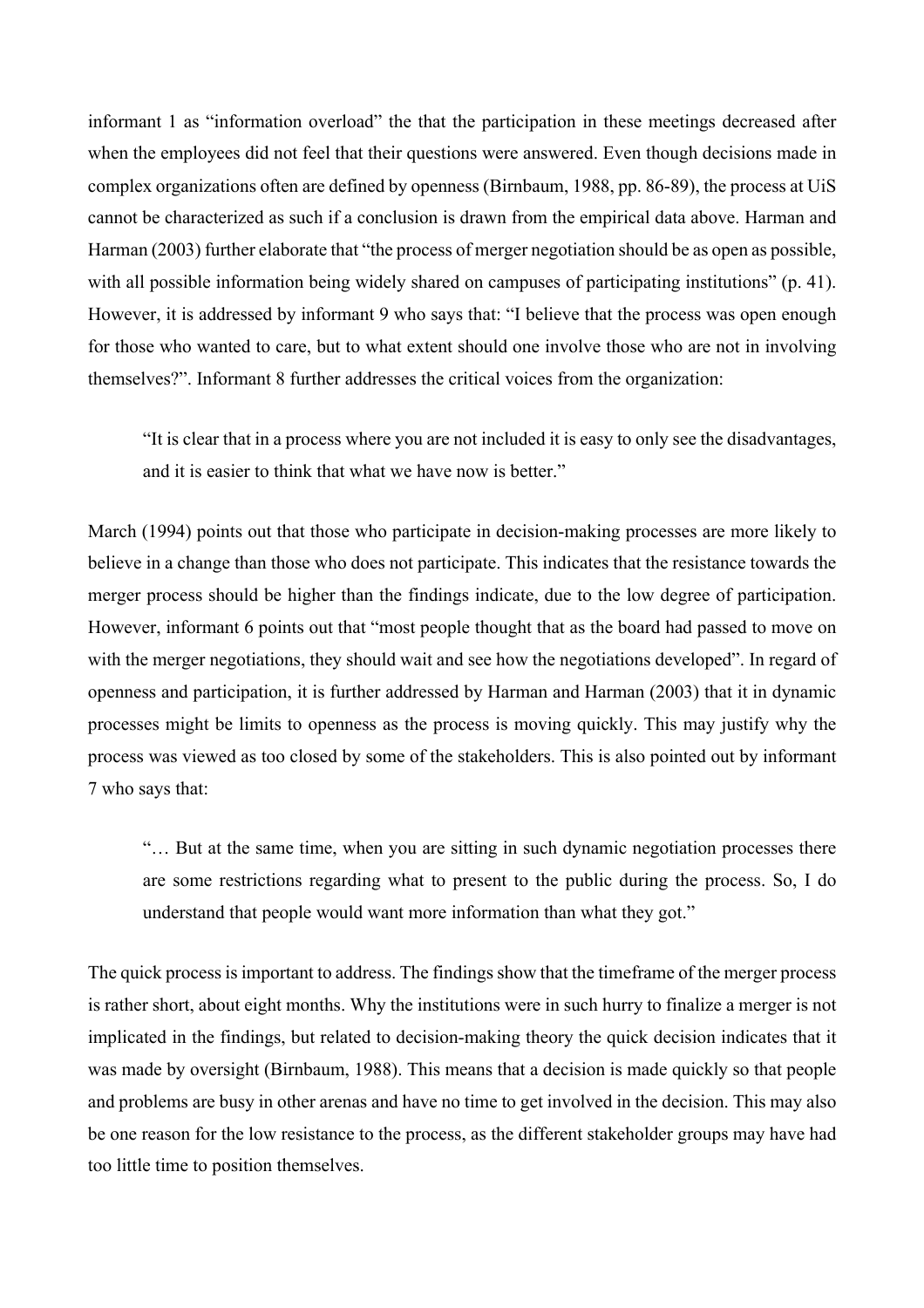#### 5.2.3 Institutional factors

The empirical data from show that the Ministry has been important for isomorphism and how the uncertainty of what would happen if they did not merge influenced a mimetic isomorphism.

The majority of the informants mention the Ministry as an important factor in this decision-making process. Informant 6 says that several of the board members during the process were of the perception that the university should not merge just because this was something that the Ministry wanted. It is further addressed by informant 7 a dimension of uncertainty of what would happen if UiS did not merge. Further, the documents form the board meeting in September 2015 outline all of UiS´ merger alternatives which strengthen the perception of how great the uncertainty of what would happen if they did not merge was in the organization.

Universities are often characterized as loose coupled systems, but in this process UiS shows characteristics of a tight coupled organization as most people left the process to the University Board and management. This indicate that the organization were waiting for the management to sort out the uncertainty and let everyone know whether it would be a merger or not (Bess & Dee, 2012, p. 225). DiMaggio and Powell (1983) address uncertainty as a powerful force, which encourage organizations to imitate others, and the document analysis show that UiS had looked to other merger processes. The documents from the board meeting on 11. June 2015 show that UiS has, among others, listed the Norwegian University of Science and Technology (NTNU) as a merger process that they have look towards. The process at NTNU share several of the same characteristics as the UiS-process such as that it is self-initiated, and it was believed that the research at NTNU will decrease. However, the merger process at NTNU was not finalized at the time of the UiS-process, and it cannot be claimed that UiS tried to imitate this process, a so-called mimetic isomorphism (DiMaggio & Powell, 1983). Isomorphism can also be related to the Ministry's role in the process and refer to their formal and informal pressure towards UiS encouraging them to merge (ibid.). This is linked to the uncertainty described above, but also to extra financial support covering the expenses of a merger that is envisioned in the documents from the board meeting on the 11. June 2015. Nonetheless, the same does not indicate that UiS is promised any other financial incentives in form of increased basis grants.

The same documents show that UiS did not blindly follow this trend of mergers that was seen in the sector, but also to a great extent looked towards the merger process at UiA, which was terminated one year earlier. The documents state that: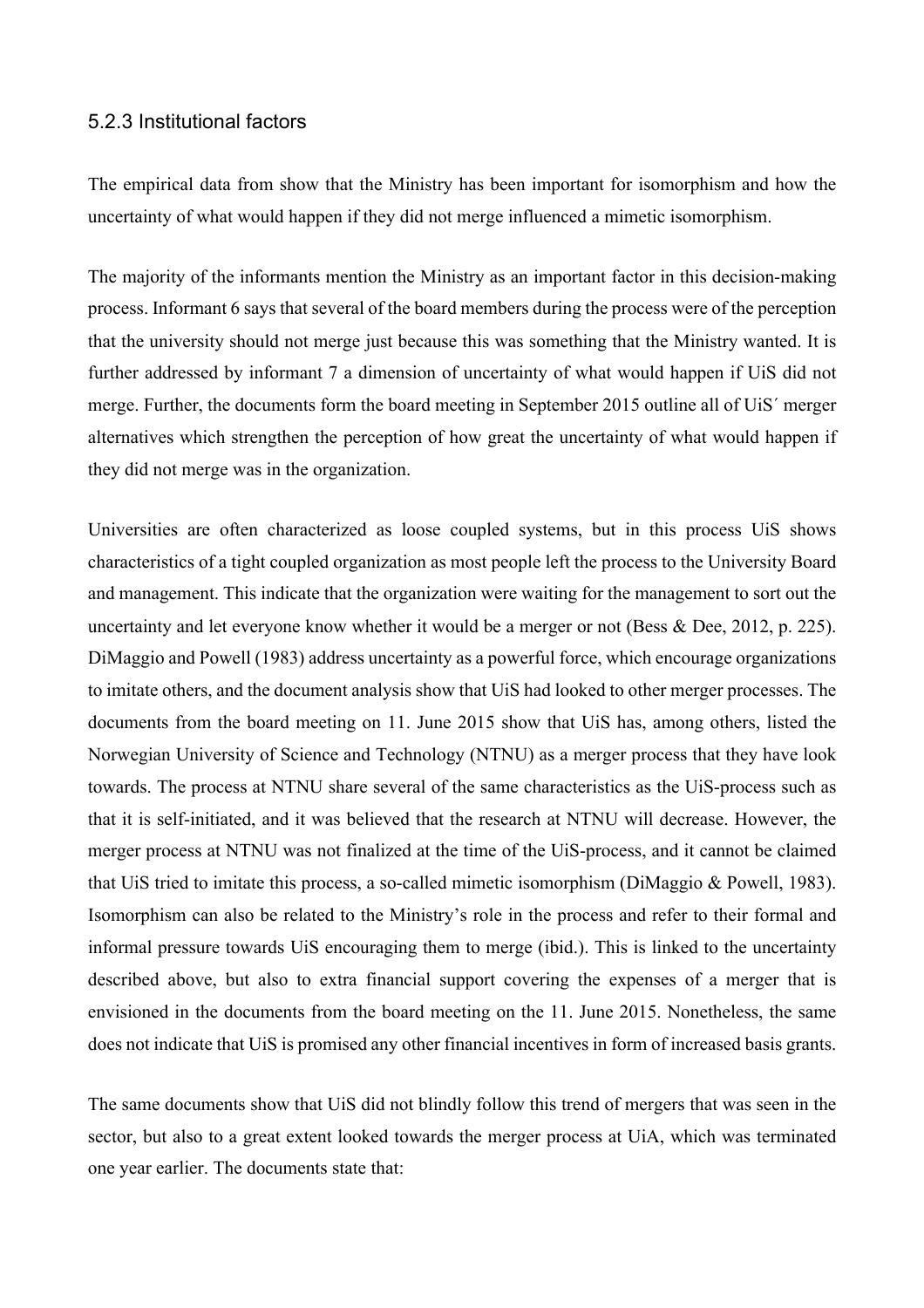"The board is now facing an important strategical trend of development. How should UiS position themselves in the future? Should UiS be faithful to its current and previous strategies by continuing to build a strong and research-based university for the future, such as  $U$ i $A$  – in a time where both national and international concentrate on excellent environments? Do UiS want to be a part of this competition?"

The same document from the boards meeting on 11. June 2015 further addresses arguments for terminating the process., which are in line with the statement above. The arguments address, among other things, that HSH has a low score on several research indicators and that a merger would lead to a setback when it comes to research and by that shift the focus from increasing the research at UiS to focusing on coordinating the two institutions. This indicates that UiS viewed UiA´s strategy as legitimate and successful enough to consider modelling themselves after this institution. However, according to the drafts for a common merger-platform, the research aspect is not something that had been a decisive for the termination of the merger.

As mentioned, the findings indicate that UiS as an organization were waiting for the management to deal with the process and let everyone know whether it would be a merger or not (Bess & Dee, 2012, p. 225). The process has by informant 8 been characterized as a top-down initiated process from the leadership, supported by the University Board. Previous literature addresses the relationship between successful mergers and how they are managed. Both Skodvin (1999) and Harman (2002) address that top-down initiated mergers are most common but is less likely to be successful compared to bottomup mergers as the first often is connected to a high degree of tensions and conflicts among the employees. The process at UiS challenge this persecution as such the resistance and degree of conflicts were low. This indicates that the university management have functioned as an important factor in assuming a successful merger process, even though the process did not end in a merger.

When the role of the university management is brought up by the informants, it first and foremost becomes evident that there was a division of the standing point between Rector and the Director that becomes most evident in the merger process, where Rector was more supportive of a merger than the Director:

"… I think that the greatest division was between Rector and Director. We rarely experience such prominent division between these two"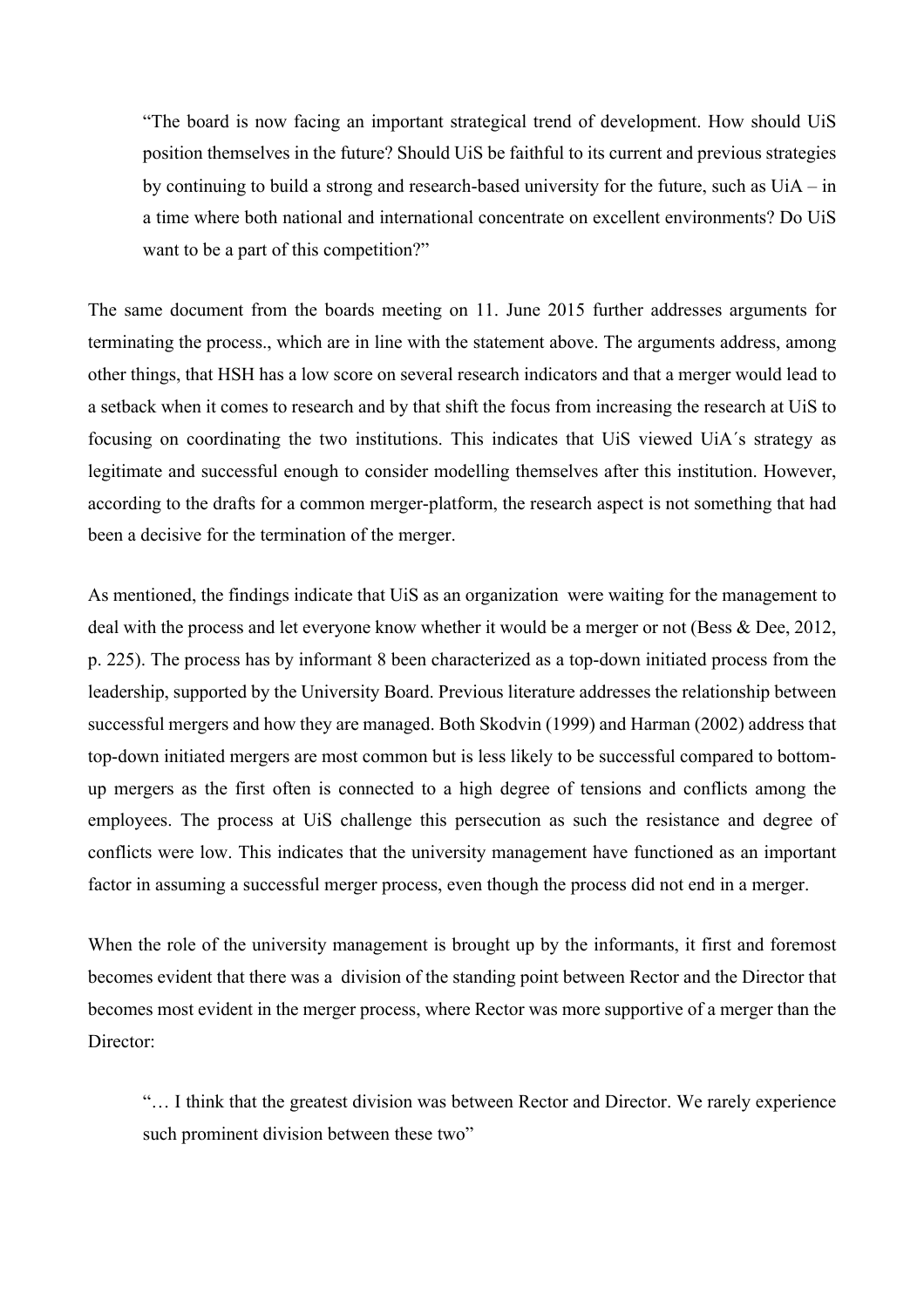Until just a few weeks before the final decision, none of the informants had any indications of the outcome nor the dynamics in the university management. This is addressed by several saying that they had no idea about what the Rector and Director would present. When it became clear that also Rector recommended to terminate the process, several of the informants who initially was supportive of a merger also voted against:

"When the recommendation was presented in the final board meeting it became clear that several of the representatives was happy about the outcome and I did not see any reason to further support a merger."

Harman and Harman (2003) address how the management have the power to influence a decision in a particular direction. As the University Board was divided in their decision in the second last meeting indicates that the Rector´s position and support towards the Director´s recommendations had a great impact on the unanimous decision in the meeting on the 21. June 2015.

#### 5.2.4 Stakeholders

#### *Internal Stakeholders*

The perception of engagement among the internal stakeholders does, according to the empirical findings, vary. While informant 6 says that most of the internal was relatively indifferent to the merger, informant 8 indicates that those organizing lobbying were opponent to a merger and for that reason did not put that much effort towards affecting the outcome. Informant 7 compare the internal stakeholders from the external saying that: "I believe that the lobbying was very discreet, and I think that the internal opinions from the academics at the university more important than the external."

What is interesting to address in regard to the informant's view on the importance of the internal stakeholders is that, when asked, several addressed that there had not been any internal hearing rounds at UiS. The document analysis, on the other hand, show that all the faculties were given the opportunity to give feedback on the academic synergies and benefits of a potential merger, which was done by two of the faculties in April 2015. Both of these documents were attached to the documents that formed the foundation for the final decision in the following meeting. This put a question mark upon whether the internal stakeholders were as important as the data indicates. In relation to decision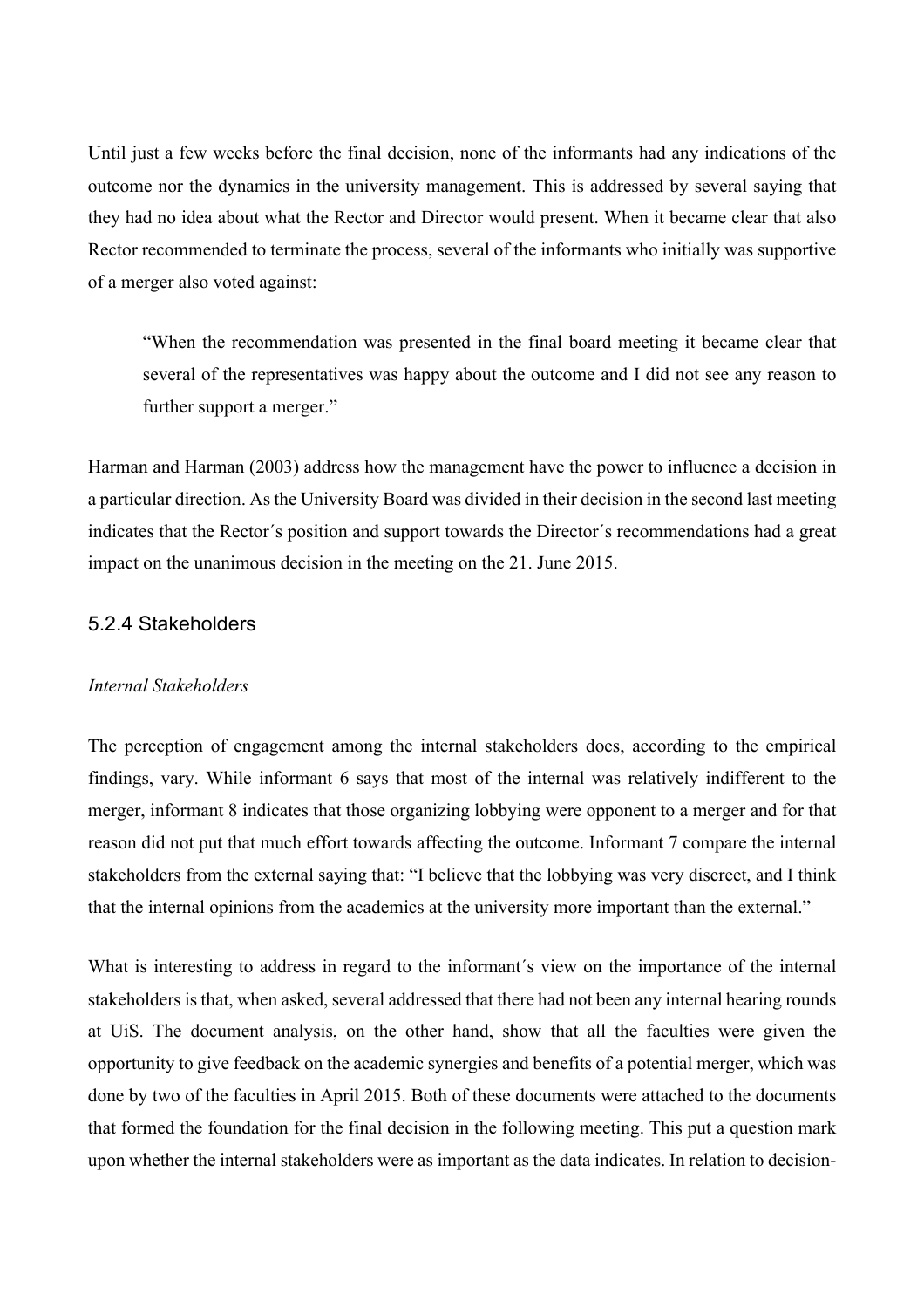making theory, such is referred to as a confirmation bias, meaning that a subject is not seeking additional information which potentially could change the final decision (Bogan & Just, 2009). March (1996) is further addressing that decisions often seem to be loosely linked to the information gathered. For this reason, it is therefore not possible to conclude if the internal hearings had any impact on the decision made.

#### *External stakeholders*

The Ministry is mentioned as an important stakeholder among the informants. The impact that the Ministry may have on a decision is addressed by DiMaggio and Powell (1983) who says that sometimes "organizational change is a direct response to government mandate" (p. 150). The Ministry is by informant 9 identified as an important driving force and an external factor initiating the process, but that they were not a crucial stakeholder during the process. However, Informant 6 address that several of the board members during the process were of the perception that the university should not merge just because this was something that the Ministry wanted them to.

Few of the informants had anything to add when they were asked about the role of the external stakeholders in the region, and answers were more directed towards the external representative in the board. Informant 9 says that:

"The external [representatives] were more supportive from the start. One explanation can be that they come from the trade and industry and where these types of processes are more known. Further, I believe that it the external more easily saw the synergy effects"

This statement challenges previous research by Stensaker et al. (2015) pointing out that merger attempts that do not have the potential to succeed may sometimes be more easily spotted from the outside. In the UiS-process, the external representatives in the board were supporting the process and their votes formed the majority of the representatives who wanted to extent the process by a few weeks. The same study by Stensaker et al. (2015) further addresses the importance of external stakeholders who support merger attempts. The informants at UiS point out that there were only a few of the external stakeholders outside of the board who approached the decision-makers. Those who did encouraged the board members to protect Stavanger as a region, and informant 7 elaborates by saying that: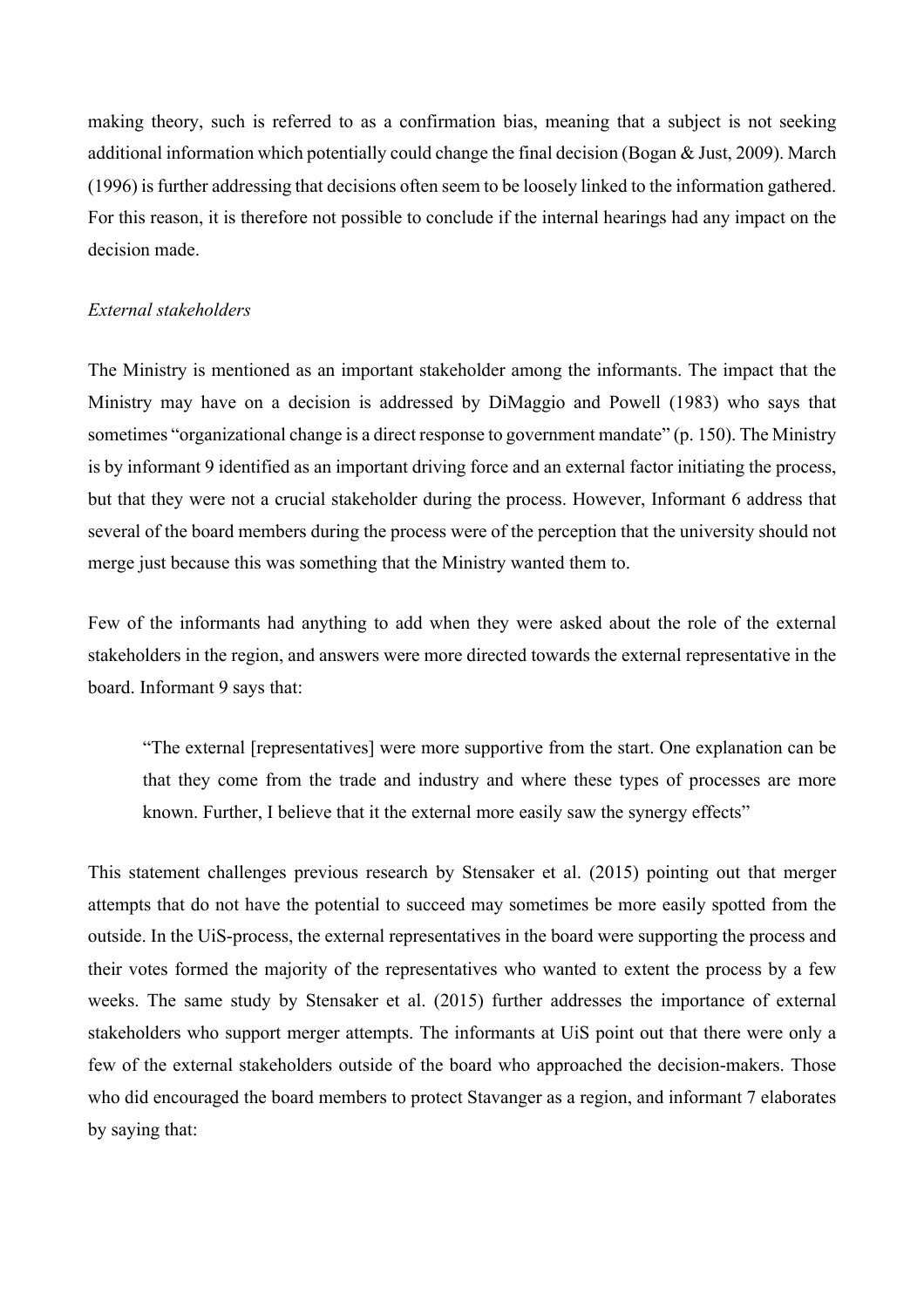"I saw it as important to listen to the signals from different groups, even though it didn't have much of an effect on my decision… I also believe that the feedback from the internal people at the university was more important than what came from the outside."

#### 5.2.5 Dominant decision-making models

The merger process at UiS has explicit been characterized as closed and has been criticized for not involving internal and external stakeholders in a sufficient way. It is anyhow possible to identify some dominant decision-making models. One, which represent the instrumental perspective and one representing the institutional perspective. From the instrumental perspective, the negotiation model is evident. However, the model in this case is not mainly related to coalitions as a result of a complex organizational structure, but a negotiation between two institutions aiming to result in a compromise in order to achieve a successful merger as none of the institutions alone are strong enough to dominate the process.

The other decision-making model related to institutional characteristics is the garbage can model. An oversight garbage can decision is characterised by means that a decision is made quickly so that people and problems are busy in other arenas and have no time to get involved in the decision. Whichever this is related to a managerial tactic is not possible to elaborate on due to the limitation in the variation of informants.

## 5.3 Comparison of the cases

UiA and UiS are quite similar when it comes to organizational characterises (chapter 4.6) but when going in-depth in their decision-making process the findings show great distinctions at some points. I will illustrate these differences by comparing the two decision-making processes.

The findings show that the degree of internal disagreement and resistance differ in the two cases. At UiA the findings point in the direction of an internal disagreement regarding the overall goal of the process, whether to merge with HiT or not. This inconsistency lead to great resistance within the organization whereas several actors aimed to affect the outcome of the decision. This further created coalitions within the organization where the employees stood on one side wanting to terminate the process, while Rector stood on the other supporting a merger between the institutions. Whereas stakeholders at UiA disagreed about the overall goal, the goal at UiS was clear. The institutions aimed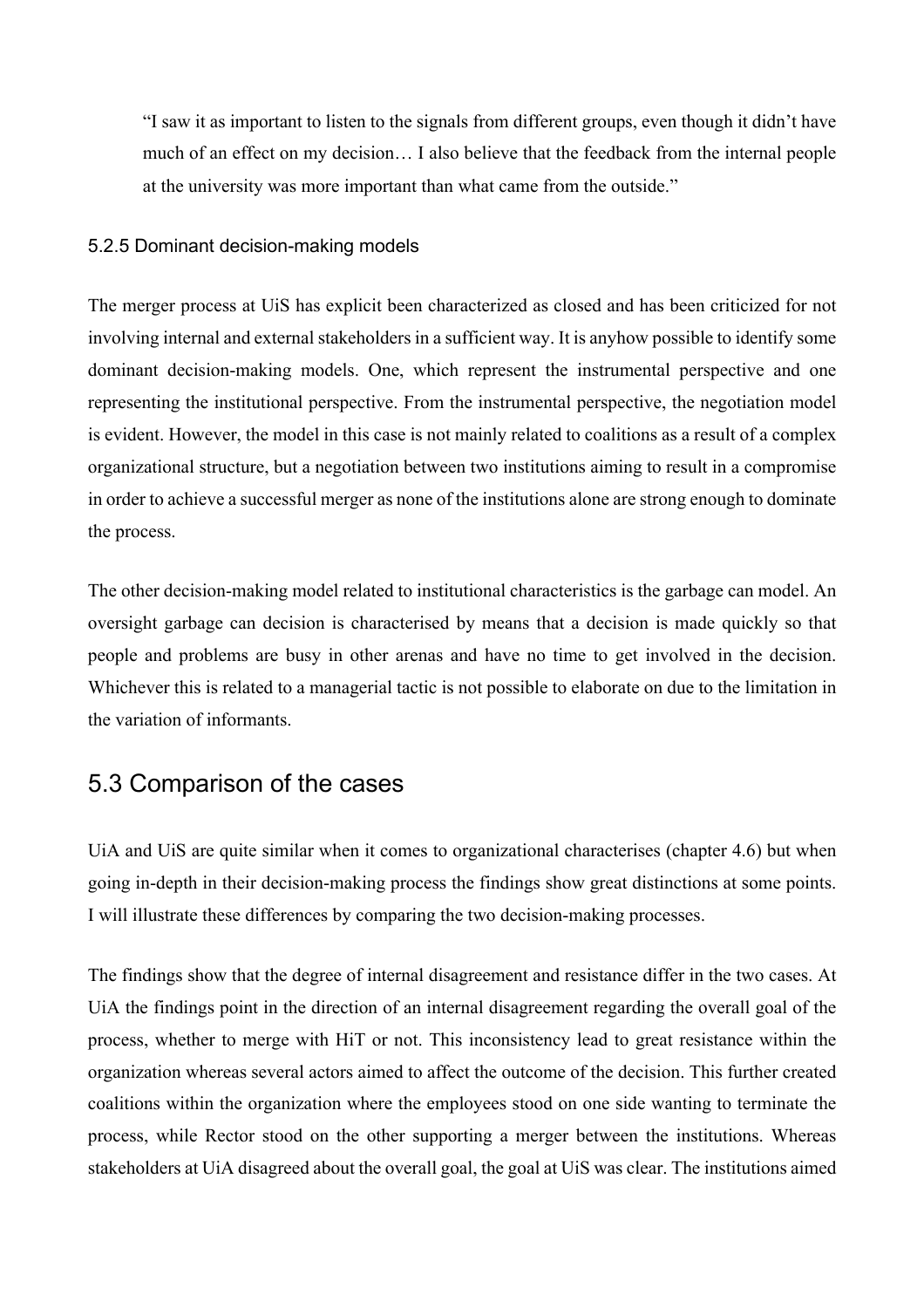for a successful merger between UiS and HSH, and even though it is mentioned by some of the informants that there were signs of disagreements among the stakeholders, the organization did not experience strong resistance, which allowed the management to move on with the process. The conflict in the UiS-case was not within the organization but between the merging institutions, which in the end were not able to compromise and the process was terminated. In relation to resistance and conflict, it is important to address how the cases differ in regard of the degree of participation and involvement of their stakeholders. UiA aimed for maximum participation, while UiS was accused for having a too closed process. Previous research has addressed the relation between participation and resistance, showing that a high degree of participation often results in a greater satisfaction among the people in an organization and makes people more supportive towards a change (Gioia  $\&$ Chittipeddi, 1991; Helsabeck, 1973; March, 1994). The processes at UiA and UiS challenge these assumptions as the open process at UiA that aimed for maximum participation experienced created enormous resistance within the organization. This is, however, linked to the stakeholder´s feeling that that the management created an illusion of participation in an already settled decision (March, 1994). At UiS, on the other hand, the participation was low, but so was the open resistance among the stakeholders. Nonetheless, the findings show that the decisions at UiS were made quickly, and as a consequence the stakeholder´s might not have had time to position themselves (Birnbaum, 1988).

The Ministry is mentioned as important in both cases due to their power to influence the decisions made the organizations (Mitchell et al., 2007). Due to the signals from the Ministry, the management at both UiA and UiS decided to respond to these and the merger processes can be viewed as direct responses to a government mandate (DiMaggio & Powell, 1983; Pfeffer & Salancik, 1978). The cases also share similarities when it comes to isomorphism. The document analysis shows that UiA and UiS has looked towards other merger processes in the sector in order to increase the legitimacy of the merger-process in their own organization (DiMaggio & Powell, 1983). However, while UiA has looked towards merged institutions, UiS has looked to UiA and recognize their decision to continue to strengthen their position without merging. The findings address an uncertainty within the organizations regarding what would happen if the institutions did not merge, even though the Ministry had addressed the mergers as voluntary (Pinheiro et al., 2016). However, the document analysis indicates that the institutions that did merge would get an additional grant to cover the expenses but would most likely not experience any other financial changes. However, in hindsight, both UiA and UiS experienced a cut in their basis grants from the Government, which puts a question mark upon whether this is a way for the Government to punish the institutions that did not merge (Khrono, 2016).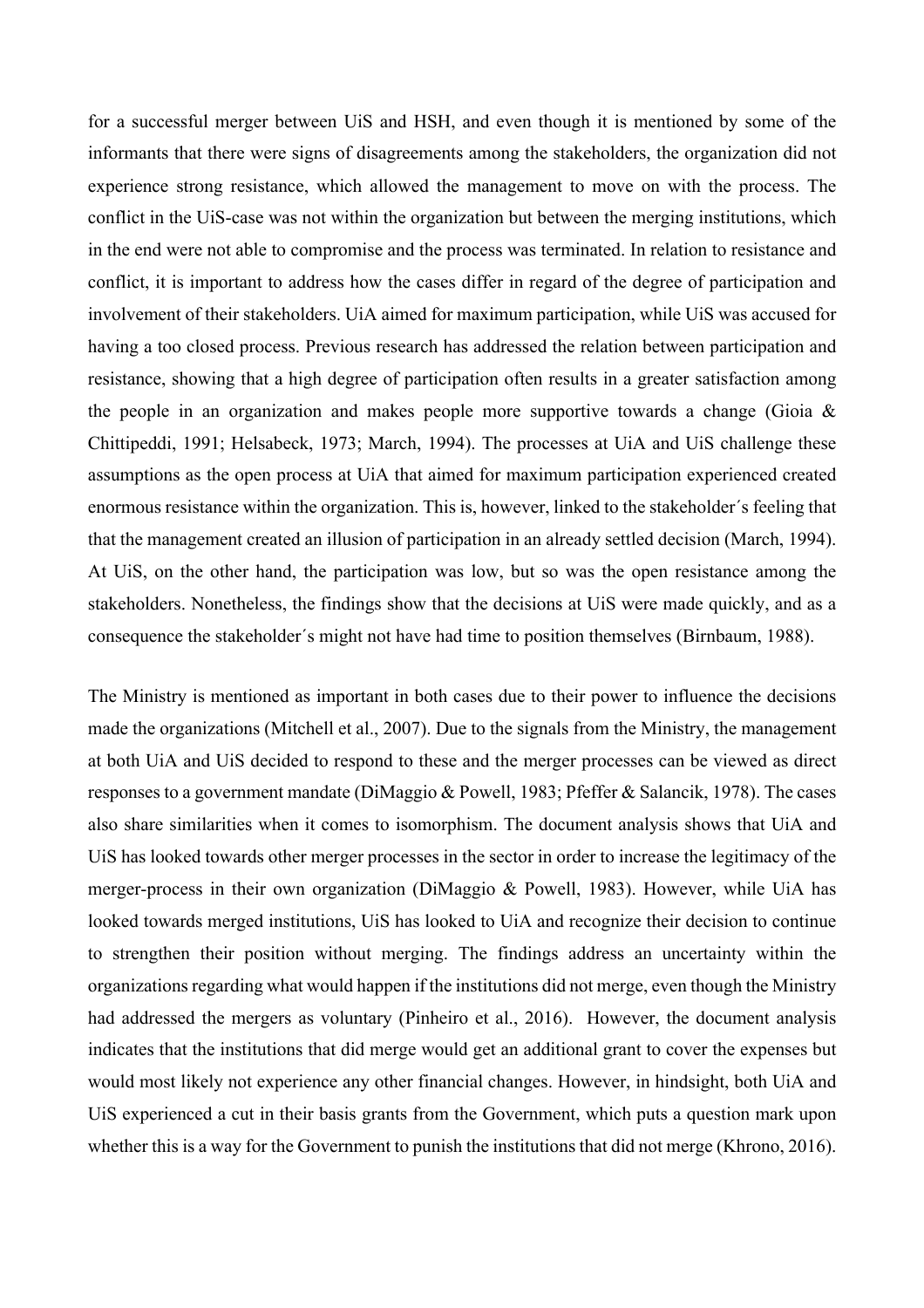When looking at the decision in light of decision-making models, the institutions does not share many of the same characteristics. Even though the negotiation model is evident in both decisions, the processes differ when it comes to the parties of the negotiations. At UiA the negotiations have been between the management and the different stakeholder groups, which have resulted in two coalitions working toward achieving their goal. As the two alternative outcomes of this process were either to merge or not, it is most unlikely that the coalitions would come to an agreement, which lead us to a "winner-take-all" situation (March, 1994, p. 153). The process at UiS differ, as the negotiations were not within the organization but between UiS and HSH. The document analysis indicate that the institutions aimed to compromise, but the findings from the interviews indicate a of crocked power balance between the institutions as UiS aimed for a transfer of undertake while HSH aimed for a compromise. The negotiation model is the only decision-making model that the cases share. b

.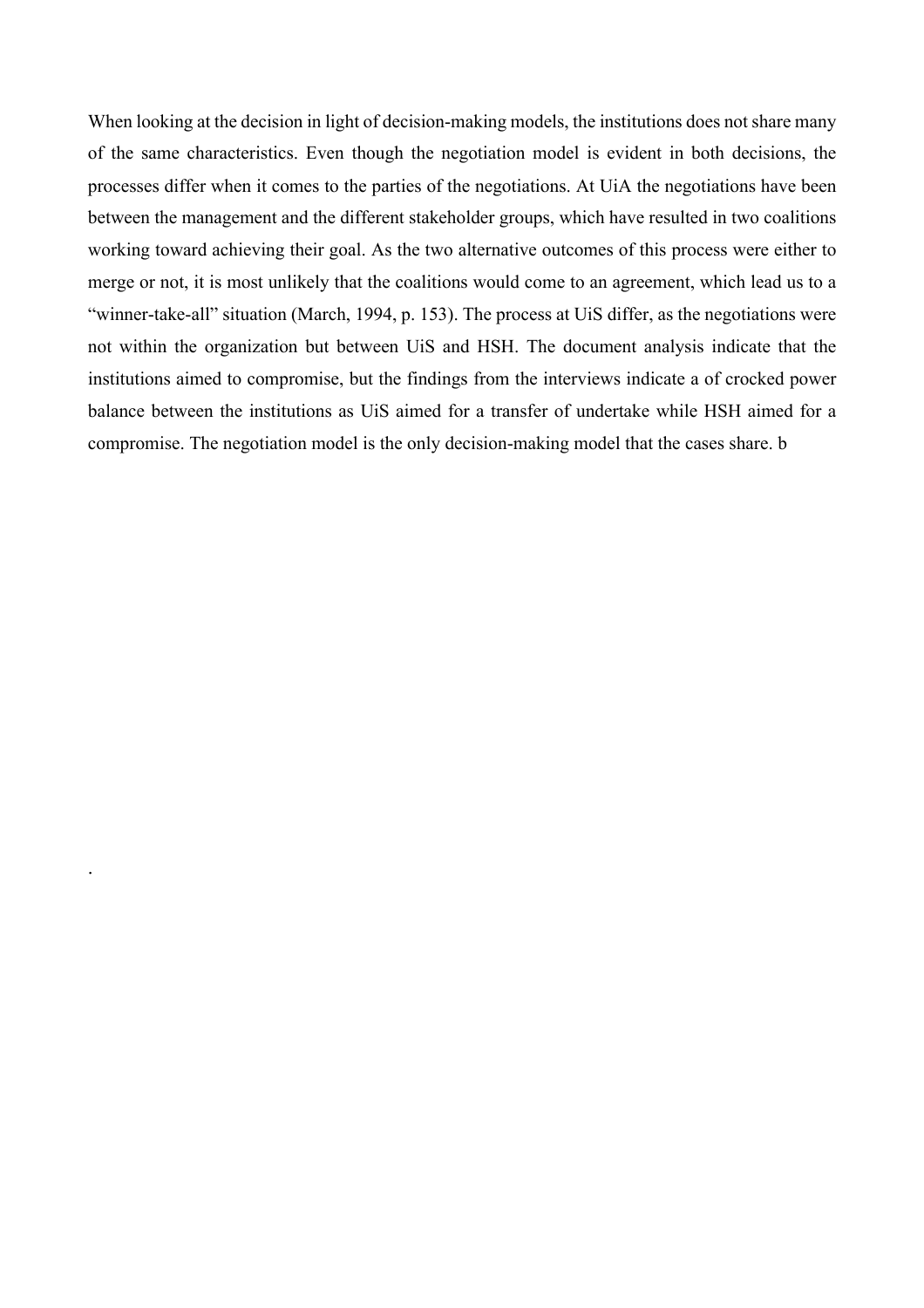# **6.0 CONCLUSION**

It is one saying that is suitable when providing a concluding remark to this case study: It never rains, but it pours. The outcome of a decision is not influenced by just one of event, stakeholder or other factors, but a combination of several. This thesis illustrates that the reason that the institutions decided to terminate the merger process is quite complex, but in light the discussion I have been able to identify some internal and external factors that have influenced the decision outcome.

The findings indicate that those who changed their point of view during the process, mainly went from a supportive standing point to being opposed to a merger. As the decision-making processes are quite different the internal and external factors influencing this shift vary between the cases.

The organizations attend to the goal in this process is viewed as important for the further process. Both of the cases identify that the merger itself it a part of the goal, and that a merger will bring some positive synergies. At UiS the University Board was supportive of the goal from day one and show a willingness to go open-minded into the process. Further, the stakeholder´s were of the impression that such a decision should be left to the management which created a top-down process. As a consequence, the process was viewed as closed and non-including, but due to the short timeframe the management stayed clear of internal resistance. At UiA, on the other hand the findings indicate some inconsistencies regarding the goal of the process, which resulted in that those opponent to the merger positioned, which in turn created a conflict between internal stakeholders and the university management. The opponents were met by a high degree of participation aiming to create a common language and willingness among the opponent stakeholders to change opinions. Such was interpreted as an illusion of participation and it was a general assumption within the organization that this was a cover for an already settled decision. The timeframe is believed to have had an impact on the degree of internal resistance, whereas at UiS the timeframe was rather short which did not give the opponents time to themselves. The UiA process has a longer time frame and was characterized by more resistance, which gave the opponents more time to position which further resulted in increased internal resistance

While the conflict in the UiA-case was due to resistance from internal and external stakeholders, the conflict in the UiS case was between the institutions. The two cases show how the institutions had different approaches towards conflicts, whereas UiA would not address fundamental questions about the future structure in the new organization until after the merger was formally passed, UiS tried to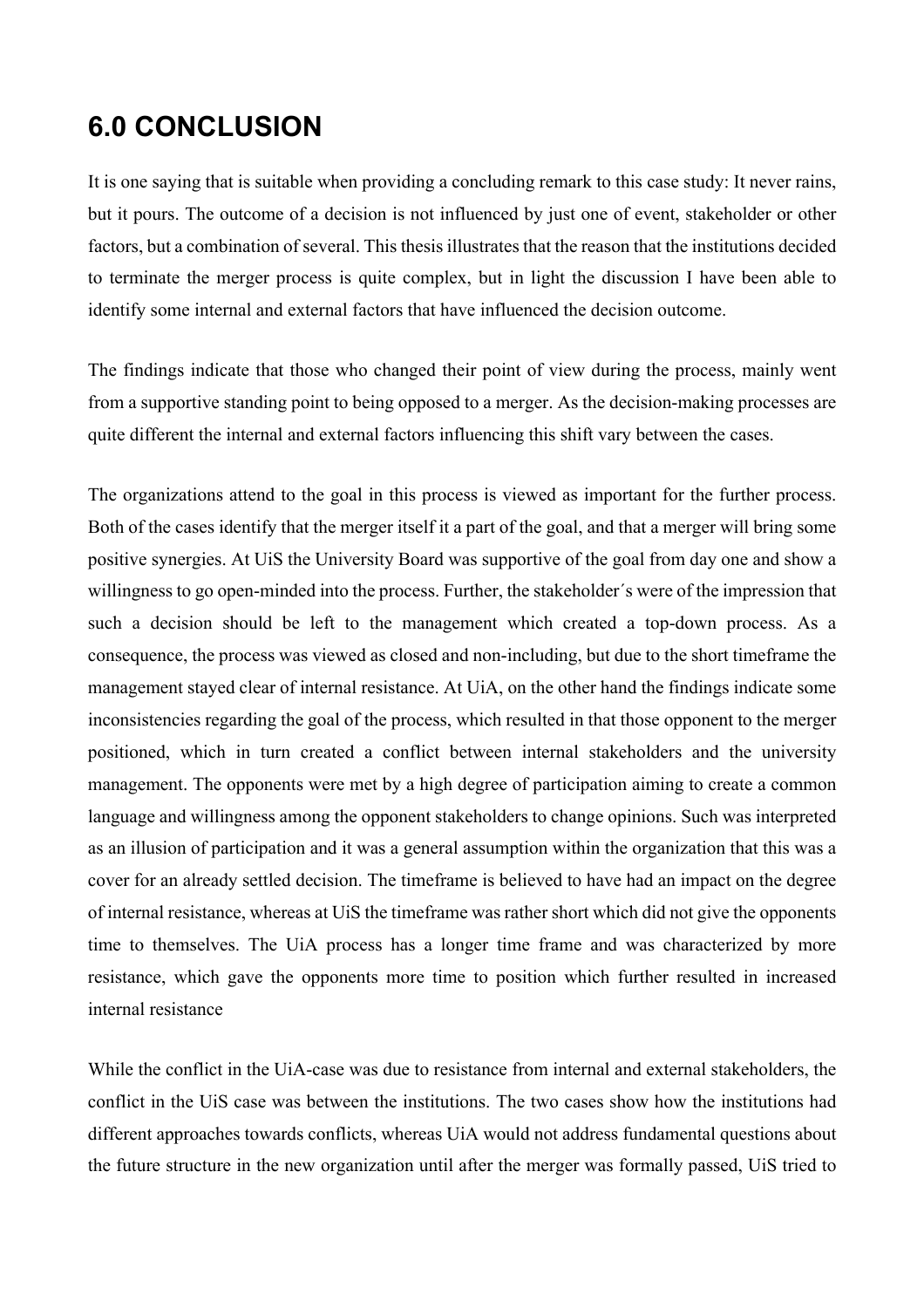compromise and identify the positive synergies before formally implementing a merger, UiA would. However, the timeframe for this merger process was rather short and it cannot be concluded whether or not a longer time aspect would have changed the situation. Nonetheless, it can be concluded that the challenge at UiA was to pass a decision to merge in general, but that UiS had to find a solution on how to agree on a merger with HSH. That UiS and HSH were not able to agree upon a mutual merger platform became a decisive factor in the process. Despite the lack of compromises, the Rector was supportive and positive for a very long time, but as the final drafts were inconsistent, the Rector also agreed to terminate the process. The findings show that when the Rector departed from her supportive standing point, the decision-makers who were still supportive of a merger followed resulting in a decision to terminate the merger. The decisive factors at UiS are different from the factors at UiA as the foundation of the conflict vary. As the discussion shows, the internal resistance increased due to weak organizational anchoring, lack of sense-making and the decision to extend the process by one year. The resistance from the internal stakeholders also had an impact on the external stakeholders outside of the board and made some of them change their standing point from supportive to opponent towards a merger with HiT. The tremendous mobilization among UiA´s stakeholders were towards the end of the process recognized by the Rector who changed her standing point and voted against a merger. The discussion indicates that as a consequence of the Rector changing her opinion, some of the decision-makers, who until the last board-meeting had been supportive of a merger, also voted against the merger between UiA and HiT.

The two merger-processes share some characteristics but are also quite different on some aspect. Both processes are affected by the Ministry´s signals in the beginning due to uncertainty of what would happen if they did not merge, but how UiA and UiS aim to achieve the goal of a merger vary and are affected by different internal and external factors towards the final decision. Nonetheless, the characteristics of the processes become similar again towards the end of the process when the Rector´s standing point is a determine factor for the supportive decision-makers to leave their standing point and vote against a merger.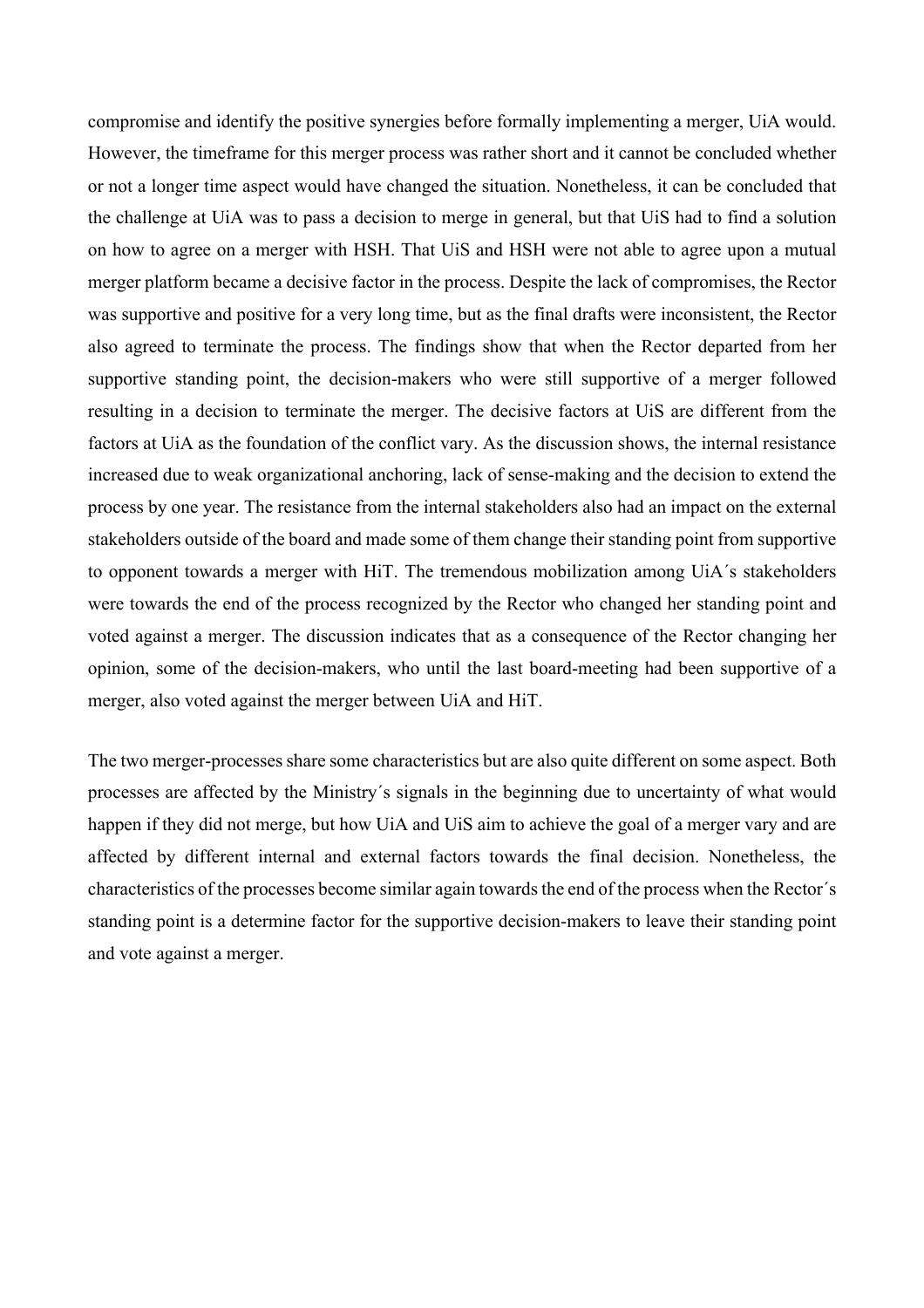# **7.0 FURTHER RESEARCH**

This thesis has looked into the internal and external factors that may have affected the decision to not merge at UiA and UiS. It has been four years since the structural reform was introduced by the Government, and the result of the mergers is now being evaluated. Whether or not the results of this evaluation will create more mergers due to mimetic isomorphism is too early to conclude on, but I believe that my study can give some indications on factors that need to be brought into focus when introducing a merger process in HEIs in the years to come. Even though this study gives some indications about internal and external factors, the "human factor" is unpredictable and it is difficult to predict how the decision-makers perceived the factors from their environment. The time aspect is also important to address, and several of the informants expressed that they had put this process behind them which might have affected their memory and perception of what happened.

For further research, there is several aspects on national and international level that is important to address. For further research on a national level it would have been interesting to go deeper into one of the processes. This was not possible at this point due to the time limit and the complexity of the cases. A more in-depth single-case study would give a more thorough insight on the internal process by including the working groups and management in the study. Further, as internal and external stakeholders are viewed to have a great impact on these decisions it would be interesting to get an insight on their perceptions of the process, especially in regard of the coalitions and lobbying. In addition, as the UiS-case was viewed as closed among the stakeholders it would be a great contribution to the research to investigate the internal and external factors more thoroughly by involving more informants in the research. On an international level, as all the Nordic counties have been through comprehensive structural changes in the HE-sector, further research could conduct a cross-border comparative case study identifying internal and external factors that have affected the decision-making processes related to a merger process. It would especially be interesting to investigate these factors between counties that have different educational systems.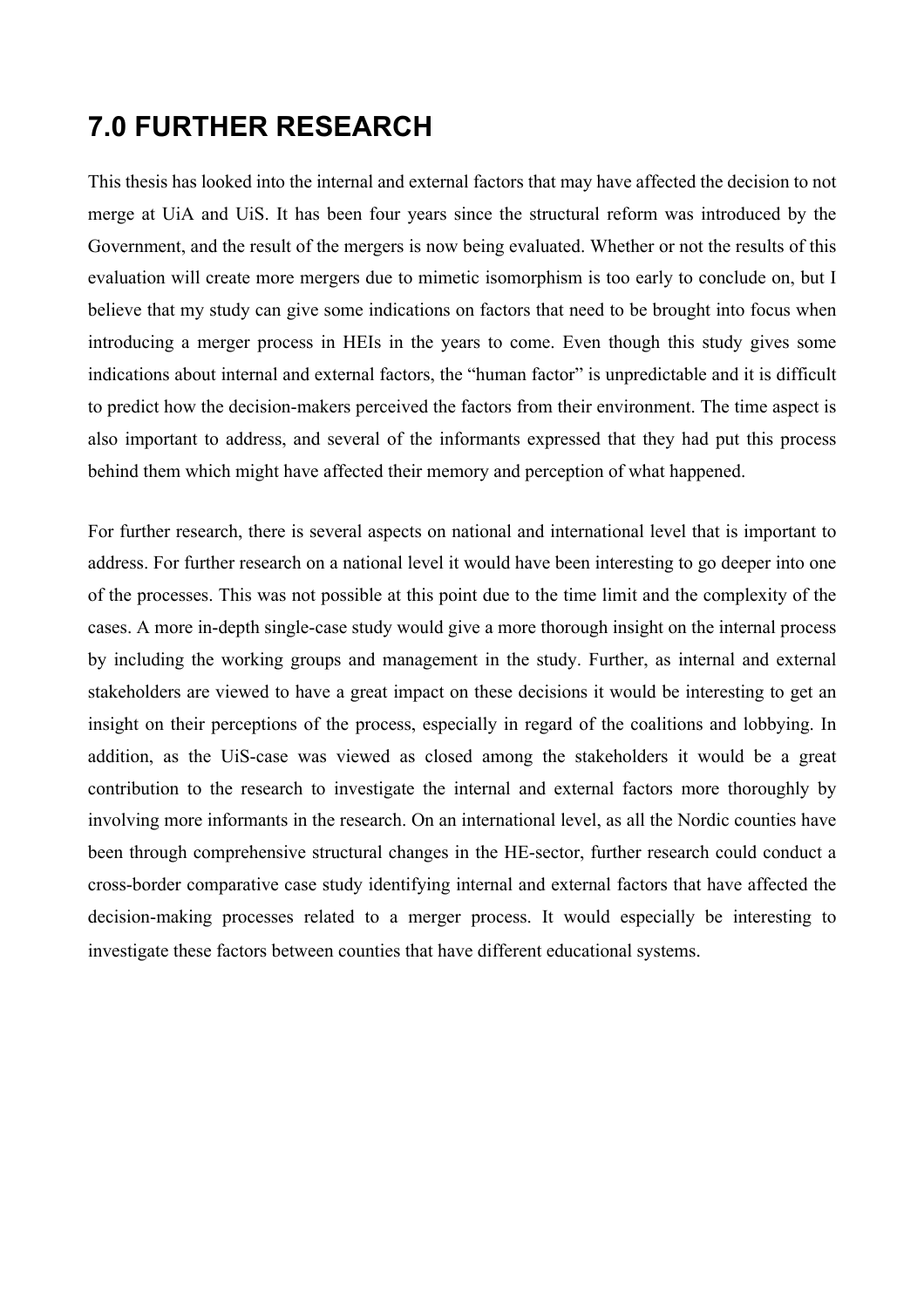# RESOURCES

- Ahola, S., Hedmo, T., Thomsen, J.-P., & Vabø, A. (2014). *Organisational features of higher education; Denmark, Finland, Norway & Sweden*. Retrieved from https://nifu.brage.unit.no/nifuxmlui/bitstream/handle/11250/2358908/NIFUworkingpaper2014- 14.pdf?sequence=1&isAllowed=y
- Allison, G., & Zelikow, P. (1999). *Essence of Decicion Explaining the Cuban Missile Crisis* (2 ed.). USA: Addison-Wesley Educational Publishers Inc..
- Arbo, P., & Bull, T. (2016). Mergers in the North: The Making of the Arctic University of Norway. In R. Pinheiro, L. Geschwind, & T. Aarrevaara (Eds.), *Mergers in Higher Education The Experience from Northern Europe*. Switzerland: Springer International Publishing.
- Beach, D. (2017). Process-Tracing Methods in Social Science. *Oxford Research Encyclopedia of Politics*. doi:10.1093/acrefore/9780190228637.013.176
- Beach, D., & Pedersen, R. B. (2013). *Process-Tracing Methods*. USA: University of Michigan Press.
- Benneworth, P., & Jongbloed, B. W. (2009). Who matters to universities? A stakeholder perspective on humanities, arts and social science valorisation. *Higher Education*, 59(5).
- Bess, J. L., & Dee, J. R. (2012). *Understanding College and University Organization Theories for Effective Policy and Practive* (Vol. 1). Virginia: Stylus Publishing.
- Birnbaum, R. (1988). *How Colleges work: The Cybernetics of Academic Organizations* San Francisco: Jossey-Bass.
- Bleklie, i. (2007). Organization and Gocernance of Univeristies. *Higher Education Policy, 20*(1). doi:10.1057/palgrave.hep.8300167
- Bogan, V., & Just, D. (2009). What Drives Merger Decision Making Behavior? Don't Seek, Don't Find, and Don't Change Your Mind. *Journal of Economic Behavior and Organization*.
- Bowen, G. (2009). Document Analysis as a Qualitative Research Method. *QUalitative Research Journar, 9*(2). doi:10.3316/QRJ0902027
- Bryman, A. (2012). *Social Research Methods* (4 ed.). Oxford: Oxford Univeristy Press.
- Cai, Y., Pinheiro, R. m., Geschwind, L., & Aarrevaara, T. (2016). Towards a novel conceptual framework for understanding mergers in higher education. *European Journal of Higher Education, 6*(1), 7-24. doi:10.1080/21568235.2015.1099457
- Checkel, J. T. (2005). *It's the Process Stupid! Process Tracing in the Study of European and International Politics*. Retrieved **from** https://www.sv.uio.no/arena/english/research/publications/arena-workingpapers/2001-2010/2005/wp05\_26.pdf
- Christensen, T., Egeberg, M., Lægreid, P., Rolness, P. G., & Røvik, K. A. (2015). *Organisasjonsteori for offentlig sektor* (3 ed.). Oslo: Universitetsforlaget.
- Collier, D. (2011). Understanding Process Tracing. *Political Science and Politics, 44*(4).
- DiMaggio, P. J., & Powell, W. W. (1983). The Iron Cage Revisited: Institutional Isomorphism and Collective Rationality in
- Organizational Fields. *American Sociological Review, 48*(2).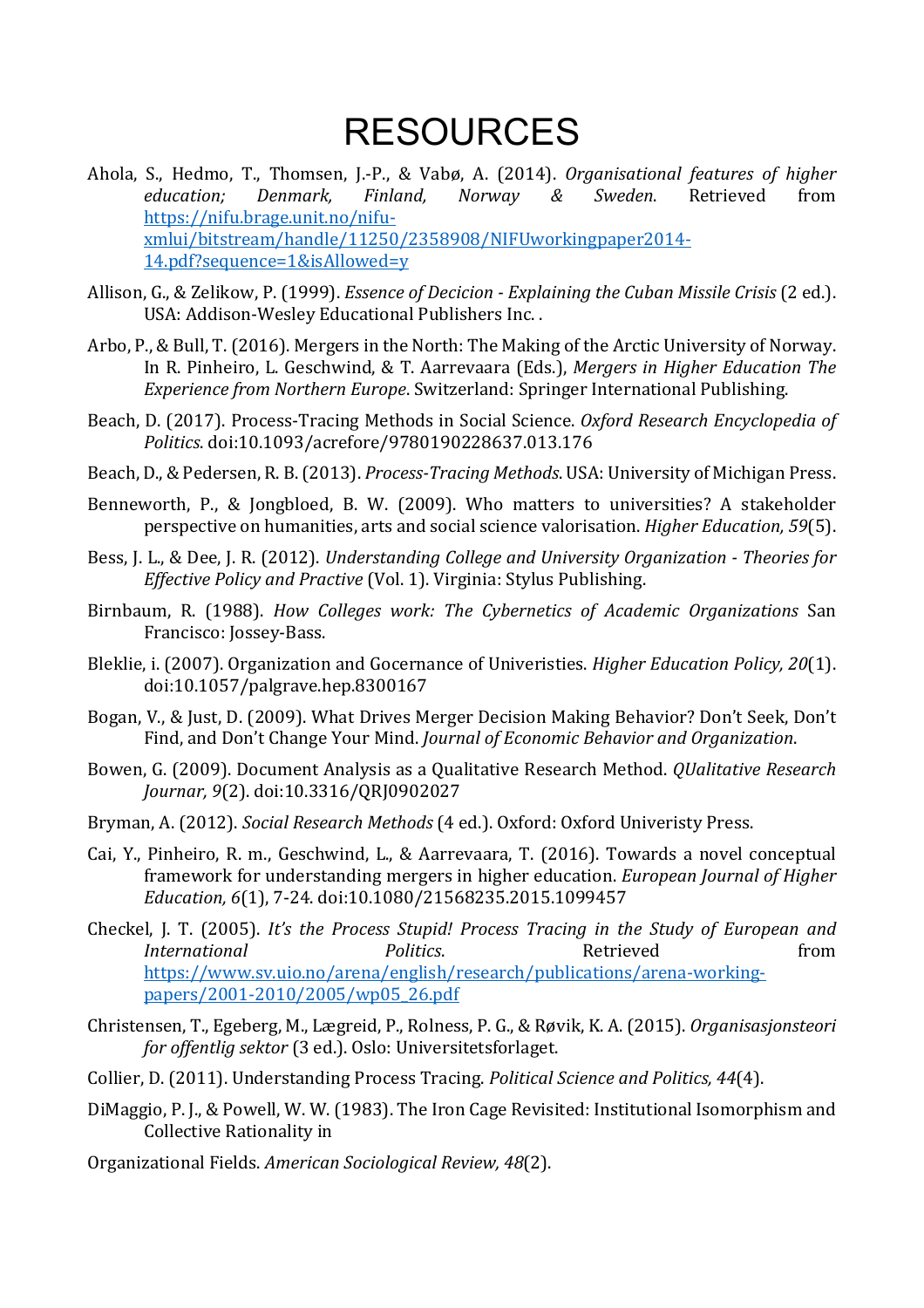- Donaldson, T., & Preston, L. E. (1995). The Stakeholder Theory of the Corporation: Concepts, Evidence, and Implications. The Academy of Management Review, 20(1).
- Freeman, R. E. (1984). *Strategic Management: A Stakeholder Approach*. Boston: Pitman Publishing Inc.
- Freeman, R. E., Harrison, J. S., & Wicks, A. C. (2007). *Managing for Stakeholders : Survival, Reputation, and Success* (Vol. London): Yale University Press.
- Freeman, R. E., Harrison, J. S., & Zyglidopoulos, S. (2018). *Stakeholder Theory: Concepts and Strategied. Cambridge: Cambridge University Press.*
- Frølich, N., & Christesen, T. (2018). Strengthening the strategic capacity of public universities: the role of internal governance models. *Public Policy and Administration, 33*(4). doi:https://doi.org/10.1177/0952076718762041
- George, A. L., & Bennet, A. (2005). *Case studies and theory development in social sciences*. Cambridge, Massachusetts: MIT Press.
- Gioia, D. A., & Chittipeddi, K. (1991). Sensemaking and Sensegiving in Strategic Change Initiation. *Strategic Management Journal,* 12(6). doi:https://www.jstor.org/stable/2486479
- Harman, G., & Harman, K. (2003). Institutional Mergers in Higher Education: Lessons from International Experience. *Tertiary Education and Management*, 9(1).
- Harman, K. (2002). Merging divergent campus cultures into coherent educational communities: Challenges for higher education leaders. *Higher Education*, 44(1).
- Helsabeck, R. E. (1973). The Compound System: A Conceptual framework for Effective Decisionmaking in Colleges. es." Berkeley: Center for Research and Development Higher *Education*.
- Hopland, S., & Sundsdal, S. (2014, 11. June). UiA-rektor snur: Nei til fusjon mellom UiA og HiT. *NRK*. Retrieved from https://www.nrk.no/sorlandet/uia-rektor-snur-1.11770689
- Jacobsen, D. I., & Thorsvik, J. (2013). *Hvordan organisasjoner fungerer* (4 ed.). Bergen: Fagbokforlaget.
- Jones, T. M., & Wicks, A. C. (1999). Convergent Stakeholder Theory. *The Academy of Management Review, 24*(2).
- Khrono. (2016, 27. October). UiS, UiA og Nord samlet mot finansiering. *Khrono*. Retrieved from https://khrono.no/finansiering/uis-uia-og-nord-samlet-mot-finansiering/123416
- Kunnskapsdepartementet. (2015). *Konsentrasjon for kvalitet Strukturreform i universitets- og* høyskolesektoren. (Meld. St. 18 (2014-2015)). Retrieved from https://www.regjeringen.no/no/dokumenter/meld.-st.-18-2014-2015/id2402377/
- Kyvik, S. (2002). The merger of non-university colleges in Norway. *Higher Education, 44*(1), 53-72. doi:10.1023/a:1015561027230
- Kyvik, S., & Stensaker, B. (2013). Factors Affecting the Decision to Merge: The case of strategic mergers in Norwegian higher education. *Tertiary Education and Management*, 19(4), 323-337. doi:10.1080/13583883.2013.805424
- Locke, W. (2007). Higher Education Mergers: Integrating Organisational Cultures and Developing Appropriate Management Styles. *Higher Education Quality, 61*(1). doi:https://doi.org/10.1111/j.1468-2273.2006.00339.x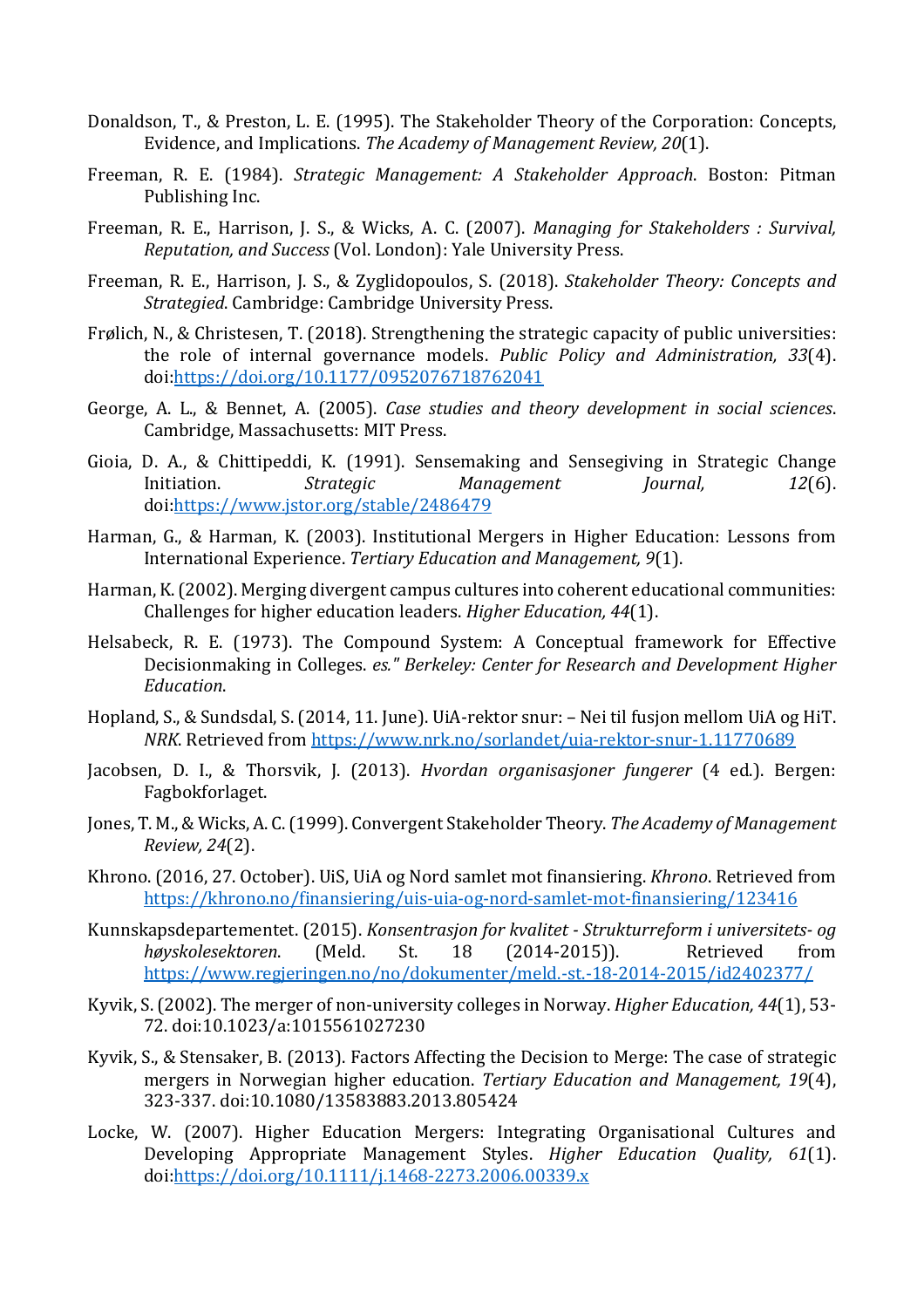- Magalhães, A. n., Veiga, A. l., & Amaral, A. (2018). The changing role of external stakeholders: from imaginary friends to effective actors or non- interfering friends. *Studies in Higher Education, 43*(4). doi:10.1080/03075079.2016.1196354
- March, J. G. (1994). *A primer on decision making How decisions happen*. New York: The Free Press.
- March, J. G. (1996). Understanding how decisions happen in organizations. In Z. Shapira (Ed.), *Organizational Decision Making* (pp. 9-32). Cambridge: Cambridge University Press.
- Marshall, S. J. (2018). Internal and External Stakeholders in Higher Education. In *Shaping the* University of the Future: Using Technology to Catalyse Change in University Learning and *Teaching*. Singapore: Springer.
- Masue, O. S., Swai, I. K., & Anasel, M. G. A. (2013). The Qualitative-Quantitative 'Disparities' in Social Science Research: What Does Qualitative Comparative Analysis (QCA) Brings in to Bridge the Gap? Asian Social Science, 9(10). doi:10.5539/ass.v9n10p211
- Meyer, C. B., & Altenborg, E. (2008). Incompatible strategies in international mergers: the failed merger between Telia and Telenor. *Journal of International Business Studies*, 39(3). doi:10.1057/palgrave.jibs.8400354
- Meyer, J. W., & Rowan, B. (1977). Institutionalized Organizations: Formal Structure as Myth and Ceremony. *American Journal of Sociology, 83*(2).
- Mitchell, R. K., Agle, B. R., & Wood, D. J. (2007). Toward a Theory of Stakeholder Identification and Salience: Defining the Principle of Who and What Really Counts. *The Academy of Management Review, 22*(4).
- Maassen, P. (2014). A New Social Contract for Higher Education? In G. Goastellec & F. Picard (Eds.), *Higher Education in Societies: A Multi Scale Perspective* (pp. 33-50). Rotterdam: SensePublishers.
- NOU 2008:3. (2008). *Sett under ett Ny struktur i høyere utdanning*. Retrieved from https://www.regjeringen.no/contentassets/7b45efd2ef1d4960a73a2bc7d0e9ec98/n o/pdfs/nou200820080003000dddpdfs.pdf
- NRK. (2019, 15. March). Ny fusjonsdebatt om Høgskulen i Volda. *Møre Nytt*. Retrieved from https://www.morenytt.no/nyheiter/2019/03/15/Ny-fusjonsdebatt-om-Høgskulen-i-Volda-18665585.ece
- Nystøl, K. (2014, 28. May). NHO Agder snur sier nei til UiA-fusjon. *Fædrelandsvennen*. Retrieved from https://www.nrk.no/sorlandet/nho-agder-sier-nei-til-uia-fusjon-1.11743646
- Nærings- og handelsdepartementet. (2004). Lisboa-strategien.
- OECD. (2009). *OECD Reviews of Tertiary Education: Norway 2009.*
- Olsen, J. P. (2007). The Institutional Dynamics of the European University. In P. Maassen & J. P. Olsen (Eds.), *University Dynamics and European Integration* (pp. 25-54). Dordrecht: Springer Netherlands.
- Pfeffer, J., & Salancik, G. R. (1978). *The external control of organizations: A Resourse Dependence Perspective*. New York: Harper & Row, Publichers.
- Pinheiro, R., Geschwind, L., & Aarrevaara, T. (2013). *Mergers in Higher Education and Beyond: Stocktaking and assessment.* Paper presented at the The EAIR 35th Annual Forum 2013,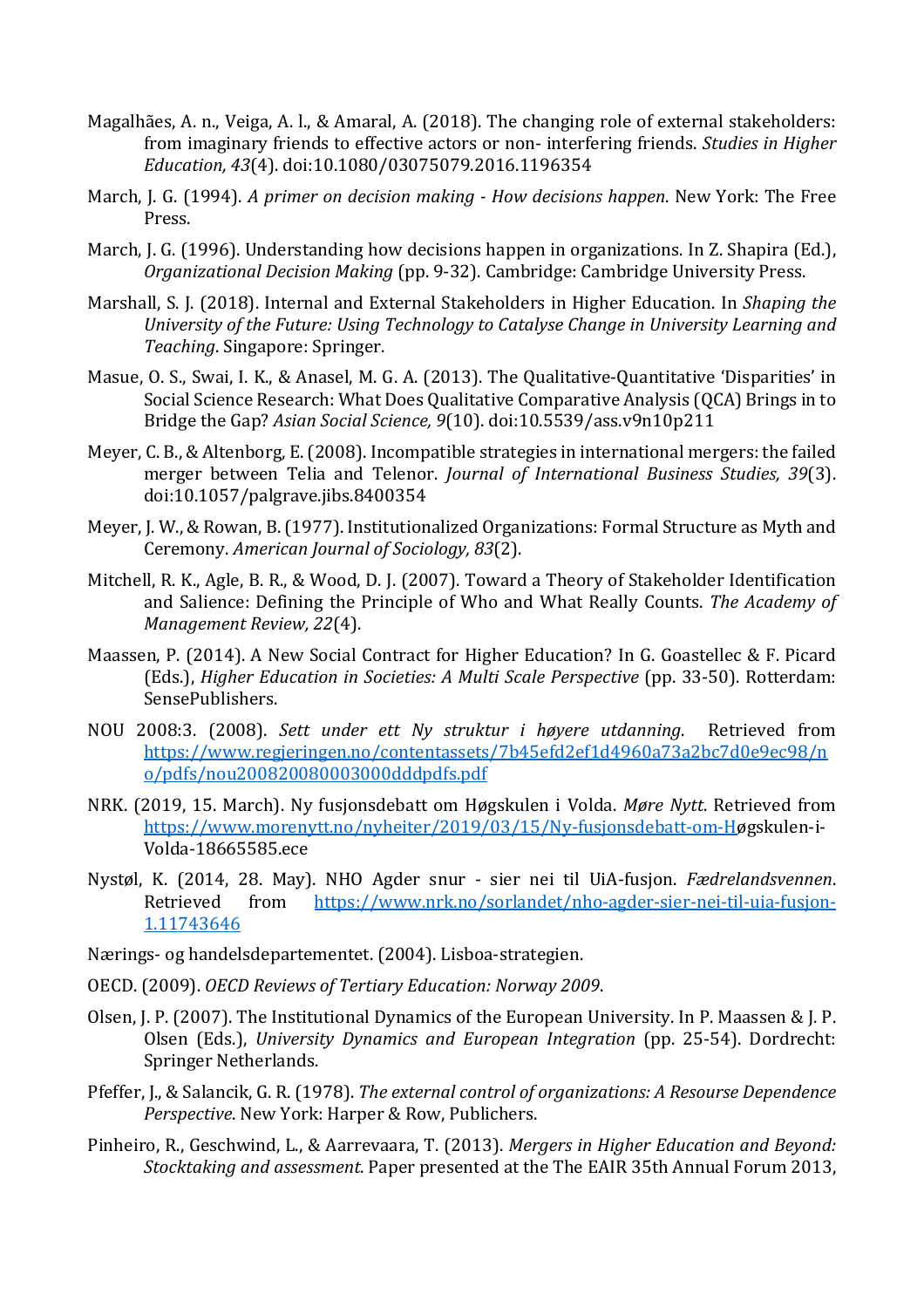portal.org/smash/get/diva2:815407/FULLTEXT01.pdf

- Pinheiro, R., Geschwind, L., & Aarrevaara, T. (2016). Mergers in Higher Education The Experience from Northern Europe. doi:10.1007/978-3-319-21918-9
- Reite, K. (2014, 11. June). Dropper trolig UiA-fusjon. *Fædrelandsvennen*. Retrieved from https://www.fvn.no/nyheter/lokalt/i/wpEp4/Dropper-trolig-UiA-fusjon
- Røvik, K. A. (2011). From Fashion to Virus: An Alternative Theory of Organizations' Handling of Management Ideas. *Organization Studies,* 32(5). doi:https://doi.org/10.1177/0170840611405426
- Savage, G. T., Nix, T. W., Whitehead, C. J., & Blair, J. D. (1991). Strategies for Assessing and Managing Organizational Stakeholders. The Executive, 5(2).
- Selznick, P. (1996). Institutionalism «Old» and «New». Administrative Science Quarterly, 41(2).
- Simon, H. A. (1997). *Administrative Behavior* (4 ed.). New York: The Free Press.
- Skodvin, O.-J. (1999). Mergers in higher education success or failure? *Tertiary Education & Management,* 5(1), 65-80.
- Stensaker, B., Persson, M., & Pinheiro, R. (2015). When mergers fail: a case study on the critical role of external stakeholders in merger initiatives. *European Journal of Higher Education*, *6*(1), 56-70. doi:10.1080/21568235.2015.1099456
- Universitetet i Agder. (n.a-a). Fakta og historie. Retrieved from https://www.uia.no/omuia/fakta-om-universitetet-og-dets-historie
- Universitetet i Agder. (n.a-b). Strategy 2016  $\rightarrow$  2020. Retrieved from https://www.uia.no/en/about-uia/organisation/strategy-2016-2020
- Universitetet i Stavanger. (2019). Veien fram mot universitetsstatus. Retrieved from https://www.uis.no/om-uis/vaar-historie/fra-hoegskole-til-universitet/
- Universitetet i Stavanger. (n.a ). Strategi for Universitetet i Stavangger 2017-2020. Retrieved from

https://www.uis.no/getfile.php/13388162/Ansattsider/Vedlegg/Strategidokumenter /Strategi%20for%20UiS%202017-2020%20Endelig%283%29.pdf

- Vidnes, A. K. (2014a, 3. april ). Lar seg ikke rikke av fusjonsfrykt. *Forskerforum*. Retrieved from https://www.forskerforum.no/lar-seg-ikke-rikke-av-fusjonsfrykt/
- Vidnes, A. K. (2014b, 3. april). Massiv motstand mot fusjon i sør. *Forskerforum*. Retrieved from https://www.forskerforum.no/massiv-motstand-mot-fusjon-i-s-r/
- Välimaa, J., Aittola, H., & Ursin, J. (2014). University Mergers in Finland: Mediating Global Competition. *Special Issue: Critical Perspectives on Global Competition in Higher Education, 2014*(168). doi:https://doi.org/10.1002/he.20112
- Williams, J. (2017a). Collaboration, alliance, and merger among higher education institutions. doi:doi:https://doi.org/10.1787/cf14d4b5-en
- Williams, J. (2017b). *Collaboration, Alliance, and merger among higher education institutions.* Retrieved from https://www.oecd-ilibrary.org/docserver/cf14d4b5en.pdf?expires=1555520747&id=id&accname=guest&checksum=520B4CE681165D4B CCBCF785FE4BCFDB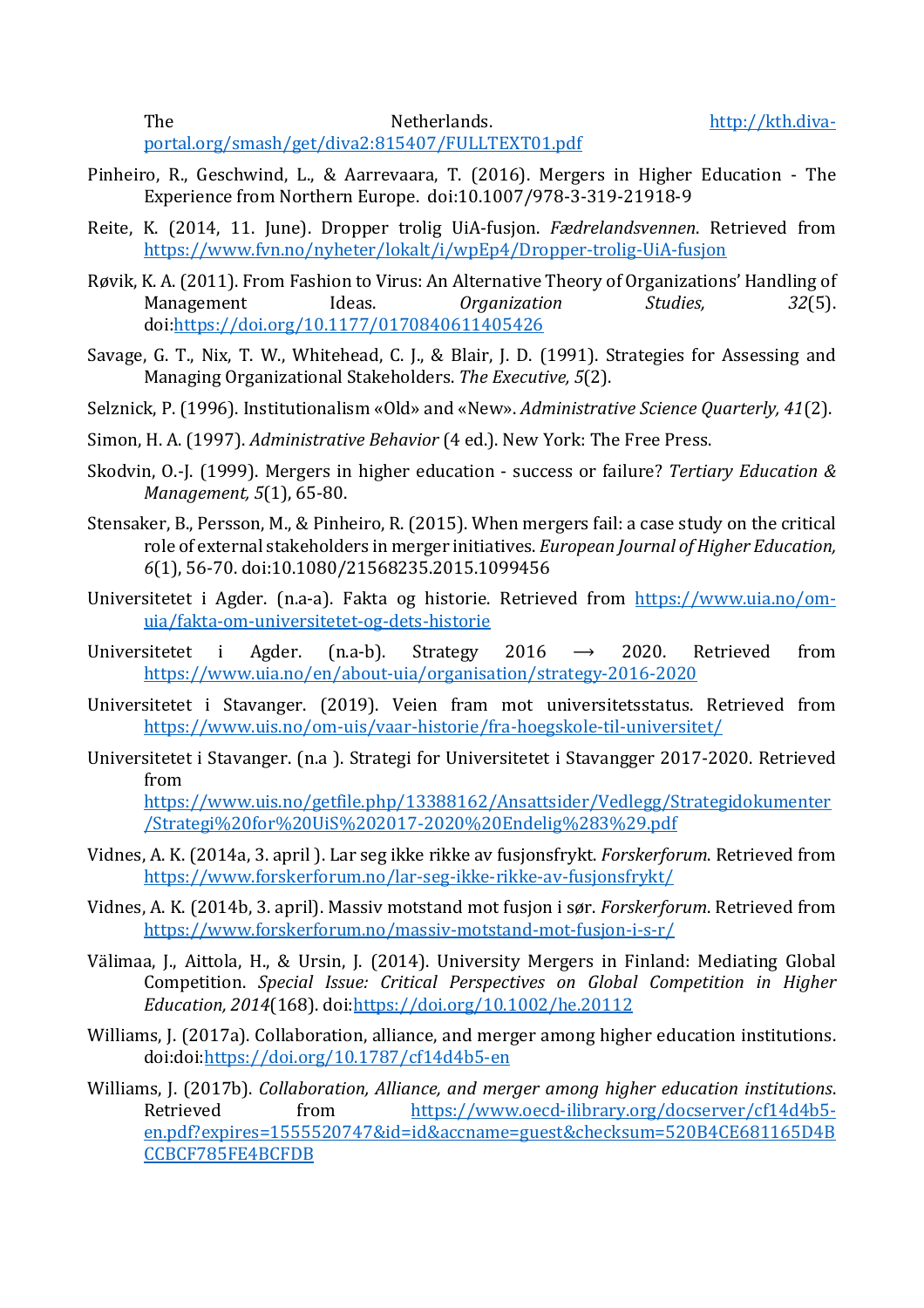- Yin, R. K. (1981). The Case Study as a Serious Research Strategy. *Knowledge,* 3(1), 97-114. doi:10.1177/107554708100300106
- Yin, R. K. (2009). *Case Study Research: Design and Method* (4 ed.). London: SAGE Inc.
- Aagaard, K., Hansen, H. F., & Rasmussen, J. G. (2016). Mergers in Danish Higher Education: An Overview over the Changing Landscape
- . In R. m. Pinheiro, L. Geschwind, & T. Aarrevaara (Eds.), *Mergers in Higher: Education The Experience from Northern Europe* (pp. 73-88). London: Springer.
- Aarrevaara, T., & Dobson, I. R. (2016). Merger Mania? The Finnish Higher Education Experience. In R. m. Pinheiro, L. Geschwind, & T. Aarrevaara (Eds.), *Mergers in Higher: Education The Experience from Northern Europe*. London: Springer.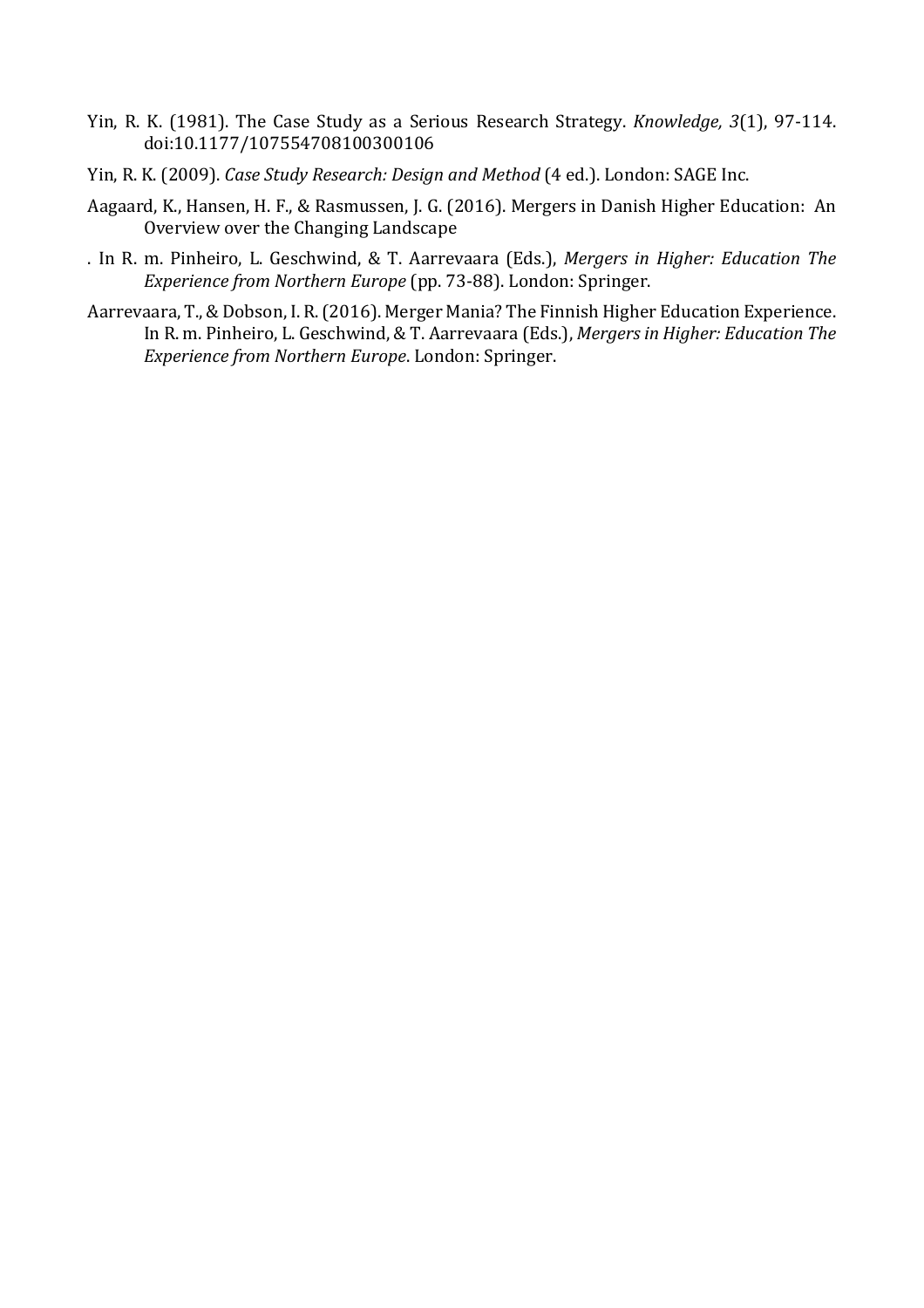## **APPENDIX 1: INTERVIEW GUIDE**

## Introduction

- Can you tell about yourself? What are you doing today?
- What was your position when you were in the University Board?
- What was your motivation for being a part of the board?
- How many periods were you a board-member?

#### Strategic interference

- Can you draw a timeline of what you view as important events during the merger-process that you believe have had important impact on the outcome?
- There have been several meetings regarding the merger, can you tell about the dynamics within the board and to what extent it changes during the process?
- What was the goal with the process? And was there an agreement about this goal?

## Stakeholders

- Who was the most important stakeholders in the process? Both internal and external.
- To what extent did the different stakeholders' groups have an impact on the decision?
- Where there any difference between the internal and external representatives in the board?
- To what extent was internal and external stakeholders included in the process?
- Were there any rounds of hearings? Did these affect the decision? Did any of these consultation responses have a greater impact than others?

## The decision

- How was the decision reached?
- When did the board realize that a decision was made?
- To what extent did you change your position/point of view during the process?
- What affected this change in the point of view? Internal vs. external factors.
- Anything you would like to add?
- Is there anyone else you would recommend me to talk to?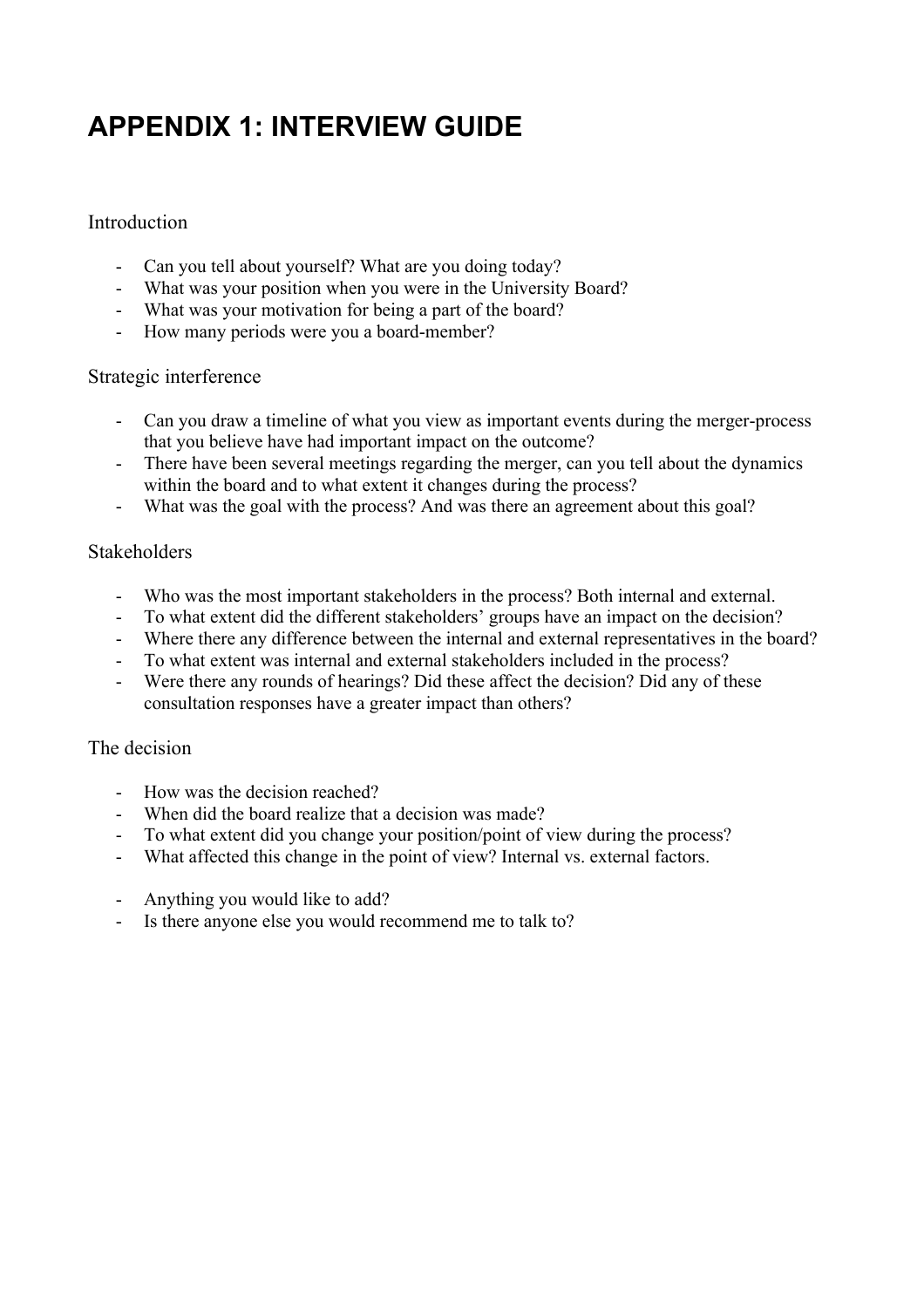# **APPENDIX 2: REQUEST ABOUT PARTICIPATION**

## **Forespørsel om deltakelse**

## **Formål**

Denne masteroppgaven handler om beslutningen om en eventuell fusjon som fant sted på Universitetet i Agder og på Universitetet i Stavanger i 2014 og 2015. Formålet med prosjektet er å identifisere hendelser som har vært avgjørende for at institusjonene besluttet å ikke gå videre med en fusjonsprosess.

Opplysningene som innhentes gjennom intervjuer er nødvendige for å kunne identifisere disse hendelsene fra både et internt og eksternt perspektiv.

Behandlingsansvarlig er **Universitetet i Agder**.

## **Metode**

Opplysninger til denne oppgaven vil innhentes gjennom personlige intervjuer med sentrale personer i prosessen. For deg som deltager innebærer dette å delta i et semi-strukturert intervju og bidra med dine innblikk og forståelse av fusjonsprosessen.

Opplysninger som samles inn i tillegg til dine bidrag gjennom intervjuet, er din stillingstittel på tidspunktet. I tillegg vil navnet ditt være identifiserbart. Disse personidentifiserbare data vil kun være tilgjengelig for student og veileder.

## **Konfidensialitet**

Intervjuer vil ikke offentligjøres, og vil dermed ikke være direkte personidentifiserbare. Når prosjektet avsluttes vil intervjuene slettes.

## **Dine rettigheter som deltager**

Det er frivillig å delta i undersøkelsen, og du kan trekke deg så lenge studien pågår uten å oppgi grunn.

Som deltager i denne studien har du rett til å be om innsyn, retting, sletting, begrensinger, protest (ikke hvis samtykkebasert) og dataportabilitet (kun hvis samtykkebasert)

Du har rett til å klage til Datatilsynet

## **Kontaktpersoner**

Masterstudent: Helene Vedal, tlf: 92069978, epost: helenv11@uia.no

Universitetet i Agder – personvernombud: Ina Danielsen, tlf: 45254401, epost: ina.danielsen@uia.no

Sted/dato

Sted/dato